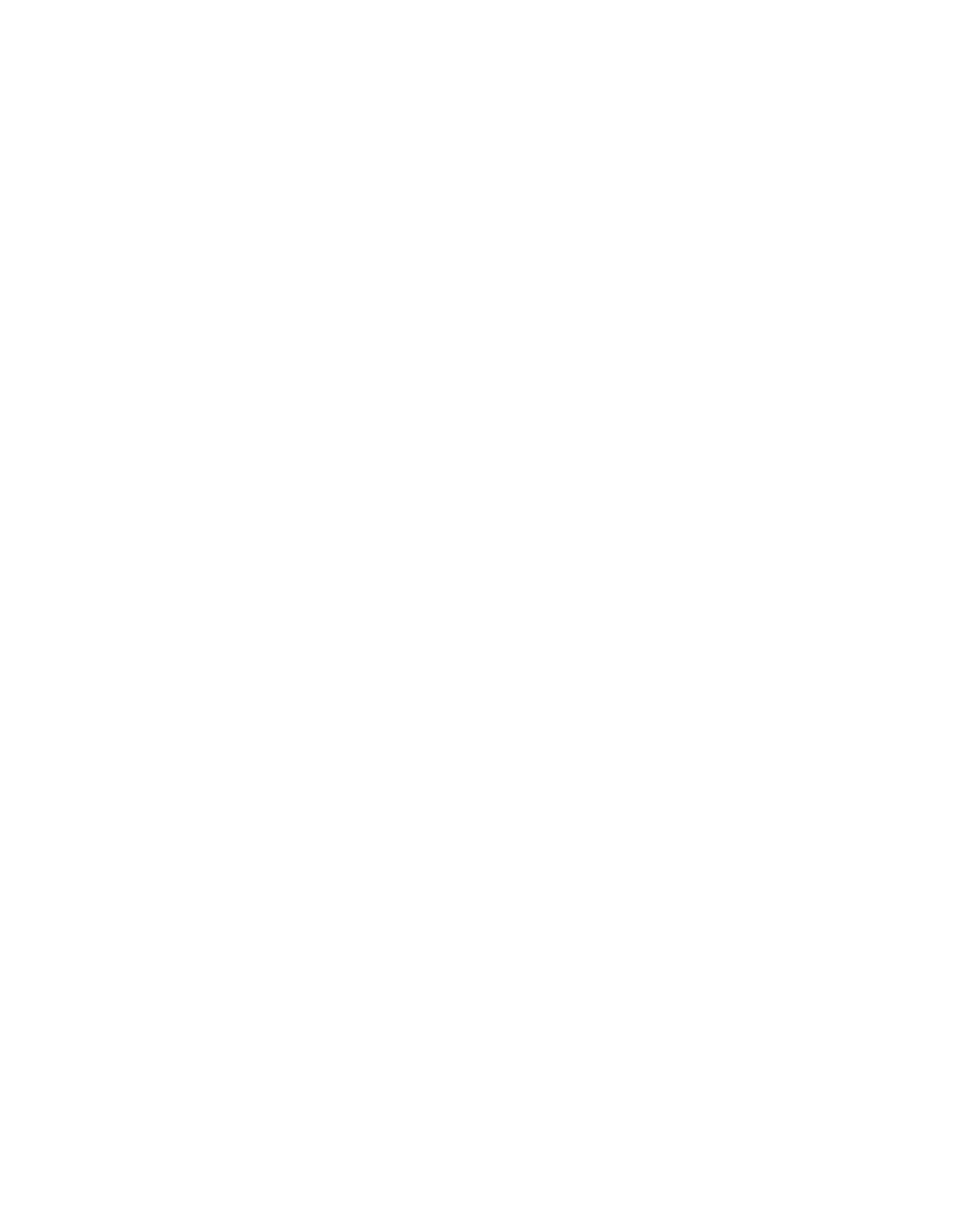# **Contents**

| Storage efficiency with SATA storage disks and Flash Cache  8            |  |
|--------------------------------------------------------------------------|--|
|                                                                          |  |
| Protection against double disk failure with RAID-DP  10                  |  |
|                                                                          |  |
| How Data ONTAP uses RAID to protect your data and data availability  11  |  |
| Efficient utilization of storage using space management capabilities  12 |  |
|                                                                          |  |
|                                                                          |  |
|                                                                          |  |
| How Data ONTAP can automatically provide more space for full FlexVol     |  |
|                                                                          |  |
| Thin provisioning for greater efficiencies using FlexVol volumes  17     |  |
|                                                                          |  |
|                                                                          |  |
| Storage space management using OnCommand Unified Manager  19             |  |
| Automate thin provisioning using the NetApp Management Console           |  |
|                                                                          |  |
|                                                                          |  |
|                                                                          |  |
|                                                                          |  |
|                                                                          |  |
|                                                                          |  |
| Example of what happens when Snapshot copies exceed the reserve  23      |  |
|                                                                          |  |
|                                                                          |  |
| Storage efficiency with deduplication and data compression  25           |  |
| How to estimate space savings achieved with deduplication and data       |  |
|                                                                          |  |
|                                                                          |  |
|                                                                          |  |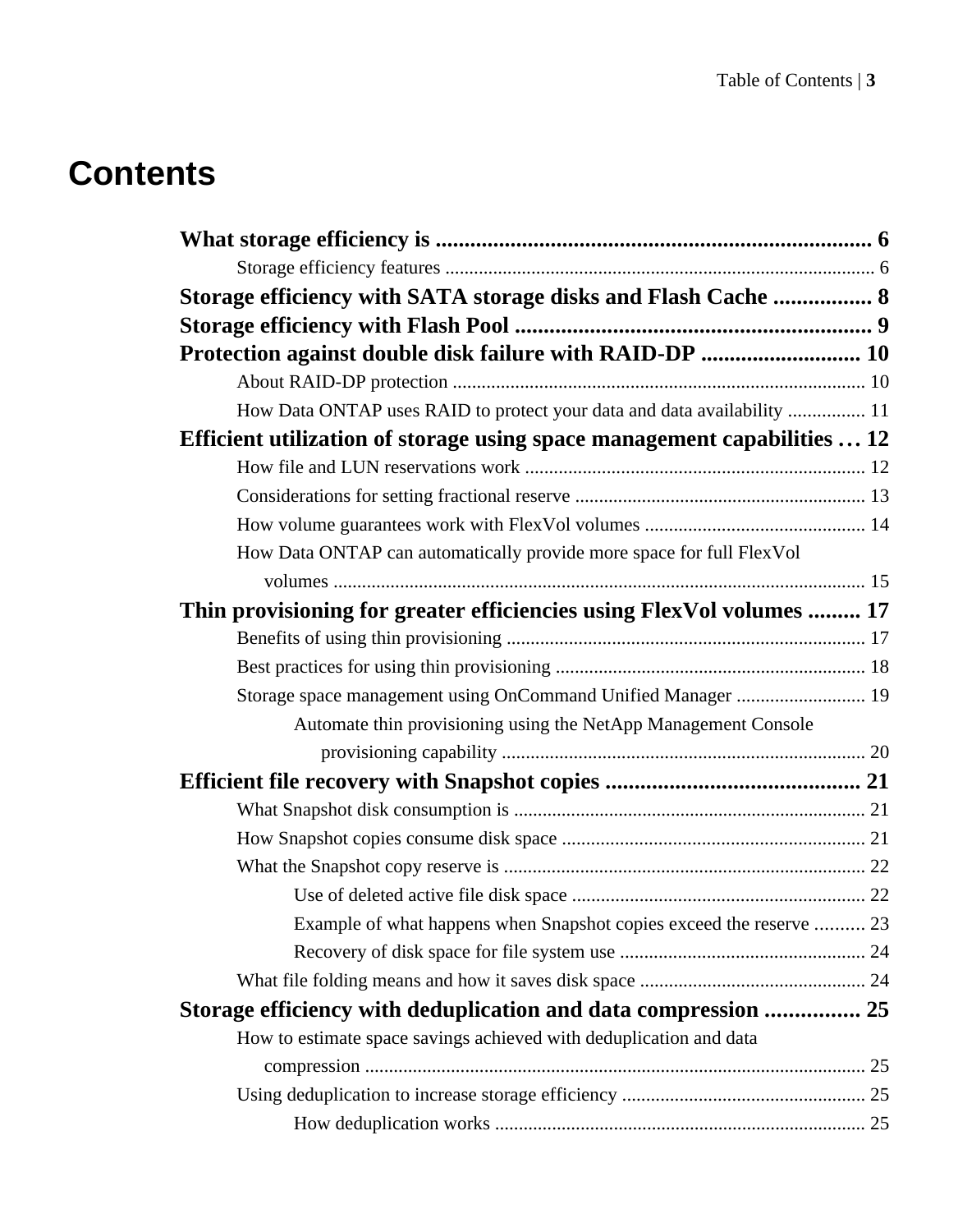| Deduplication interoperability with Data ONTAP features  28                      |  |
|----------------------------------------------------------------------------------|--|
|                                                                                  |  |
|                                                                                  |  |
| How detecting incompressible data saves system resources  30                     |  |
| Data compression interoperability with Data ONTAP features  30                   |  |
| Best practices for using deduplication and data compression with other Data      |  |
|                                                                                  |  |
| Thin replication using SnapVault and Volume SnapMirror  32                       |  |
|                                                                                  |  |
|                                                                                  |  |
|                                                                                  |  |
|                                                                                  |  |
|                                                                                  |  |
|                                                                                  |  |
|                                                                                  |  |
|                                                                                  |  |
| Best practices for using SnapMirror with other Data ONTAP features  39           |  |
|                                                                                  |  |
|                                                                                  |  |
|                                                                                  |  |
|                                                                                  |  |
|                                                                                  |  |
|                                                                                  |  |
|                                                                                  |  |
| Using FlexClone technology to create efficient copies of volumes,                |  |
|                                                                                  |  |
|                                                                                  |  |
|                                                                                  |  |
|                                                                                  |  |
| Considerations for working with FlexClone files and FlexClone LUNs  47           |  |
| Space savings achieved by using FlexClone files and FlexClone LUNs  47           |  |
| Best practices for using FlexClone technology with other Data ONTAP features  48 |  |
|                                                                                  |  |
| Using FlexClone files or FlexClone LUNs with volume SnapMirror  48               |  |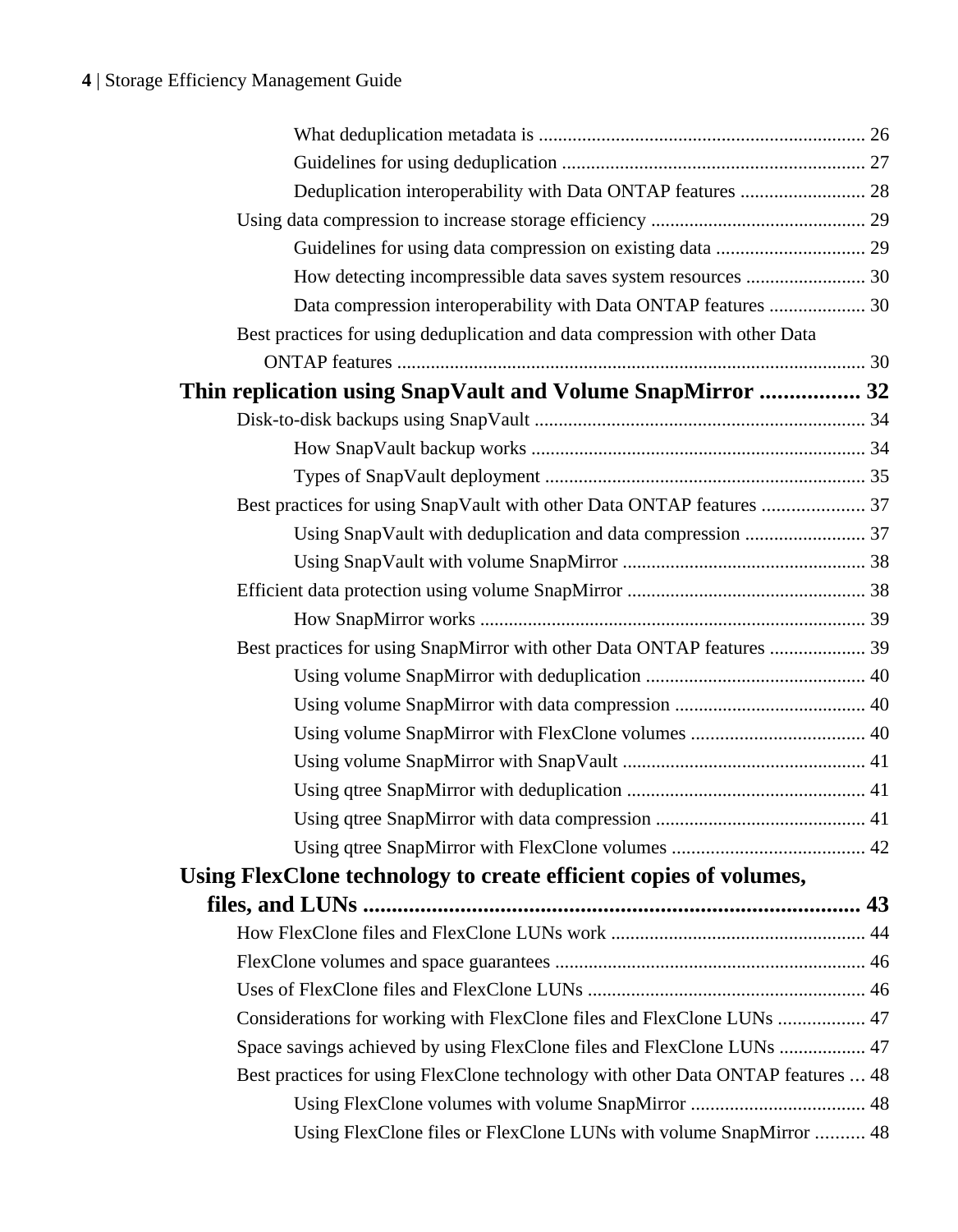| Using FlexClone files or FlexClone LUNs with qtree SnapMirror and |  |
|-------------------------------------------------------------------|--|
|                                                                   |  |
| Using FlexClone files or FlexClone LUNs with deduplication  49    |  |
|                                                                   |  |
|                                                                   |  |
|                                                                   |  |
|                                                                   |  |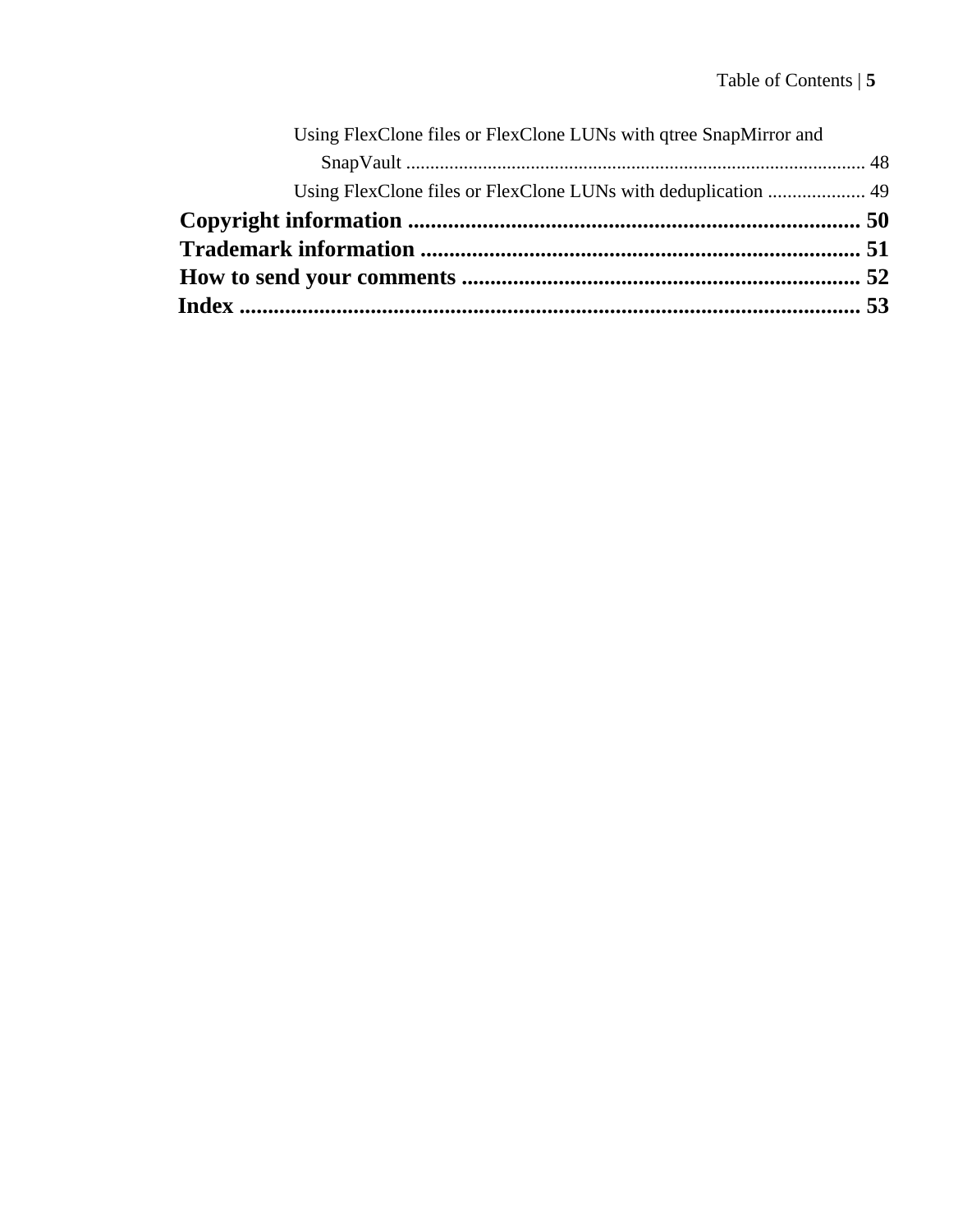# <span id="page-5-0"></span>**What storage efficiency is**

Storage efficiency enables you to store the maximum amount of data for the lowest cost and accommodates rapid data growth while consuming less space. NetApp strategy for storage efficiency is based on the built-in foundation of storage virtualization and unified storage provided by its core Data ONTAP operating system and Write Anywhere File Layout (WAFL) file system.

Storage efficiency includes using technologies such as thin provisioning, Snapshot copy, deduplication, data compression, FlexClone, thin replication with SnapVault and volume SnapMirror, and Flash Pool which help to increase storage utilization and decrease storage costs.

The unified storage architecture allows you to efficiently consolidate a storage area network (SAN), network-attached storage (NAS), and secondary storage on a single platform.

High-density disk drives, such as serial advanced technology attachment (SATA) drives configured within Flash Pool or with Flash Cache and RAID-DP technology, increase efficiency without affecting performance and resiliency.

Technologies such as thin provisioning, Snapshot copy, deduplication, data compression, thin replication with SnapVault and volume SnapMirror, and FlexClone offer better savings. You can use these technologies individually or together to achieve maximum storage efficiency.

## **Storage efficiency features**

NetApp provides features such as SATA disks, Flash Cache, RAID-DP, thin provisioning, Snapshot copy, deduplication, data compression, SnapVault, SnapMirror, Flash Pool, and FlexClone, which help achieve significant improvements in storage utilization.

When the storage efficiency features are used together, you can increase the space savings achieved on the storage system. NetApp offers the following technologies to implement storage efficiency:

- RAID-DP protects your data from double-disk failures which significantly increases fault tolerance.
- Flash Cache lowers the cost by reducing the number of drives and enables you to use less expensive drives and achieve the same performance.
- Flash Pool reduces the number of disk reads and overwrites, which improves performance in environments where high amount of shared blocks are repeatedly read or randomly overwritten.
- Thin provisioning enables you to provision more logical storage space to the hosts than the available physical storage space and allocate storage space on demand instead of provisioning preallocated storage space.
- Snapshot copies are read-only images of traditional volumes, FlexVol volumes, or aggregates that capture the state of the storage system at a point-in-time.

Snapshot copies take up zero space when it is created, and help back up and restore data.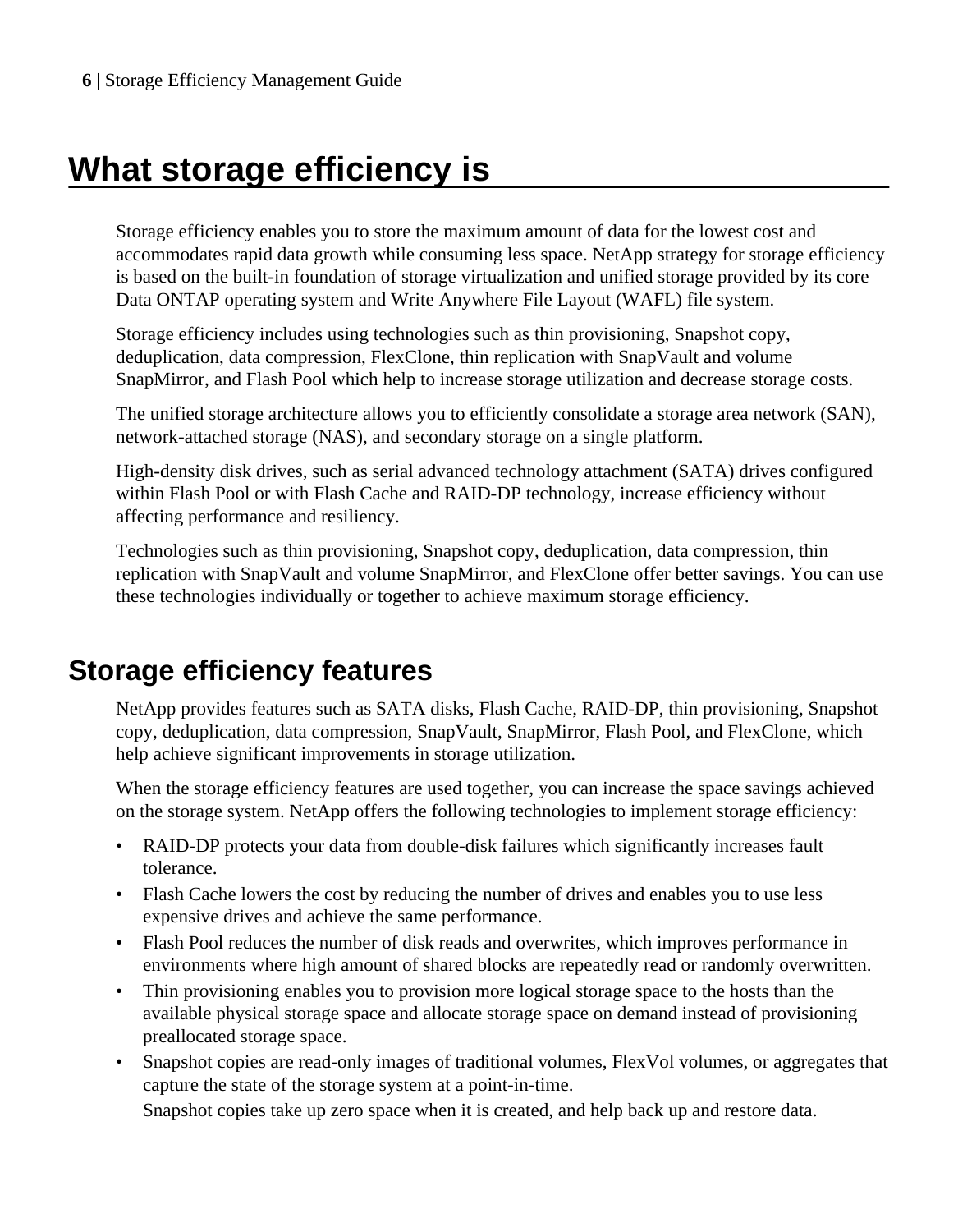• Deduplication saves storage space by eliminating redundant data blocks within a FlexVol volume.

With Flash Cache and Flash Pool, the deduplication savings are retained in the cache that exists in the disk, which increases the amount of data stored in the cache.

- Data compression reduces the physical capacity that is required to store data on the storage system by compressing data chunks within a FlexVol volume.
- SnapVault is a disk-based storage backup feature of Data ONTAP. SnapVault enables data stored on multiple systems to be backed up as read-only Snapshot copies to a central secondary system quickly and effectively.
- SnapMirror is a disaster recovery solution, which enables you to replicate data from specified source volumes or qtrees to specified destination volumes and qtrees. This solution helps in minimizing downtime costs due to a production site failure and enables you to centralize the backup of data to disks from multiple data centers.
- FlexClone allows you to instantly create writable virtual copies of data volumes, files, and LUNs, which do not consume storage space.

A FlexClone volume, file, or LUN is a writable point-in-time image of the FlexVol volume or another FlexClone volume, file, or LUN. This technology enables you to use storage efficiently, storing only data that changes between the parent and the clone. This feature also enables you to save space, power, and cost. Additionally, FlexClones have the same high performance as their parent.

• The unified architecture integrates multiprotocol support to enable both file-based and blockbased storage on a single platform.

With V-Series systems, you can virtualize your entire storage infrastructure under one interface (except RAID-DP and SATA), and you can apply all the preceding efficiencies to your non-NetApp systems.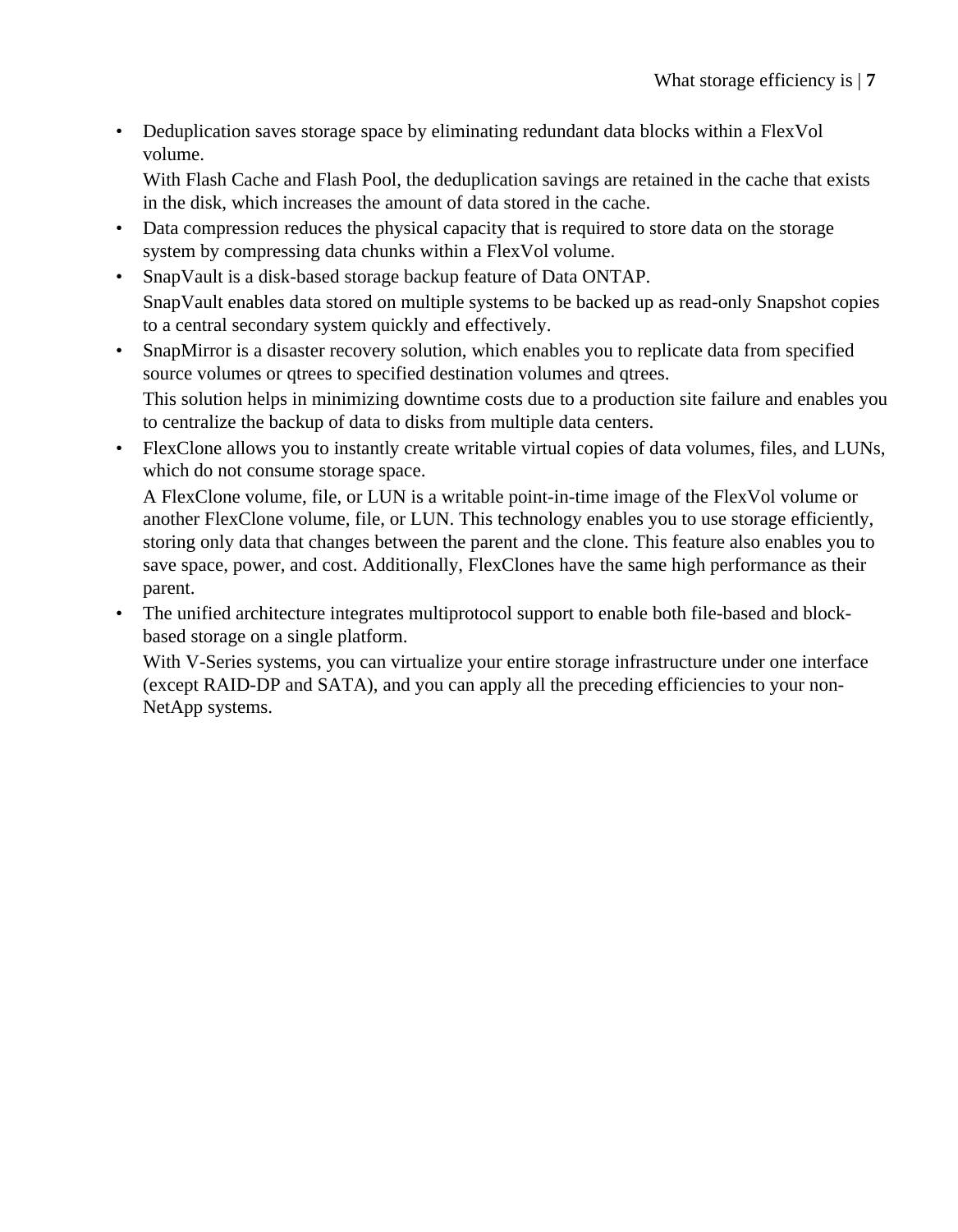# <span id="page-7-0"></span>**Storage efficiency with SATA storage disks and Flash Cache**

SATA disks along with Flash Cache provide low-cost and high-capacity storage solutions without sacrificing performance.

You can combine Flash Cache with SATA disks, which provide a low-cost alternative to Fibre Channel disks, ensure less power consumption, and better cooling due to less number of physical drives. The performance and resiliency are maintained by using Flash Cache and RAID-DP.

Flash Cache enables you to optimize the performance of mainstream storage platforms with workloads that are random read-intensive, such as the file services. This intelligent read-cache technology helps to reduce latency and improve I/O throughput by using less number of disks or lower cost disks.

Flash Cache works with other Data ONTAP features to provide the following benefits:

- Deduplication blocks are cached similar to any other block and only one copy is kept in the Flash Cache, similar to how the blocks are stored on the disk.
- This characteristic enables you to use Flash Cache more effectively.
- Flash Cache is fully interoperable with FlexClone technology and data access from FlexClone volumes is accelerated by caching only one copy of FlexClone data block, regardless of how many FlexClone volumes share that block.
- Flash Cache works at a level below the protocols and can store data for FlexCache volumes.

Note: Read performance of compressed data remains the same with or without Flash Cache cards.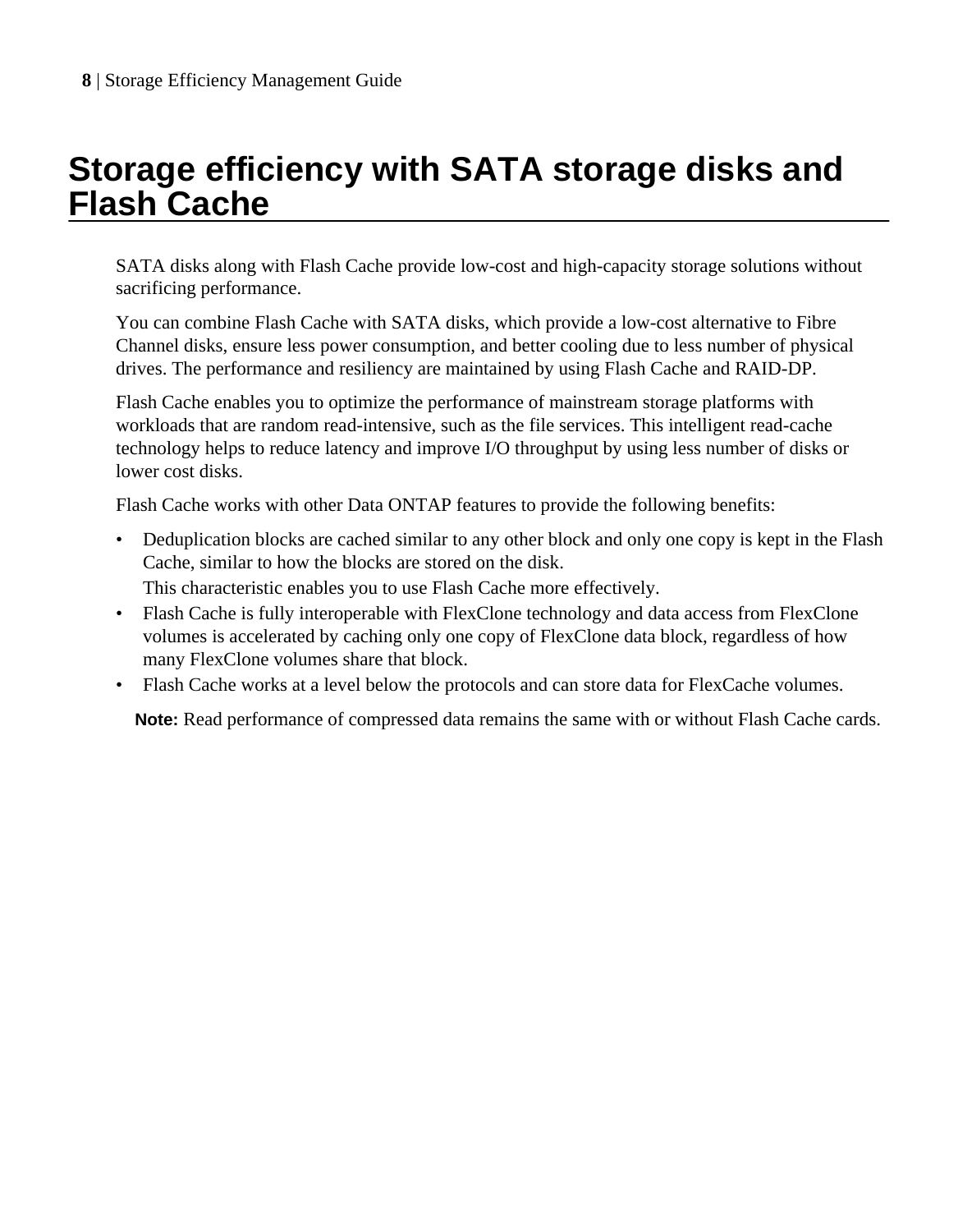# <span id="page-8-0"></span>**Storage efficiency with Flash Pool**

Flash Pool technology enables you to combine solid-state disks (SSDs) and traditional hard disk drives (HDDs) to form a single aggregate. Flash Pool caches random reads and writes, but does not cache sequential I/O operations. Storage efficiency features deduplication and FlexClone are supported in Flash Pool.

You can combine deduplication and FlexClone to increase the cache memory space. Although the amount of physical cache memory available in the SSDs is fixed, the amount of data stored on the SSDs is more due to the space savings achieved by deduplication and FlexClone.

Because the I/O operations of compressed data are performed sequentially, blocks of data that contain compressed data are not stored in the SSDs. However, the metadata and uncompressed data continue to benefit from the throughput and latency improvements provided by Flash Pool.

For more information about Flash Pool, see Technical Report 4070: Flash Pool Design and Implementation Guide.

#### **Related information**

[Flash Pool Design and Implementation Guide: media.netapp.com/documents/tr-4070.pdf](http://media.netapp.com/documents/tr-4070.pdf)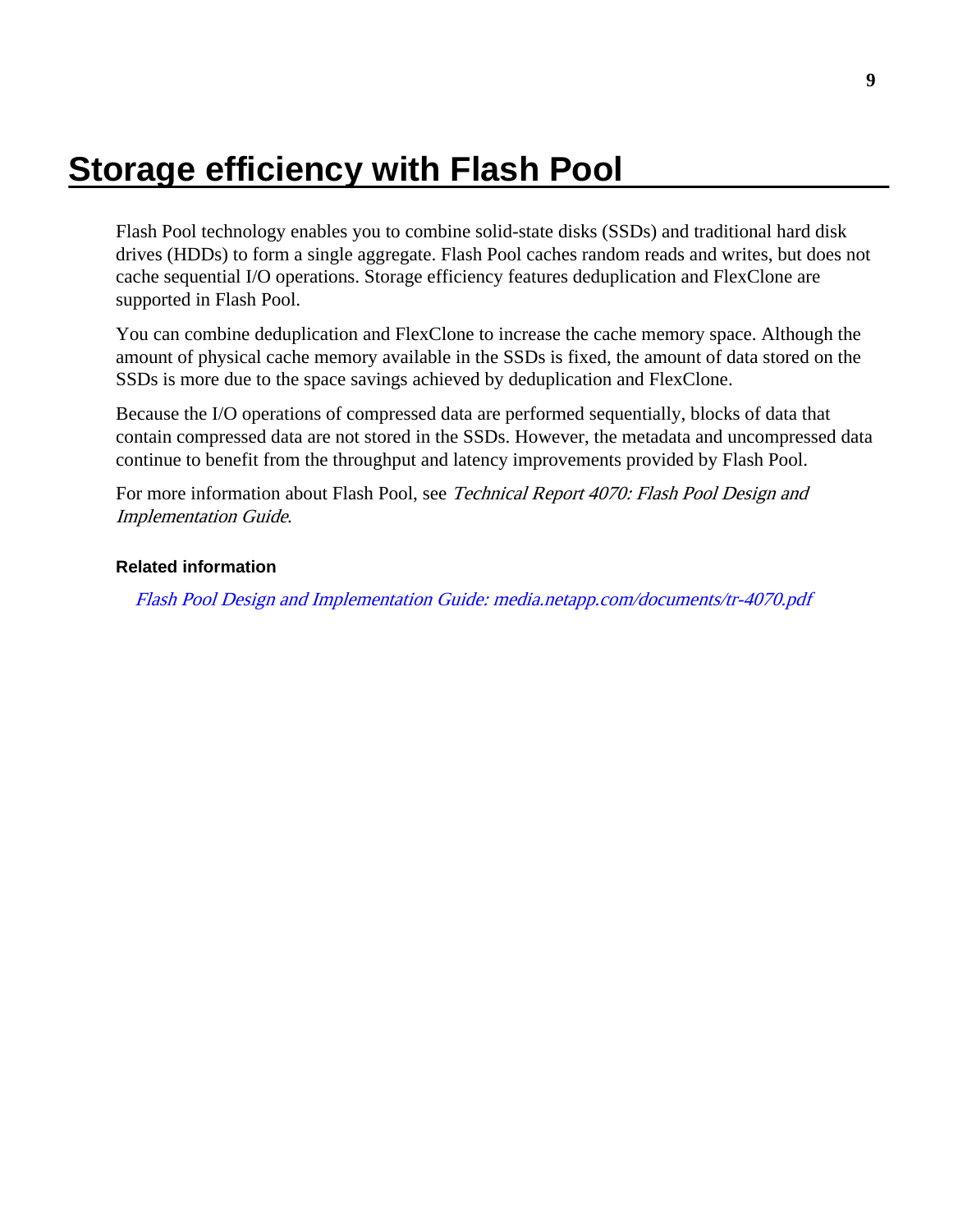## <span id="page-9-0"></span>**Protection against double disk failure with RAID-DP**

RAID-DP is a standard Data ONTAP feature that protects your data from double-disk failures or single-disk failures with media errors. This feature significantly increases the fault tolerance of RAID groups in Data ONTAP over traditional single-parity RAID.

When considering the standard mean time to data loss (MTTDL) formula with RAID-DP versus single-parity RAID, RAID-DP is more reliable.

RAID-DP enables effective deployment of SATA based storage systems by providing increased resiliency and the ability to deploy larger RAID groups when compared to single parity RAID. You can use the less-expensive SATA disks without worrying about data loss and also lower your storage acquisition costs. For more information about RAID-DP, see the *Data ONTAP Storage Management* Guide for 7-Mode.

**Note:** It is likely that one disk failed before the other and some information has already been recreated with traditional row parity. RAID-DP automatically adjusts for this occurrence by starting recovery where two elements are missing from the second disk failure.

#### **Related information**

[Documentation on the NetApp Support Site: support.netapp.com](http://support.netapp.com/)

## **About RAID-DP protection**

If the aggregate RAID groups are configured as RAID-DP (default RAID type), Data ONTAP reconstructs the data from up to two failed drives within a single RAID group. RAID-DP is the default RAID type for all aggregates.

RAID-DP provides double-parity disk protection when the following conditions occur:

- There is a double-disk failure within a RAID group.
- There is a single-disk failure or a media error on the disk, or both instances within a RAID group.

The minimum number of disks in a RAID-DP group is three: at least one data disk, one regular parity disk, and one double-parity (or dParity) disk.

If there is a disk failure in a RAID-DP group, Data ONTAP replaces the failed disk with a spare disk and uses row parity data to reconstruct the failed disk. If there is a double-disk failure in a RAID-DP group, Data ONTAP replaces the failed disks with two spare disks and uses the diagonal row parity data to reconstruct the failed disks.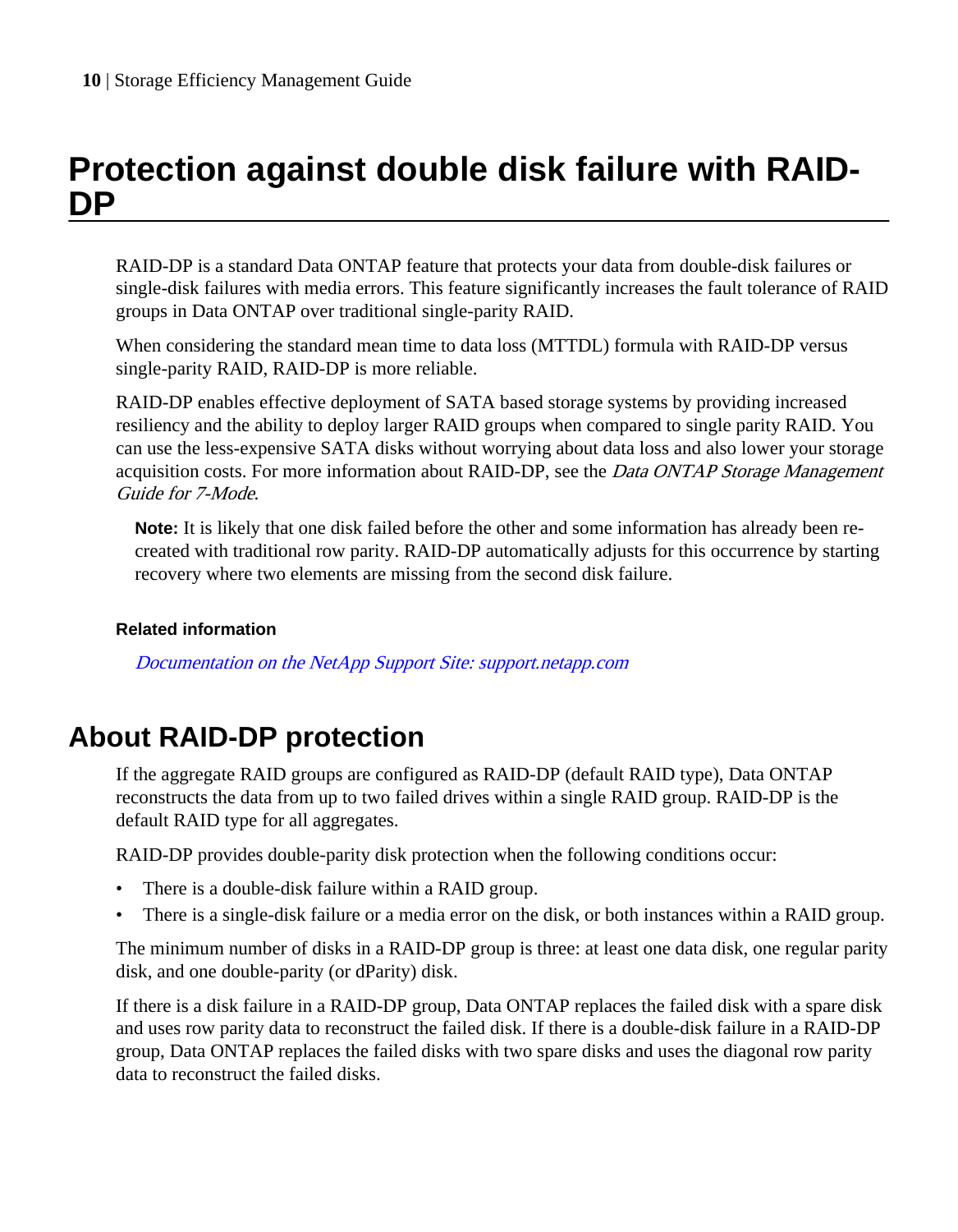## <span id="page-10-0"></span>**How Data ONTAP uses RAID to protect your data and data availability**

Understanding how RAID protects your data and data availability can help you administer your storage systems more effectively.

For native storage, Data ONTAP uses RAID-DP (double-parity) or RAID Level 4 (RAID4) protection to ensure data integrity within a RAID group even if one or two of those drives fail. Parity drives provide redundancy for the data stored in the data drives. If a drive fails (or, for RAID-DP, up to two drives), the RAID subsystem can use the parity drives to reconstruct the data in the drive that failed.

For array LUNs, Data ONTAP stripes data across the array LUNs using RAID0. The storage arrays, not Data ONTAP, provide the RAID protection for the array LUNs that they make available to Data ONTAP.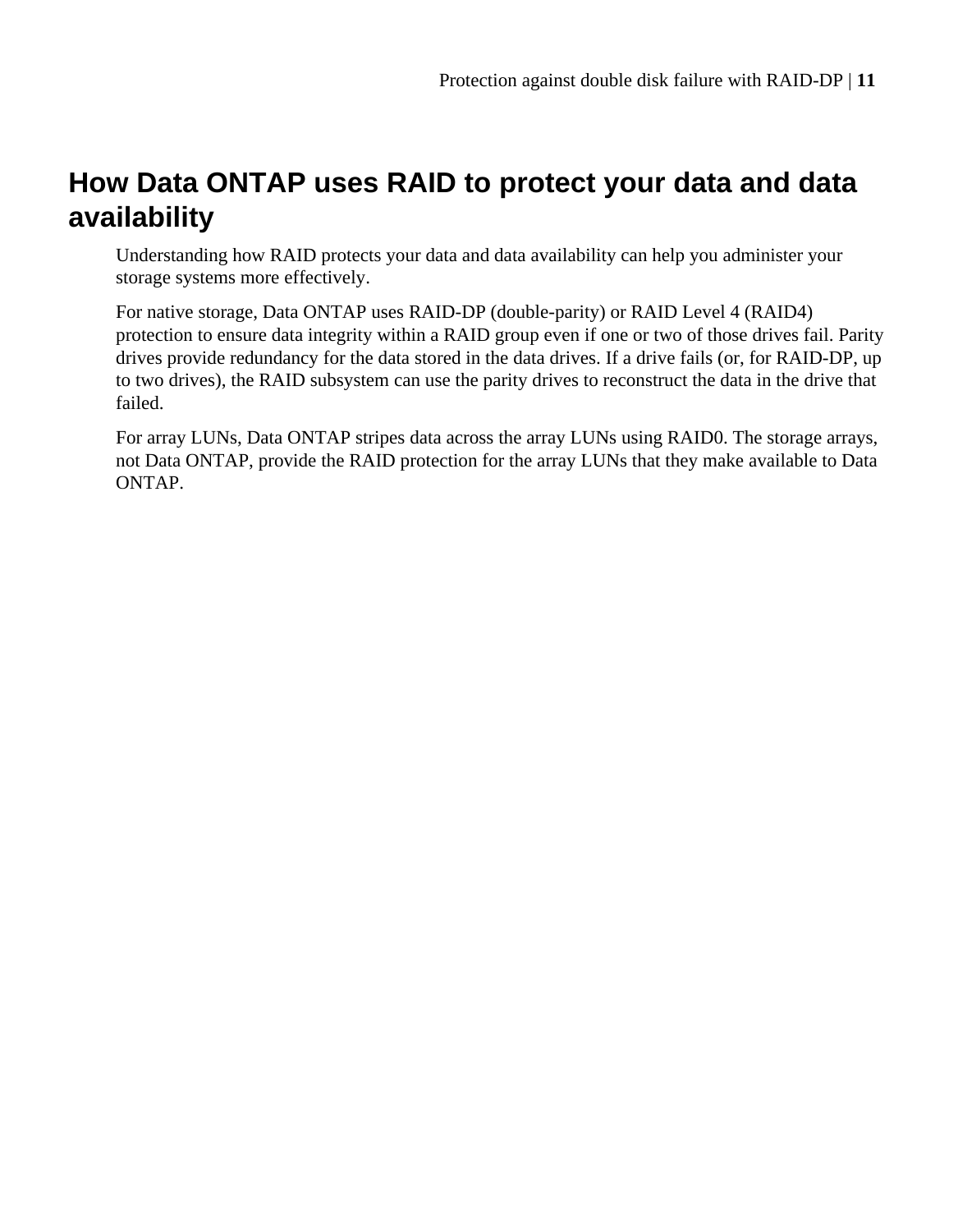# <span id="page-11-0"></span>**Efficient utilization of storage using space management capabilities**

The space management capabilities of Data ONTAP enable you to effectively use the storage provided by FlexVol volumes. You can balance the overall available storage space against the storage space required by users and applications.

Data ONTAP enables space management by using the following capabilities:

• Volume (space) guarantee

The *volume guarantee*, also called *space guarantee* or *guarantee*, determines how much space for the volume is preallocated in the volume's associated aggregate when the volume is created.

• Reservations

Reservations, also called space reservations, file reservations, or LUN reservations, determine whether space for a particular file or LUN is preallocated from the volume.

• Fractional reserve

Fractional reserve, also called fractional overwrite reserve or LUN overwrite reserve, enables you to control the size of the overwrite reserve for a FlexVol volume.

• Automatic free space preservation

Automatic free space preservation can either increase the size of a volume or delete Snapshot copies to prevent a volume from running out of space without any manual intervention.

You can use these capabilities together to determine, on a volume-by-volume basis, whether to emphasize storage utilization, ease of management, or both.

## **How file and LUN reservations work**

When reservations are enabled for one or more files or LUNs, Data ONTAP reserves enough space in the volume so that writes to those files or LUNs do not fail because of a lack of disk space.

Reservations are an attribute of the file or LUN; they are persistent across storage system reboots, takeovers, and givebacks. Reservations are enabled for new LUNs by default, but you can create a file or LUN with reservations disabled or enabled.

When a volume contains one or more files or LUNs with reservations enabled, operations that require free space, such as the creation of Snapshot copies, are prevented from using the reserved space. If these operations do not have sufficient unreserved free space, they fail. However, writes to the files or LUNs with reservations enabled continue to succeed.

You can enable reservations for files and LUNs contained by volumes with volume guarantees of any value. However, if the volume has a guarantee of none, reservations do not provide protection against out-of-space errors.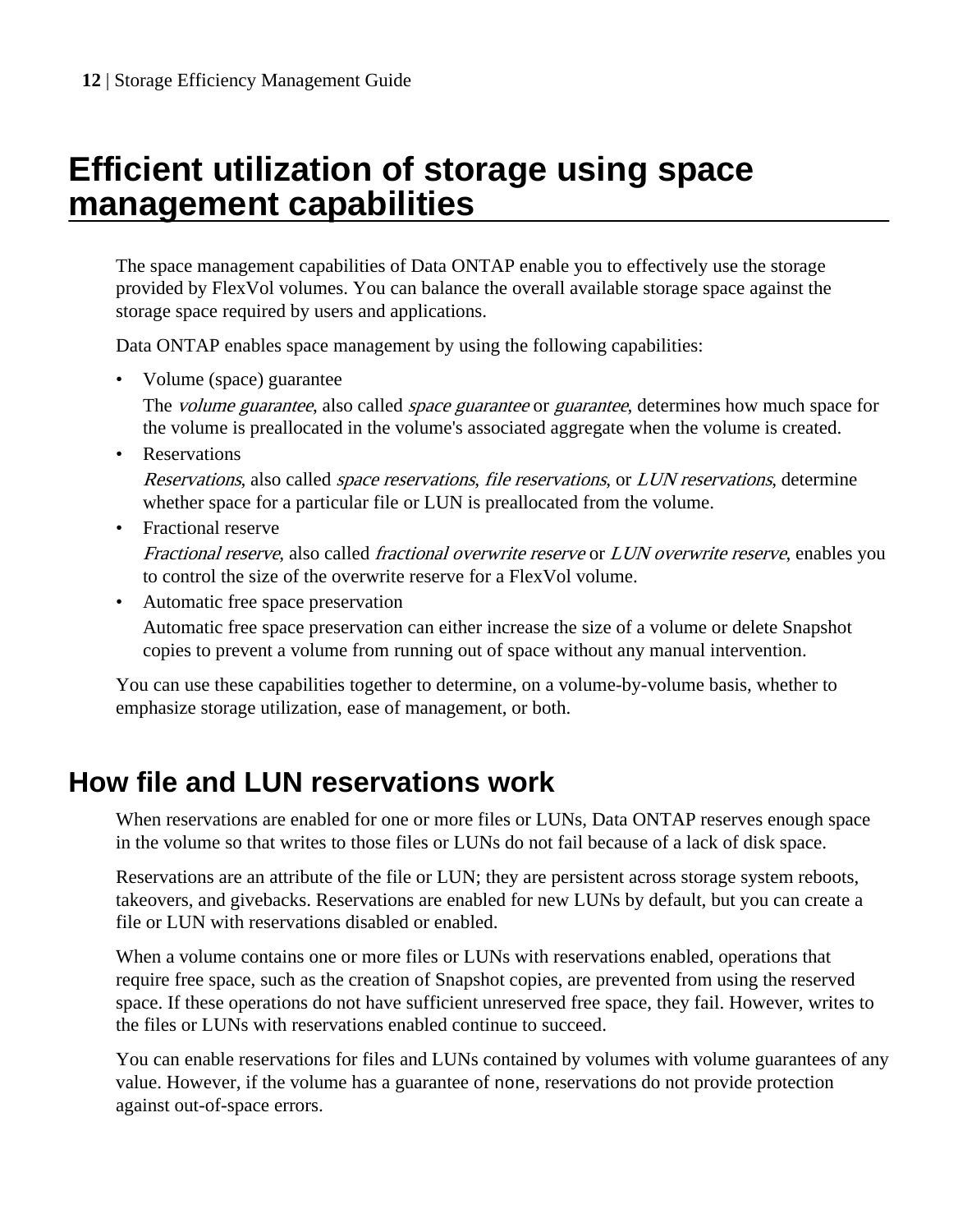#### <span id="page-12-0"></span>**Example**

If you create a 100-GB space-reserved LUN in a 500-GB volume, that 100 GB of space is immediately allocated, leaving 400 GB remaining in the volume. In contrast, if space reservation is disabled on the LUN, all 500 GB in the volume remain available until writes are made to the LUN.

## **Considerations for setting fractional reserve**

Fractional reserve, also called LUN overwrite reserve, enables you to control the size of the overwrite reserve for reserved LUNs and files in a volume. By using this volume attribute correctly you can maximize your storage utilization, but you should understand how it interacts with other technologies.

The fractional reserve setting is expressed as a percentage; the only valid values are 0 and 100 percent.

Setting fractional reserve to 0 increases your storage utilization. However, an application accessing data residing in the volume could experience a data outage if the volume is out of free space, even with the volume guarantee set to volume, when any of the following technologies and Data ONTAP features are in use:

- Deduplication
- Compression
- FlexClone files
- FlexClone LUNs
- Virtual environments

If you are using one or more of these technologies with no fractional reserve, and you need to prevent errors due to running out of space, you must use all of the following configuration settings for the volume:

- Volume guarantee of volume
- File or LUN reservations enabled
- Volume Snapshot copy automatic deletion enabled with a commitment level of destroy
- Autogrow feature enabled

In addition, you must monitor the free space in the associated aggregate. If the aggregate becomes full enough that the volume is prevented from growing, then data modification operations could fail even with all of the other configuration settings in place.

If you do not want to monitor aggregate free space, you can set the volume's fractional reserve setting to 100. This requires more free space up front, but guarantees that data modification operations will succeed even when the technologies listed above are in use.

The default value and allowed values for the fractional reserve setting depend on the guarantee of the volume: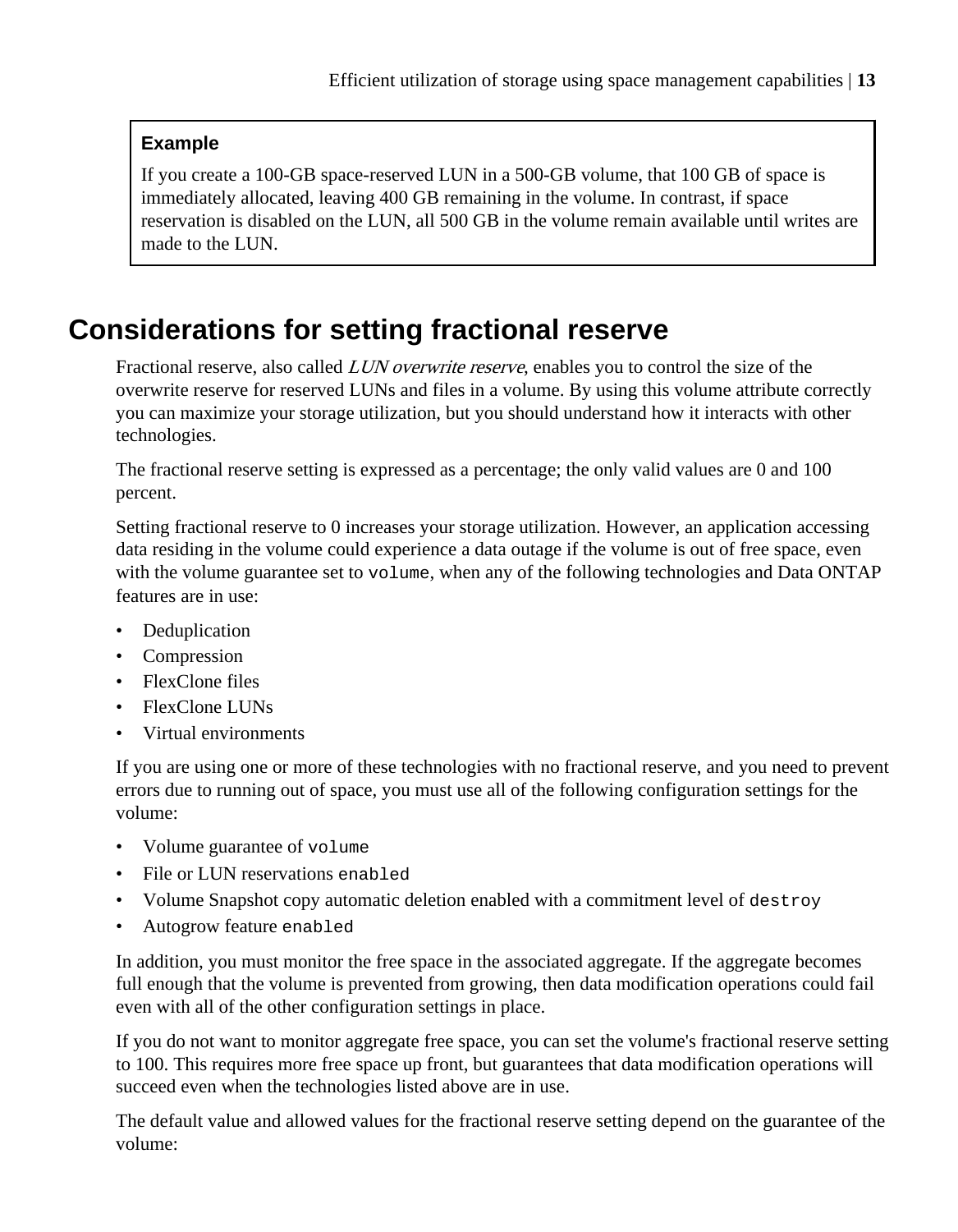#### <span id="page-13-0"></span>**14** | Storage Efficiency Management Guide

| Volume guarantee | <b>Default fractional reserve</b> | <b>Allowed values</b> |
|------------------|-----------------------------------|-----------------------|
| Volume           | 100                               | 0, 100                |
| None             | U                                 | 0, 100                |
| File             | 100                               | 100                   |

For more information about using fractional reserve, see the following Technical Reports:

- TR-3965: Thin Provisioning Deployment and Implementation Guide
- TR-3483: Thin Provisioning in a NetApp SAN or IP SA Enterprise Environment

#### **Related information**

[Technical Report: Thin Provisioning Deployment and Implementation Guide: media.netapp.com/](http://media.netapp.com/documents/tr-3965.pdf) [documents/tr-3965.pdf](http://media.netapp.com/documents/tr-3965.pdf) [Technical Report: Thin Provisioning in a NetApp SAN or IP SAN Enterprise Environment:](http://media.netapp.com/documents/tr3483.pdf) [media.netapp.com/documents/tr3483.pdf](http://media.netapp.com/documents/tr3483.pdf)

## **How volume guarantees work with FlexVol volumes**

Volume guarantees (sometimes called space guarantees) determine how space for a volume is allocated from its containing aggregate--whether the space is preallocated for the entire volume or for only the reserved files or LUNs in the volume, or whether space for user data is not preallocated.

The guarantee is an attribute of the volume.

Volume guarantee types can be volume (the default type), file, or none

• A guarantee type of volume allocates space in the aggregate for the volume when you create the volume, regardless of whether that space is used for data yet. This approach to space management is called *thick provisioning*. The allocated space cannot be provided to or allocated for any other volume in that aggregate. When you use thick provisioning, all of the space specified for the volume is allocated from the aggregate at volume creation time. The volume cannot run out of space before the amount of data it contains (including Snapshot copies) reaches the size of the volume. However, if your volumes are not very full, this comes at the cost of reduced storage utilization. • A guarantee type of file allocates space for the volume in its containing aggregate so that any reserved LUN or file in the volume can be completely rewritten, even if its blocks are being retained on disk by a Snapshot copy. However, writes to any file in the volume that is not reserved could run out of space.

Before configuring your volumes with a guarantee of file, you should refer to Technical Report 3965.

• A guarantee of none allocates space from the aggregate only as it is needed by the volume. This approach to space management is called *thin provisioning*. The amount of space consumed by volumes with this guarantee type grows as data is added instead of being determined by the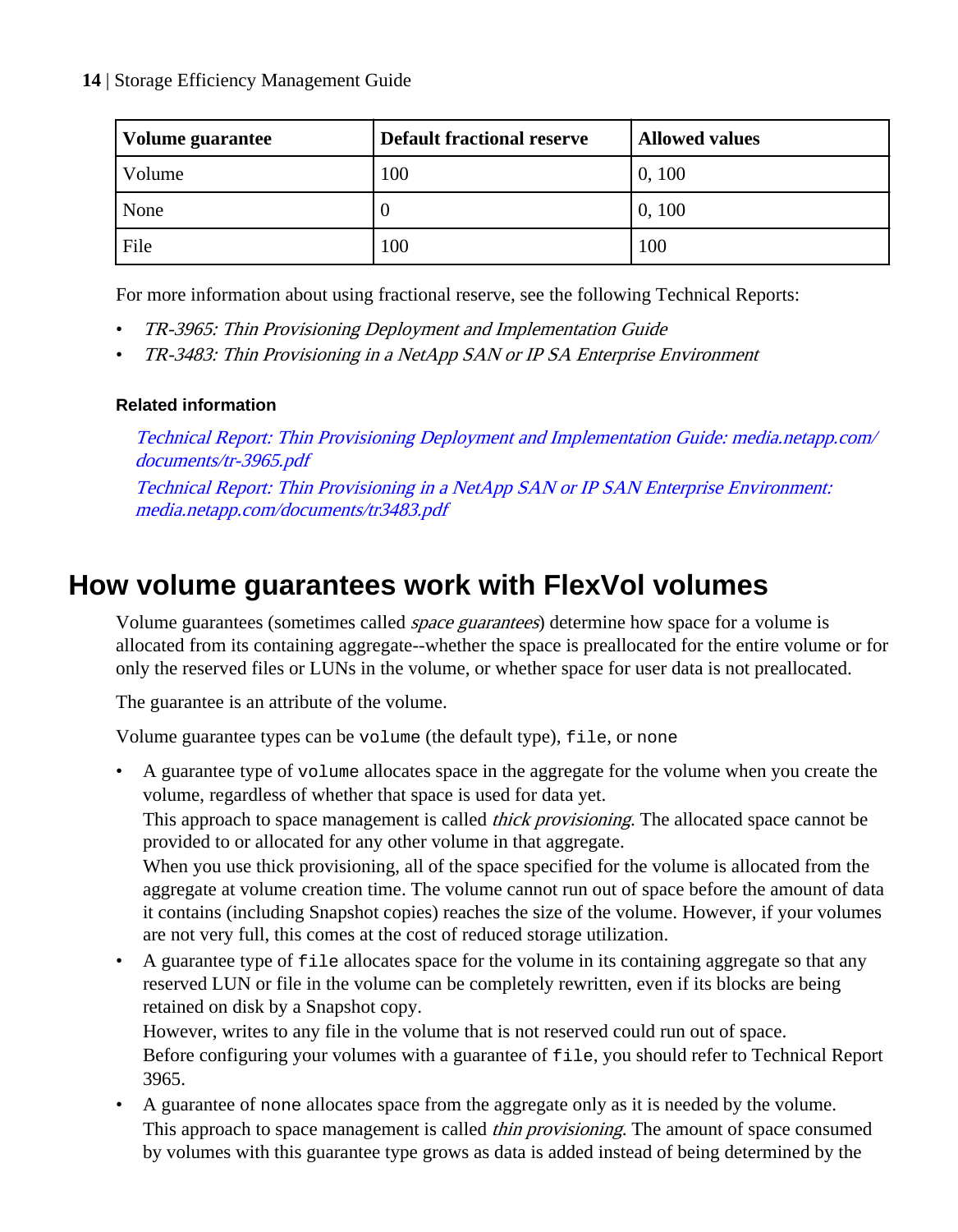<span id="page-14-0"></span>initial volume size, which might leave space unused if the volume data does not grow to that size. The maximum size of a volume with a guarantee of none is not limited by the amount of free space in its aggregate.

Writes to LUNs or files (including space-reserved files) contained by that volume could fail if the containing aggregate does not have enough available space to accommodate the write. If you configure your volumes with a volume guarantee of none, you should refer to Technical Report 3965 for information about how doing so can affect storage availability.

When space in the aggregate is allocated for the guarantee for an existing volume, that space is no longer considered free in the aggregate. Operations that consume free space in the aggregate, such as creation of aggregate Snapshot copies or creation of new volumes in the containing aggregate, can occur only if there is enough available free space in that aggregate; these operations are prevented from using space already allocated to another volume.

When the free space in an aggregate is exhausted, only writes to volumes or files in that aggregate with preallocated space are guaranteed to succeed.

Guarantees are honored only for online volumes. If you take a volume offline, any allocated but unused space for that volume becomes available for other volumes in that aggregate. When you try to bring that volume back online, if there is insufficient available space in the aggregate to fulfill its guarantee, it will remain offline. You must force the volume online, at which point the volume's guarantee will be disabled.

#### **Related information**

[Technical Report: Thin Provisioning Deployment and Implementation Guide: media.netapp.com/](http://media.netapp.com/documents/tr-3965.pdf) [documents/tr-3965.pdf](http://media.netapp.com/documents/tr-3965.pdf) [Technical Report: Thin Provisioning in a NetApp SAN or IP SAN Enterprise Environment:](http://media.netapp.com/documents/tr3483.pdf)

[media.netapp.com/documents/tr3483.pdf](http://media.netapp.com/documents/tr3483.pdf)

## **How Data ONTAP can automatically provide more space for full FlexVol volumes**

Data ONTAP uses two methods for automatically providing more space for a FlexVol volume when that volume is nearly full: allowing the volume size to increase, and deleting Snapshot copies (with any associated storage object). If you enable both of these methods, you can specify which method Data ONTAP should try first.

Data ONTAP can automatically provide more free space for the volume by using one of the following methods:

• Increase the size of the volume when it is nearly full (known as the *autogrow* feature). This method is useful if the volume's containing aggregate has enough space to support a larger volume. You can configure Data ONTAP to increase the size in increments and set a maximum size for the volume. The increase is automatically triggered based on the amount of data being written to the volume in relation to the current amount of used space and any thresholds set.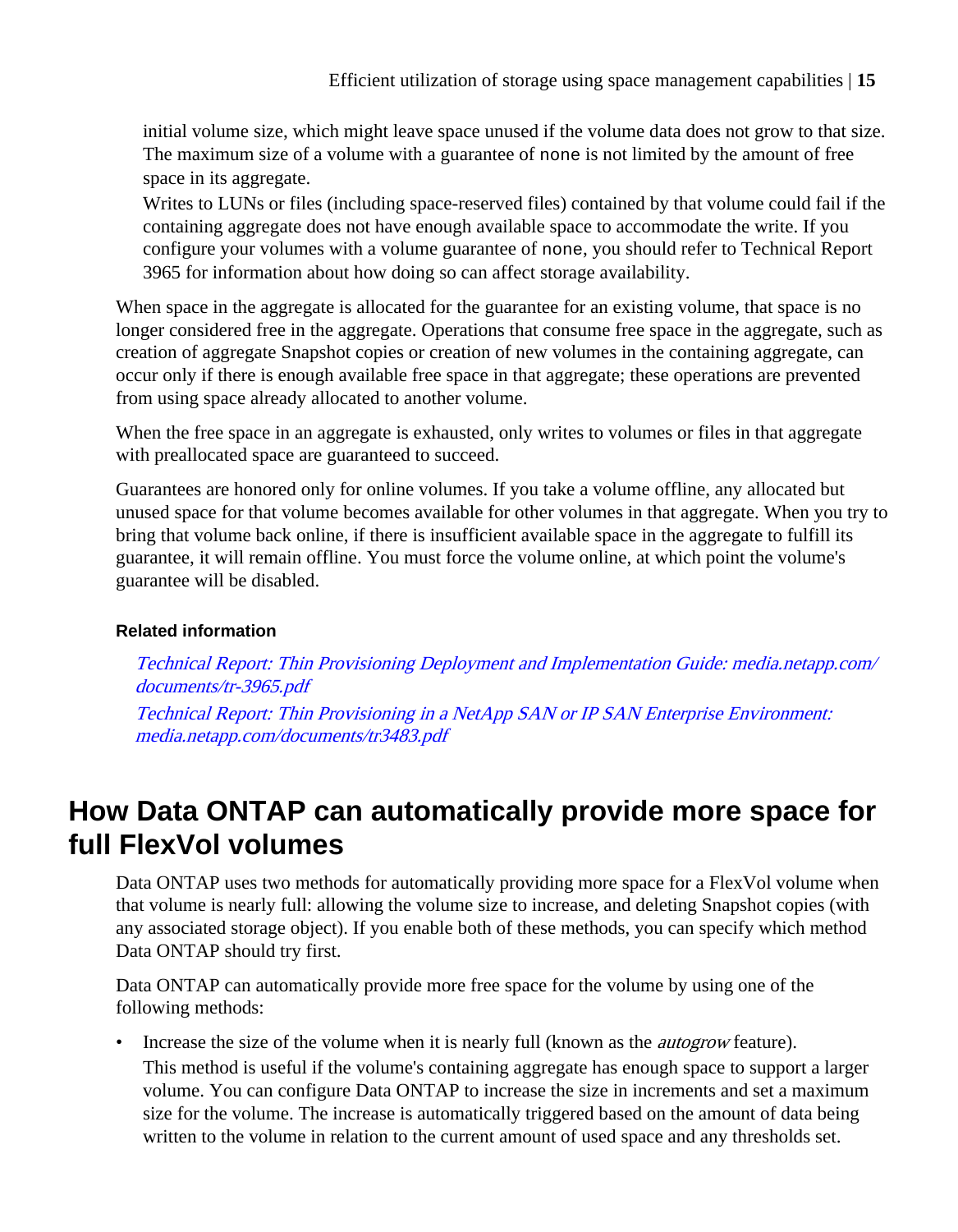#### **16** | Storage Efficiency Management Guide

• Delete Snapshot copies when the volume is nearly full.

For example, you can configure Data ONTAP to automatically delete Snapshot copies that are not linked to Snapshot copies in cloned volumes or LUNs, or you can define which Snapshot copies you want Data ONTAP to delete first—your oldest or newest Snapshot copies. You can also determine when Data ONTAP should begin deleting Snapshot copies—for example, when the volume is nearly full or when the volume's Snapshot reserve is nearly full.

For more information about deleting Snapshot copies automatically, see the *Data ONTAP Data* Protection Online Backup and Recovery Guide for 7-Mode.

If you enable both of these methods, you can specify which method Data ONTAP tries first when a volume is nearly full. If the first method does not provide sufficient additional space to the volume, Data ONTAP tries the other method next. By default, Data ONTAP tries to increase the size of the volume first.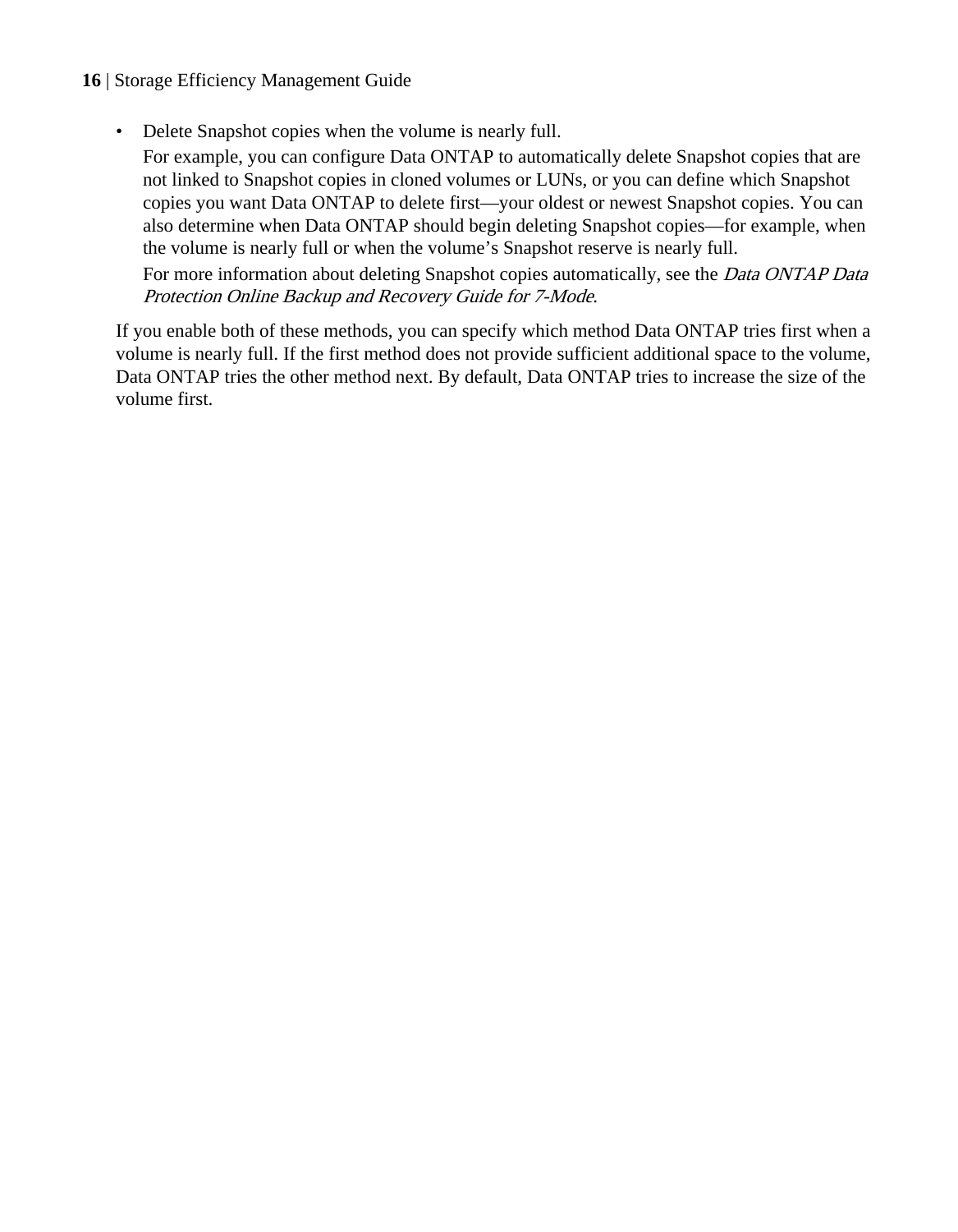# <span id="page-16-0"></span>**Thin provisioning for greater efficiencies using FlexVol volumes**

With thin provisioning, when you create volumes and LUNs for different purposes in a given aggregate, you do not actually allocate any space for those volumes in advance. The space is allocated as data is written to the volumes.

The unused aggregate space is available to other thin provisioned volumes and LUNs. By allowing as-needed provisioning and space reclamation, thin provisioning can improve storage utilization and decrease storage costs.

A FlexVol volume can share its containing aggregate with other FlexVol volumes. Therefore, a single aggregate is the shared source of all the storage used by the FlexVol volumes it contains. Flexible volumes are no longer bound by the limitations of the disks on which they reside. A FlexVol volume can be sized based on how much data you want to store in it, rather than on the size of your disk. This flexibility enables you to maximize the performance and capacity utilization of the storage systems. Because FlexVol volumes can access all available physical storage in the system, improvements in storage utilization are possible.

#### **Example**

A 500-GB volume is allocated with only 100 GB of actual data; the remaining 400 GB allocated has no data stored in it. This unused capacity is assigned to a business application, even though the application might not need all 400 GB until later. The allocated but unused 400 GB of excess capacity is temporarily wasted.

With thin provisioning, the storage administrator provisions 500 GB to the business application but uses only 100 GB for the data. The difference is that with thin provisioning, the unused 400 GB is still available to other applications. This approach allows the application to grow transparently, and the physical storage is fully allocated only when the application needs it. The rest of the storage remains in the free pool to be used as needed. Storage administrators can set thresholds, so they are alerted when more disks need to be added to the pool.

## **Benefits of using thin provisioning**

The FlexVol technology enables you to oversubscribe the free space to adapt rapidly to the changing business needs.

The benefits of using thin provisioning are as follows:

• Allows storage to be provisioned just like traditional storage, but it is not consumed until data is written.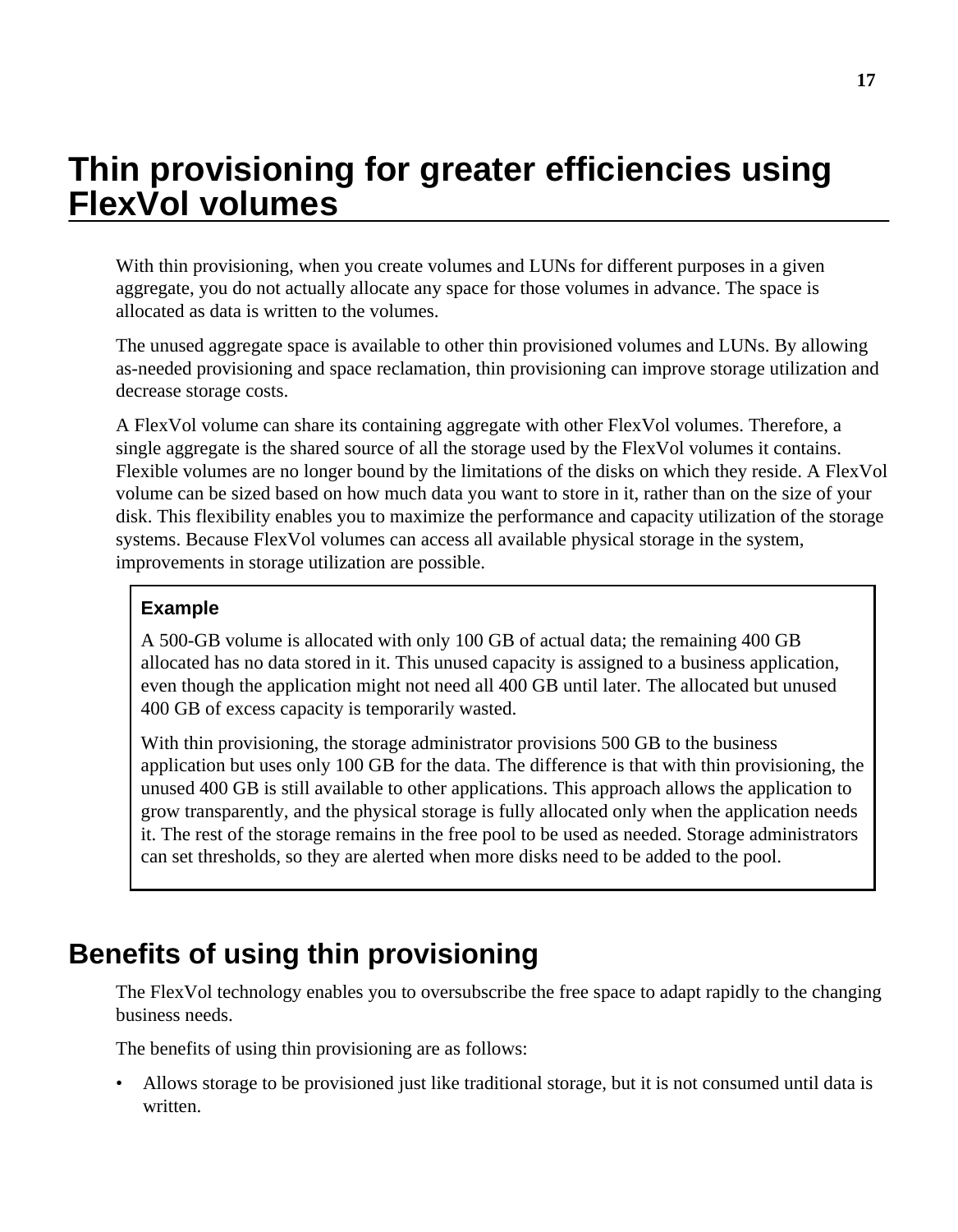- <span id="page-17-0"></span>**18** | Storage Efficiency Management Guide
	- Storage-provisioning time is greatly reduced, because you can create the storage for an application quickly without depending on the actual physical space available.
	- Through notifications and configurable threshold values, you can plan your procurement strategies well in advance and have enough storage for thin provisioned volumes to grow.
	- You can set aggregate overcommitment thresholds by using the NetApp Management Console data protection capability.

Using the NetApp Management Console provisioning capability, you can also set policies for provisioning, exporting, and managing your space requirements.

For more information about aggregate overcommitment threshold values and provisioning policies, see the Provisioning Manager and Protection Manager Guide to Common Workflows for Administrators.

#### **Related information**

[Documentation on the NetApp Support Site: support.netapp.com](http://support.netapp.com/)

## **Best practices for using thin provisioning**

Thin provisioning is effective when the data increase rate in the volume is predictable.

You should be aware of the following best practices:

- You can achieve maximum storage efficiency by using thin provisioning with FlexClone technology.
- You should add disks to increase space in the aggregates, until the maximum aggregate size limit for the system is reached.

At this stage, you can use deduplication, volume, or LUN migration to a different aggregate to add more space.

- You should not use thin provisioning for root volumes.
- You should use thin provisioning when sizing backup destination volumes using SnapVault or disaster recovery destination volumes using SnapMirror.

You should set the volume size to the maximum limit for the platform or to the size of the parent aggregate. This operation ensures that volume sizing on the primary storage system is handled automatically.

• You should use NetApp DataMotion for vFiler and MultiStore to handle out-of-space conditions with no downtime, which enables thin provisioning to handle critical applications.

For more information about thin provisioning related best practices, see Technical Report 3965: Thin Provisioning Deployment and Implementation Guide.

#### **Related information**

[Thin Provisioning Deployment and Implementation Guide: media.netapp.com/documents/](http://media.netapp.com/documents/tr-3965.pdf) [tr-3965.pdf](http://media.netapp.com/documents/tr-3965.pdf)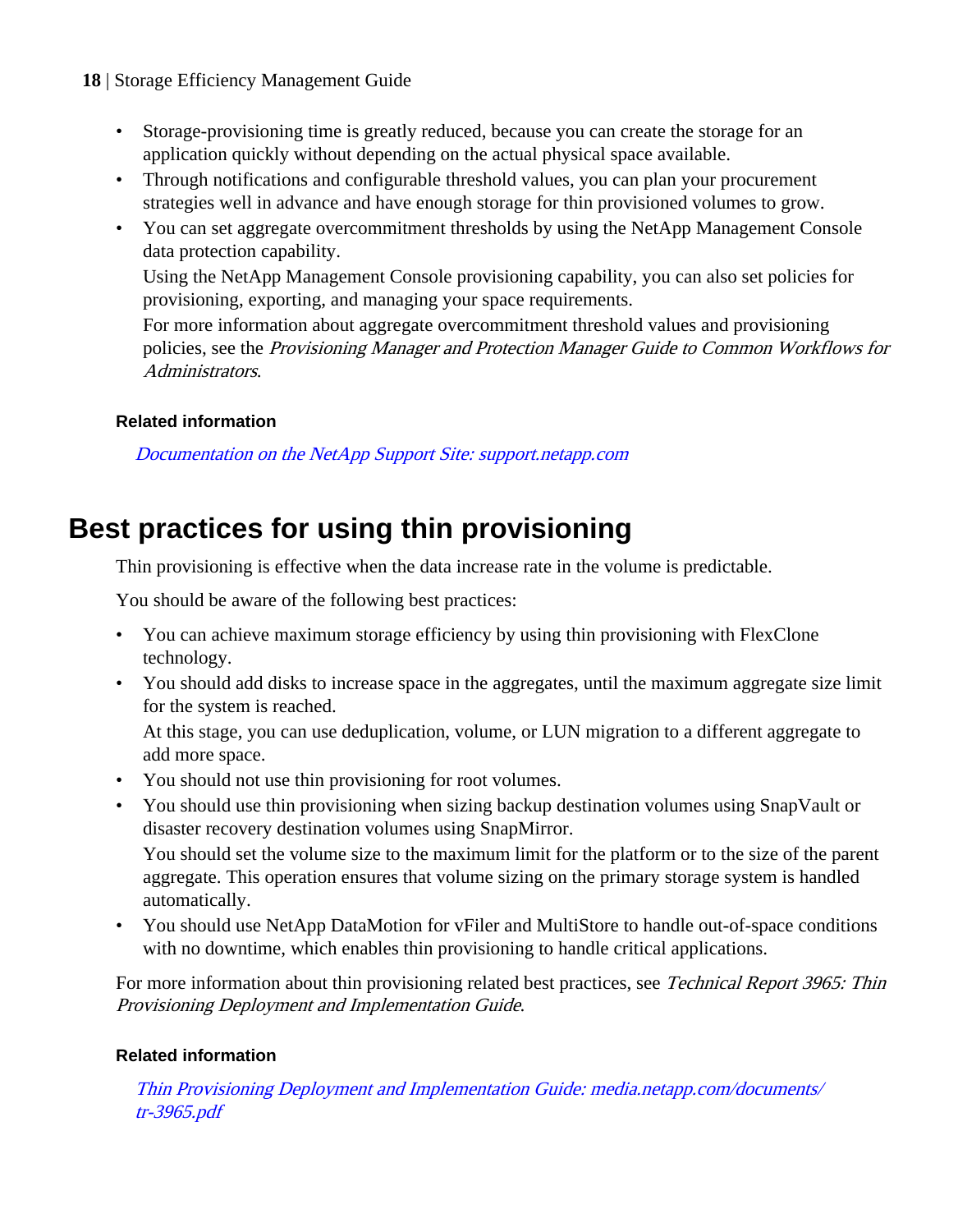## <span id="page-18-0"></span>**Storage space management using OnCommand Unified Manager**

The OnCommand Unified Manager suite consists of OnCommand Unified Manager Core and Host Packages which include front-end user interfaces (such as the OnCommand console, the NetApp Management Console, and the Operations Manager console) and back-end server such as the OnCommand Unified Manager server.

The NetApp Management Console provisioning capability provides the following capabilities:

- Provisioning policies that manage provisioning and exporting of storage
- Automatic provisioning of a dataset when you assign a provisioning policy to it
- Periodic checking of provisioned storage for conformance to the policy
- Manual controls for adding volumes or qtrees to a dataset on existing storage and newly provisioned storage
- Manual controls for resizing volumes and for deleting old Snapshot copies on existing storage and newly provisioned storage
- Migration of datasets and vFiler units to new storage systems
- Deduplication to eliminate duplicate data blocks to reduce storage space
- Dashboard views of resource status, and space status, and error and warning messages to be issued when user-set space usage and overcommitment thresholds are exceeded
- Storage services support that allows you to create preconfigured bundles of protection policies, provisioning policies, resource pools, and vFiler templates (for vFiler unit creation and attachment), that you can assign to a set of data in accordance with that data's provisioning and protection needs

You can use Operations Manager for the following day-to-day activities on storage systems:

- Discover storage systems
- Monitor the device or the object health, the capacity utilization, and the performance characteristics of a storage system
- View or export reports
- Configure alerts and thresholds for event management
- Group devices, vFiler units, host agents, volumes, qtrees, and LUNs
- Run Data ONTAP CLI commands simultaneously on multiple systems
- Configure role-based access control (RBAC)
- Manage host users, user groups, domain users, local users, and host roles

For more information about the NetApp Management Console provisioning capability, see the OnCommand Unified Manager Provisioning and Data Protection Online Help for 7-Mode and for more information about the Operations Manager console, see the *OnCommand Unified Manager* Operations Manager Administration Guide.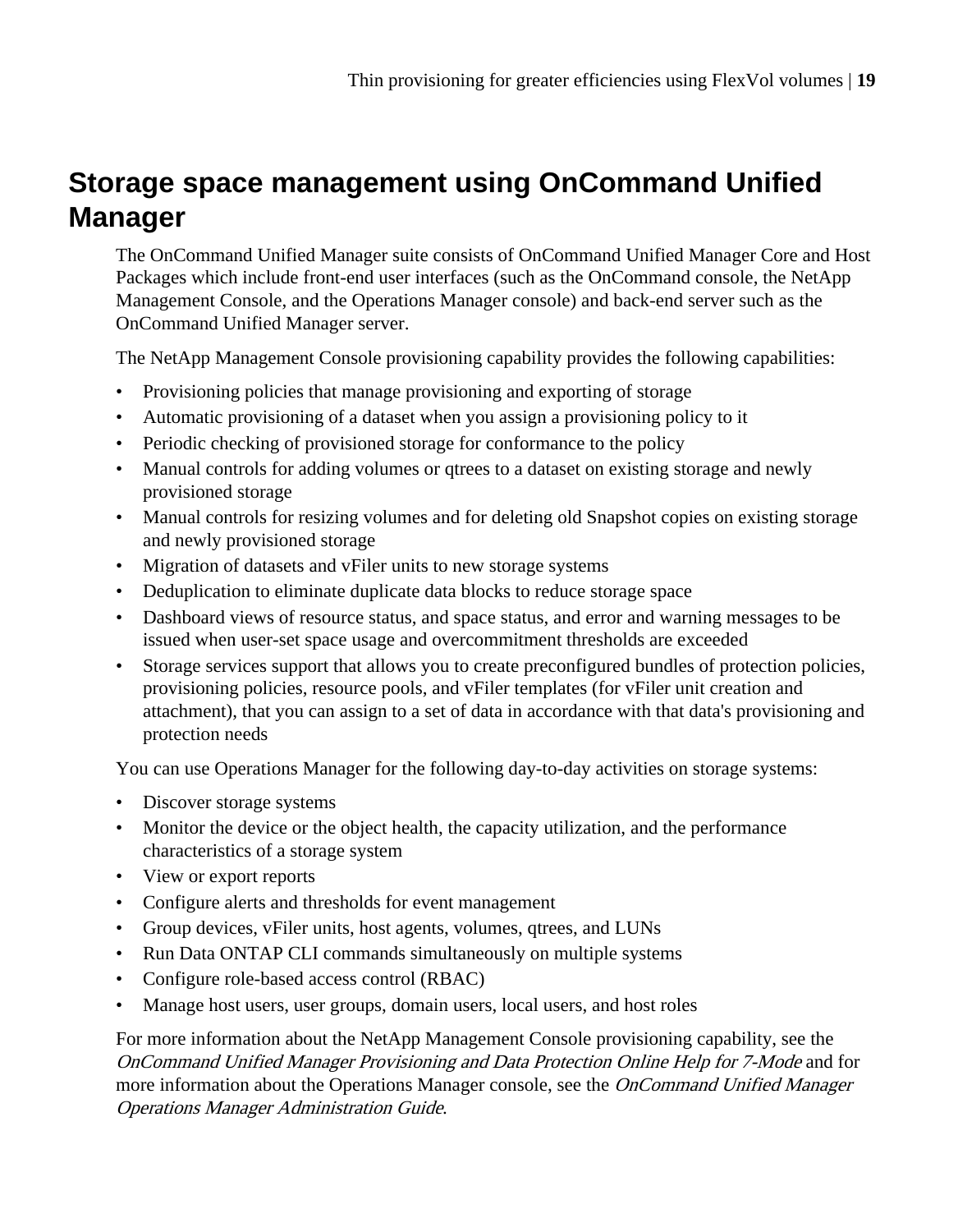## <span id="page-19-0"></span>**Automate thin provisioning using the NetApp Management Console provisioning capability**

Using the NetApp Management Console provisioning capability, you can take advantage of thin provisioning and resource pooling to achieve better utilization of your storage resources. You can pool your resources based on attributes such as performance, cost, physical location, or availability.

By grouping related resources into a pool, you can treat the pool as a single unit for monitoring, provisioning, reporting, and role-based access control (RBAC). This approach simplifies management, and enables flexible and efficient use of the storage systems.

For more information about the NetApp Management Console provisioning capability, see the OnCommand Unified Manager Provisioning and Data Protection Online Help for 7-Mode.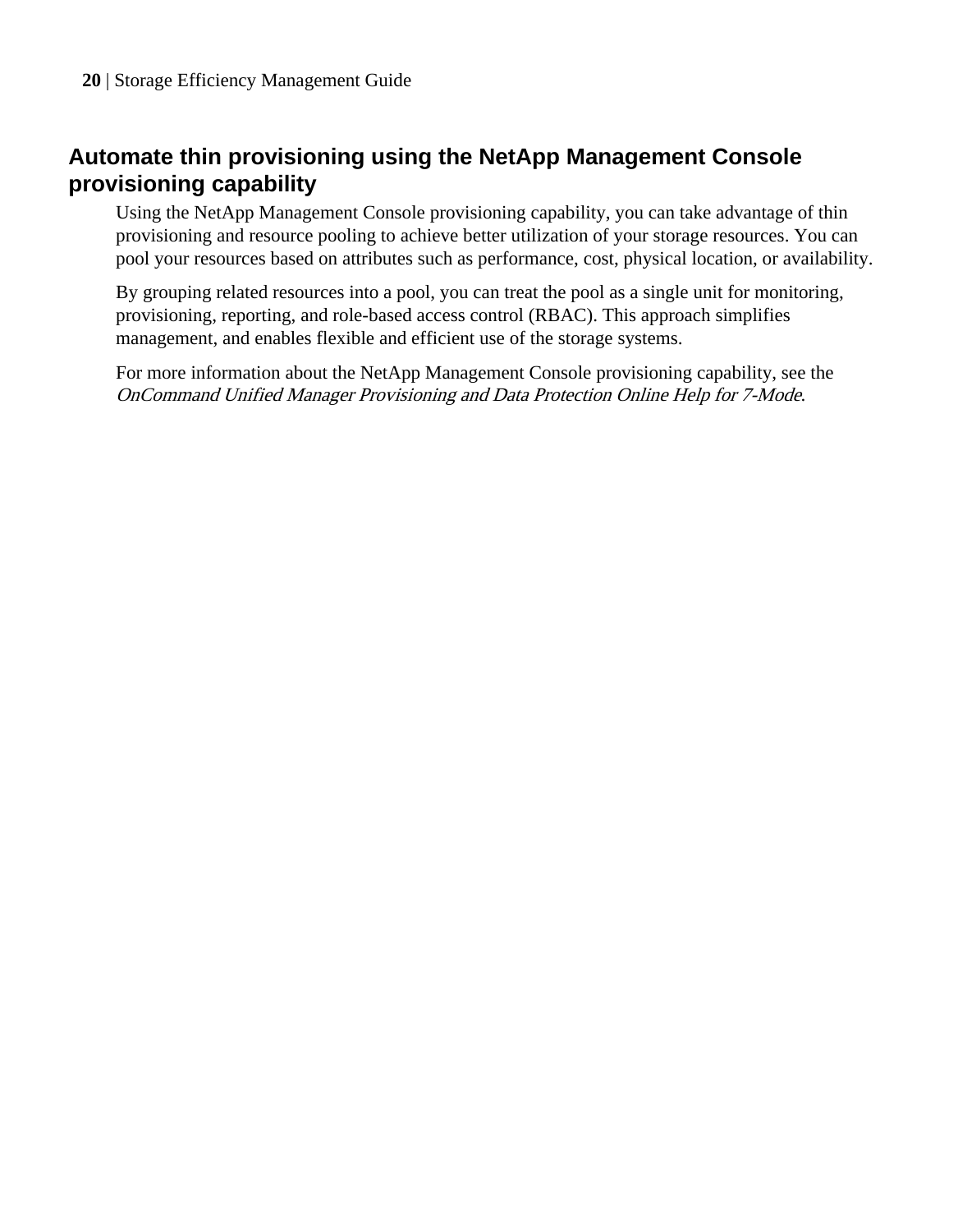# <span id="page-20-0"></span>**Efficient file recovery with Snapshot copies**

Snapshot copies are read-only images of traditional volumes, FlexVol volumes, or aggregates that capture the state of the file system at a point in time. Snapshot copies are used for backup and disaster recovery.

Snapshot copies consume minimal storage space because only changes to the active file systems are written. You can back up your volumes more frequently and when a Snapshot copy is created, the data is not copied from one location to another. As a result, you can store up to 255 Snapshot copies at one time on each volume without any performance overhead.

Data ONTAP provides a default Snapshot copy schedule for each volume. You can configure the schedule to fit your requirements. This schedule creates Snapshot copies automatically and deletes old Snapshot copies after a predetermined amount of time.

SnapManager uses Snapshot technology to integrate Exchange backup, restore APIs, and Volume Shadow Copy Service (VSS). SnapManager provides an integrated data management solution for Microsoft Exchange that enhances the availability, scalability, and reliability of Exchange databases. SnapManager provides rapid online backup and restoration of databases, along with local or remote backup set mirroring for disaster recovery.

For more information about Snapshot technology, see the *Data ONTAP Data Protection Online* Backup and Recovery Guide for 7-Mode.

## **What Snapshot disk consumption is**

Data ONTAP preserves pointers to all the disk blocks currently in use at the time the Snapshot copy is created. When a file is changed, the Snapshot copy still points to the disk blocks where the file existed before it was modified, and changes are written to new disk blocks.

## **How Snapshot copies consume disk space**

Snapshot copies minimize disk consumption by preserving individual blocks rather than whole files. Snapshot copies begin to consume extra space only when files in the active file system are changed or deleted. When this happens, the original file blocks are still preserved as part of one or more Snapshot copies.

In the active file system the changed blocks are rewritten to different locations on the disk or removed as active file blocks entirely. As a result, in addition to the disk space used by blocks in the modified active file system, disk space used by the original blocks is still reserved to reflect the status of the active file system before the change.

The following illustration shows disk space usage for a Snapshot copy: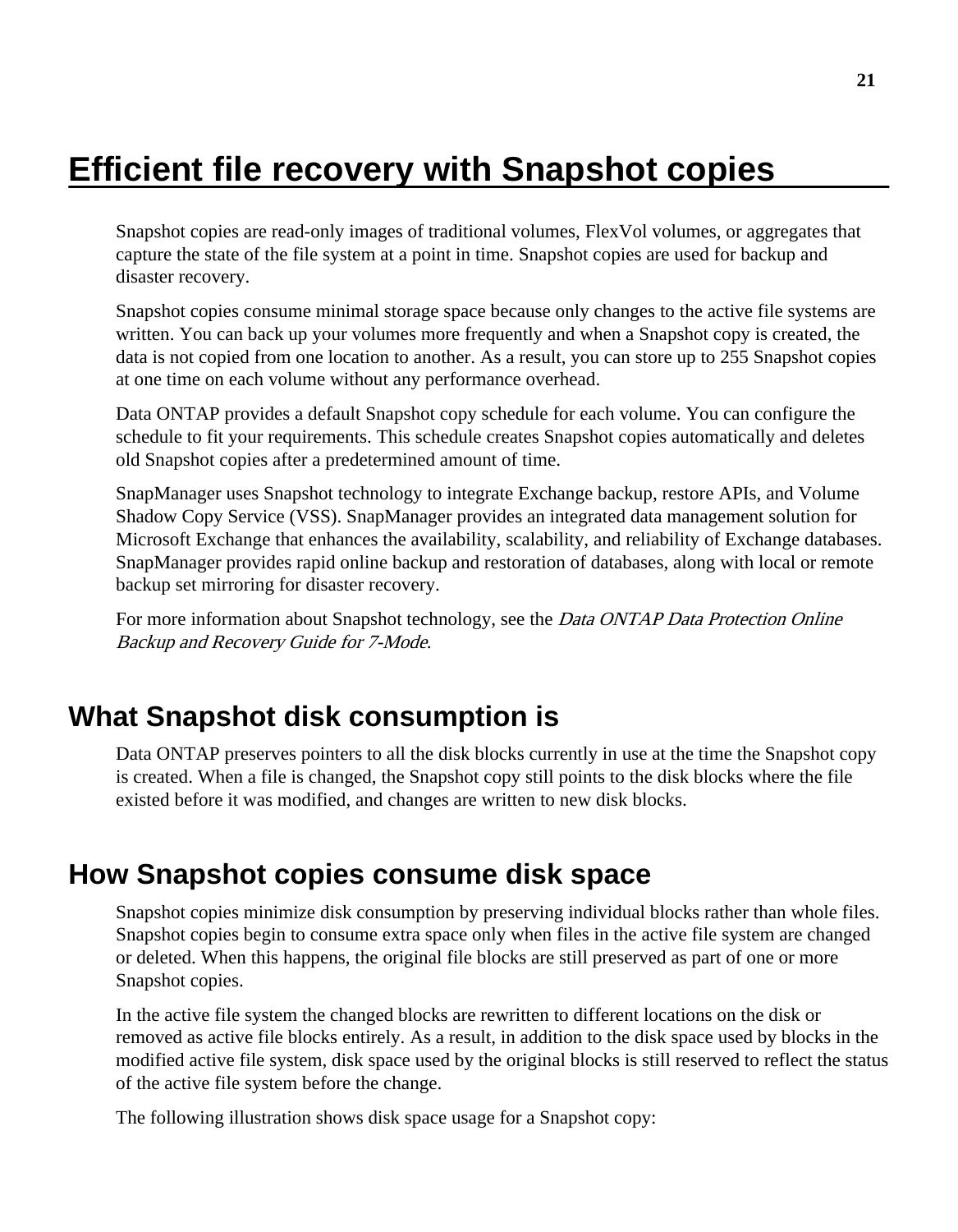#### <span id="page-21-0"></span>**22** | Storage Efficiency Management Guide



## **What the Snapshot copy reserve is**

The Snapshot copy reserve sets a specific percent of the disk space for Snapshot copies. For traditional volumes, the default Snapshot copy reserve is set to 20 percent of the disk space. For FlexVol volumes, the default Snapshot copy reserve is set to 5 percent of the disk space.

The active file system cannot consume the Snapshot copy reserve space, but the Snapshot copy reserve, if exhausted, can use space in the active file system.

### **Use of deleted active file disk space**

When enough disk space is available for Snapshot copies in the Snapshot copy reserve, deleting files in the active file system frees disk space for new files, while the Snapshot copies that reference those files consume only the space in the Snapshot copy reserve.

If Data ONTAP created a Snapshot copy when the disks were full, deleting files from the active file system does not create any free space because everything in the active file system is also referenced by the newly created Snapshot copy. Data ONTAP has to delete the Snapshot copy before it can create any new files.

#### **Example**

The following example shows how disk space being freed by deleting files in the active file system ends up in the Snapshot copy: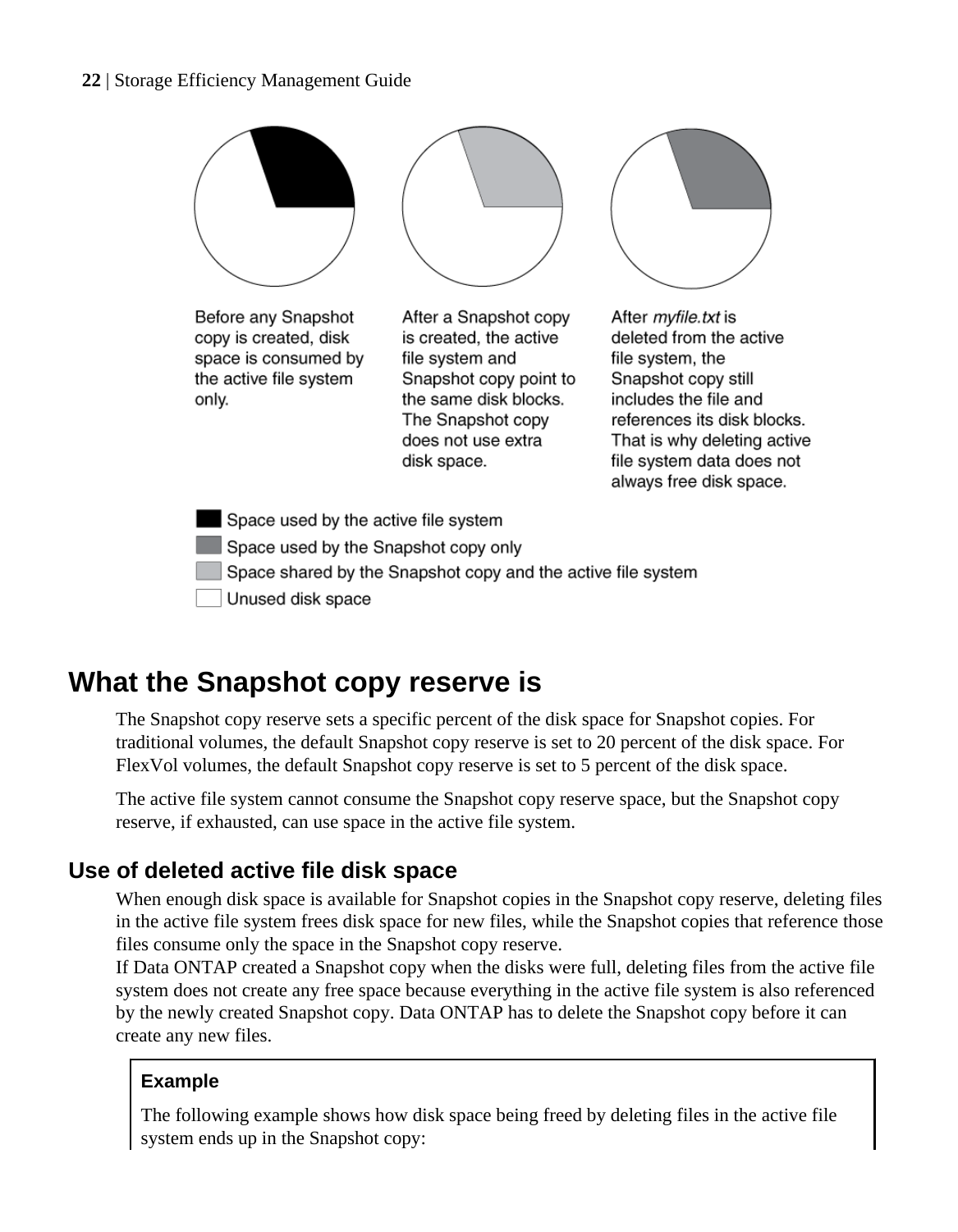<span id="page-22-0"></span>If Data ONTAP creates a Snapshot copy when the active file system is full and there is still space remaining in the Snapshot reserve, the output from the  $df$  command—which displays statistics about the amount of disk space on a volume—is as follows:

Filesystem kbytes used avail capacity<br>/vol/vol0/ 3000000 3000000 0 1 /vol/vol0/ 3000000 3000000 0 100% /vol/vol0/.snapshot 1000000 500000 500000 50%

If you delete 100,000 KB (0.1 GB) of files, the disk space used by these files is no longer part of the active file system, so the space is reassigned to the Snapshot copies instead.

Data ONTAP reassigns 100,000 KB (0.1 GB) of space from the active file system to the Snapshot reserve. Because there was reserve space for Snapshot copies, deleting files from the active file system freed space for new files. If you enter the df command again, the output is as follows:

Filesystem kbytes used avail capacity /vol/vol0/ 3000000 2900000 100000 97% /vol/vol0/.snapshot 1000000 600000 400000 60%

### **Example of what happens when Snapshot copies exceed the reserve**

Because there is no way to prevent Snapshot copies from consuming disk space greater than the amount reserved for them, it is important to reserve enough disk space for Snapshot copies so that the active file system always has space available to create new files or modify existing ones.

Consider what happens in the following example if all files in the active file system are deleted. Before the deletion, the df output is as follows:

Filesystem kbytes used avail capacity<br>
/vol/vol0/ 3000000 3000000 0 100% /vol/vol0/ 3000000 3000000 0 100% /vol/vol0/.snapshot 1000000 500000 500000 50%

After the deletion, the df command generates the following output:

Filesystem kbytes used avail capacity /vol/vol0/ 3000000 2500000 500000 83% /vol/vol0/.snapshot 1000000 3500000 0 350%

The entire 3,000,000 KB (3 GB) in the active file system is still being used by Snapshot copies, along with the 500,000 KB (0.5 GB) that was being used by Snapshot copies before, making a total of 3,500,000 KB (3.5 GB) of Snapshot copy data. This is 2,500,000 KB (2.5 GB) more than the space reserved for Snapshot copies; therefore, 2.5 GB of space that would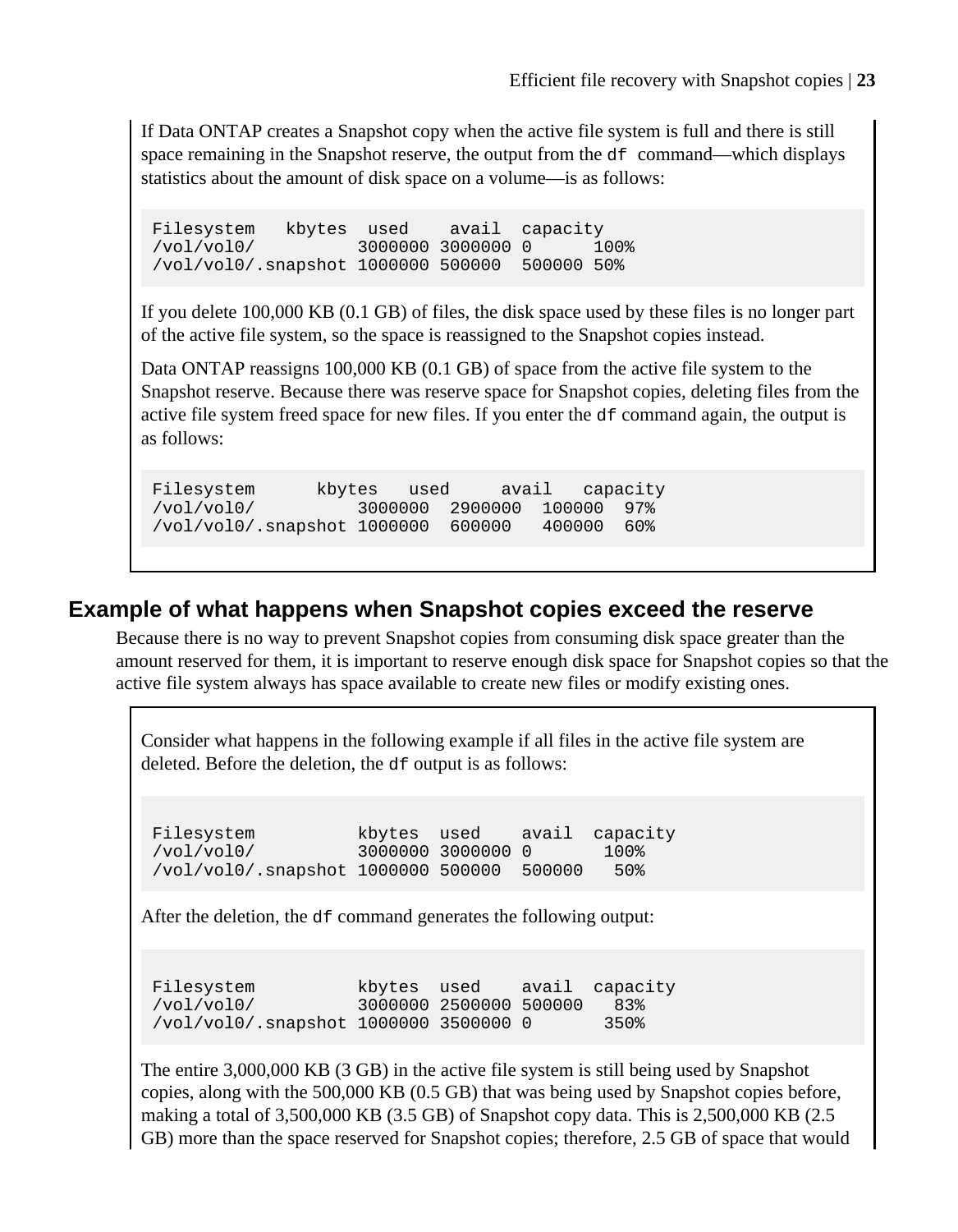<span id="page-23-0"></span>be available to the active file system is now unavailable to it. The post-deletion output of the df command lists this unavailable space as used even though no files are stored in the active file system.

### **Recovery of disk space for file system use**

Whenever Snapshot copies consume more than 100% of the Snapshot reserve, they begin to occupy the active file system space. This process is called Snapshot spill. When the Snapshot copies continue to occupy the active file system space, the system is in danger of becoming full. If the system becomes full due to Snapshot spill, you can create files only after you delete enough Snapshot copies.

If 500,000 KB (0.5 GB) of data is added to the active file system, a  $df$  command generates the following output:

Filesystem kbytes used avail capacity /vol/vol0 3000000 3000000 0 100% /vol/vol0/.snapshot 1000000 3500000 0

As soon as Data ONTAP creates a new Snapshot copy, every disk block in the file system is referenced by some Snapshot copy. Therefore, no matter how many files you delete from the active file system, there is still no room to add any more. The only way to recover from this situation is to delete enough Snapshot copies to free more disk space.

## **What file folding means and how it saves disk space**

File folding describes the process of checking the data in the most recent Snapshot copy, and if this data is identical to the Snapshot copy currently being created, by referencing the previous Snapshot copy instead of taking up disk space writing the same data in the new Snapshot copy.

File folding saves disk space by sharing unchanged file blocks between the active version of the file and the version of the file in the latest Snapshot copy, if any.

The system must compare block contents when folding a file, so file folding might affect system performance.

If the folding process reaches a maximum limit on memory usage, it is suspended. When memory usage falls below the limit, the processes that were halted are restarted.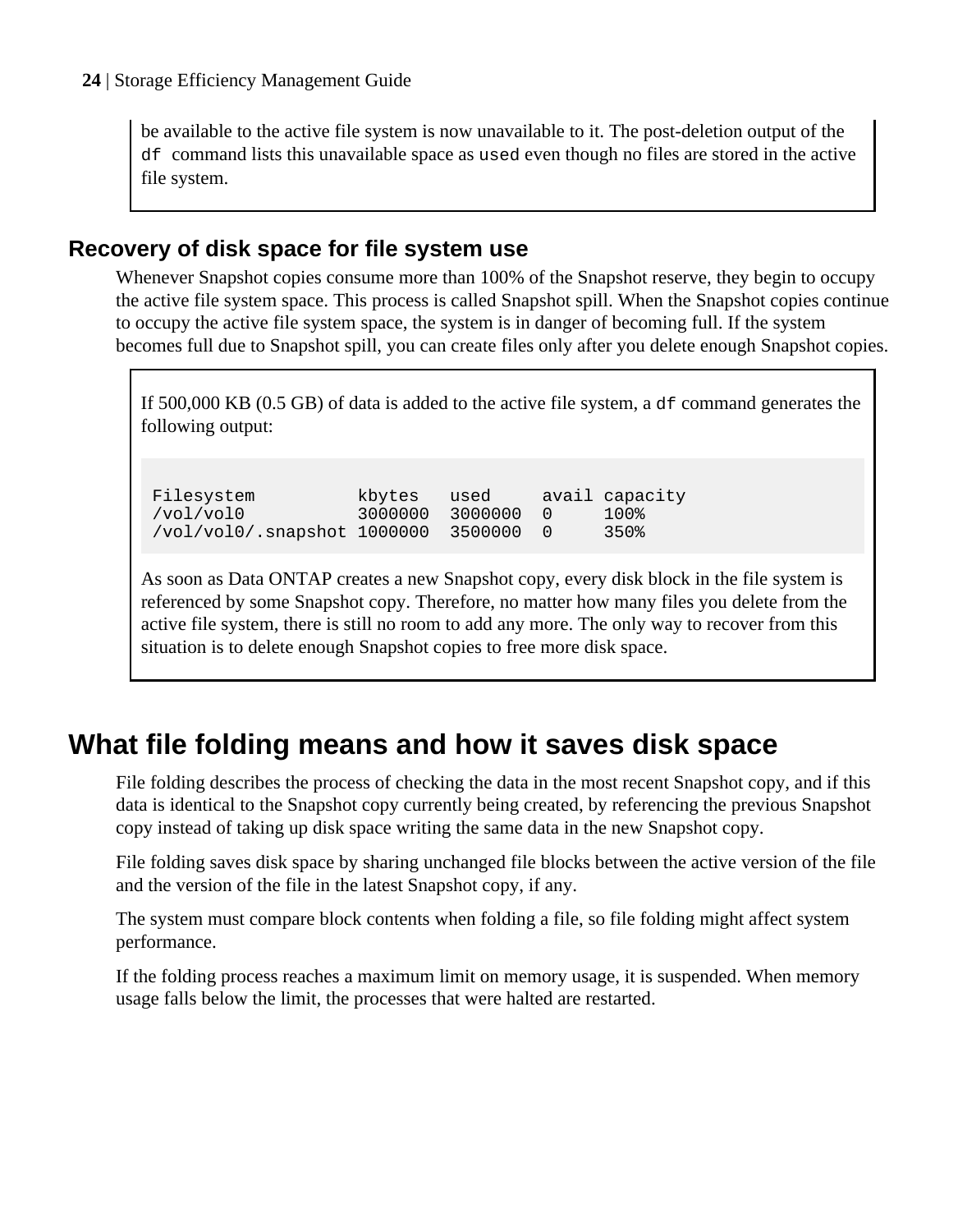## <span id="page-24-0"></span>**Storage efficiency with deduplication and data compression**

Deduplication and data compression are Data ONTAP features that you can use together or independently on a FlexVol volume to achieve optimal space savings. You can provision volumes with deduplication and data compression along with other Data ONTAP features to increase the space savings achieved.

## **How to estimate space savings achieved with deduplication and data compression**

You can use the space savings estimation tool (SSET) to estimate the amount of space savings achieved using deduplication and data compression on an existing data set of size up to 2 TB.

You can download the space savings estimation tool from *[communities.netapp.com/docs/](https://communities.netapp.com/docs/DOC-18699)* [DOC-18699](https://communities.netapp.com/docs/DOC-18699).

## **Using deduplication to increase storage efficiency**

Deduplication is a Data ONTAP feature that reduces the amount of physical storage space required by eliminating duplicate data blocks within a FlexVol volume. Storing only unique blocks in the FlexVol volume improves the storage utilization and increases the storage efficiency you can achieve.

For more information about deduplication, see the *Data ONTAP Storage Management Guide for* 7-Mode.

#### **Related information**

[Documentation on the NetApp Support Site: support.netapp.com](http://support.netapp.com/)

#### **How deduplication works**

Deduplication operates at the block level within the entire FlexVol volume, eliminating duplicate data blocks, and storing only unique data blocks.

Each block of data has a digital signature that is compared with all other signatures in a data volume. If an exact block signature match exists, a byte-by-byte comparison is done for all the bytes in the block, and the duplicate block is discarded and its disk space is reclaimed.

Deduplication removes data redundancies, as shown in the following illustration: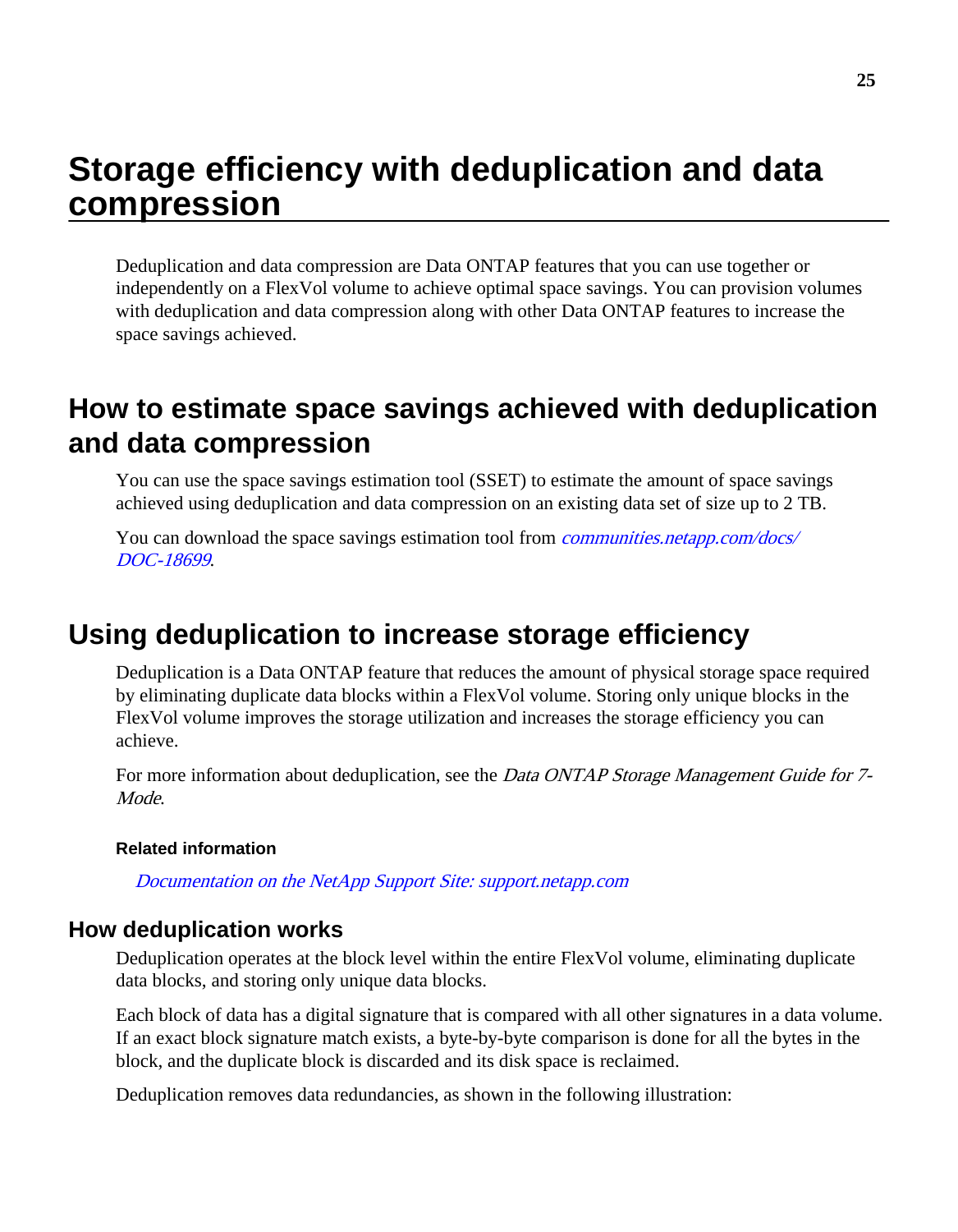<span id="page-25-0"></span>

Data ONTAP writes all data to a storage system in 4-KB blocks. When deduplication runs for the first time on a volume with existing data, it scans all the blocks in the volume and creates a digital fingerprint for each of the blocks. Each of the fingerprints is compared to all the other fingerprints within the volume. If two fingerprints are found to be identical, a byte-by-byte comparison is done for all data within the block. If the byte-by-byte comparison detects identical data, the pointer to the data block is updated, and the duplicate block is removed.

**Note:** When deduplication is run on a volume with existing data, it is best to configure deduplication to scan all the blocks in the volume for better space savings.

Deduplication runs on the active file system. Therefore, as additional data is written to the deduplicated volume, fingerprints are created for each new block and written to a change log file. For subsequent deduplication operations, the change log is sorted and merged with the fingerprint file, and the deduplication operation continues with fingerprint comparisons as previously described.

### **What deduplication metadata is**

The deduplication metadata includes the fingerprint file and change logs. Fingerprints are the digital signatures for every 4-KB data block in a FlexVol volume.

The deduplication metadata contains two change log files. When deduplication is running, the fingerprints of the new data blocks from one change log file are merged into the fingerprint file, and the second change log file stores the fingerprints of the new data that is written to the volume during the deduplication operation. The roles of the change log files are reversed when the next deduplication operation is run.

In Data ONTAP 8.0.1, the deduplication metadata is located within the aggregate. Starting with Data ONTAP 8.1, two copies of deduplication metadata are maintained per volume. A copy of the deduplication metadata resides in the volume and another copy is in the aggregate. The deduplication metadata in the aggregate is used as the working copy for all the deduplication operations. An additional copy of the deduplication metadata resides in the volume.

When a volume is moved, the deduplication metadata is also transferred with the volume. If the volume ownership changes, the next time deduplication is run, then the deduplication metadata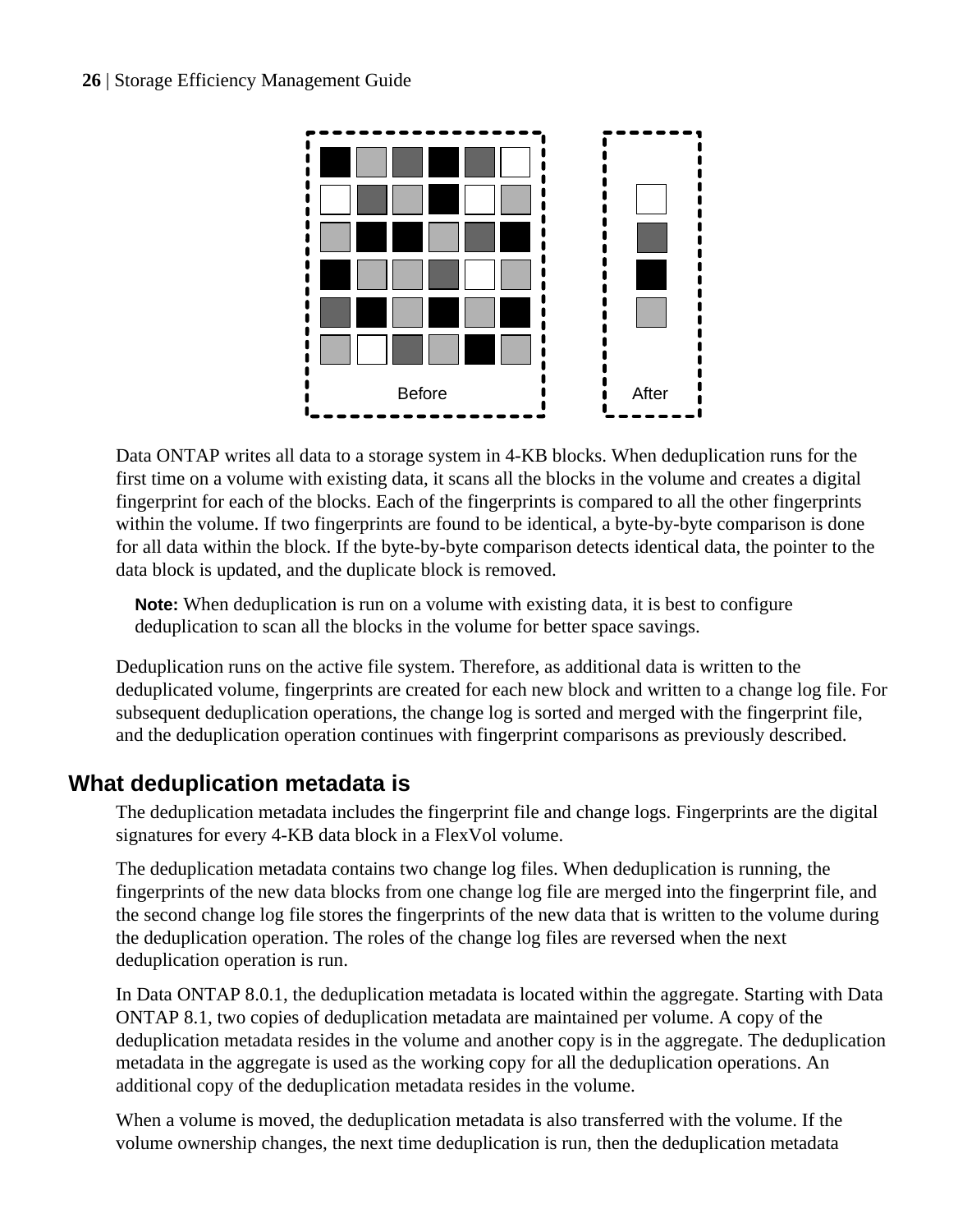<span id="page-26-0"></span>which resides in the aggregate is created automatically by using the copy of deduplication metadata in the volume. This method is a faster operation than creating a new fingerprint file.

Starting with Data ONTAP 8.2, the fingerprints are stored for each physical block, this reduces the amount of space required to store the deduplication metadata.

Deduplication metadata can occupy up to 7 percent of the total physical data contained within the volume, as follows:

- In a volume, deduplication metadata can occupy up to 4 percent of the total amount of data contained within the volume.
- In an aggregate, deduplication metadata can occupy up to 3 percent of the total physical data contained within the volume.

You can use the  $df$  -A aggrname command to check the available space in an aggregate and the  $df$ path command to check the available space in a volume. For more information about these commands, see the man pages.

### **Example**

A 2 TB aggregate has four volumes, each 400 GB in size, in the aggregate. You need three volumes to be deduplicated with varying savings percentage on each volume.

The space required in the different volumes for deduplication metadata is as follows:

- 2 GB  $[4\% \times (50\% \text{ of } 100 \text{ GB})]$  for a 100 GB of logical data with 50 percent savings
- 6 GB  $[4\% \times (75\% \text{ of } 200 \text{ GB})]$  for a 200 GB of logical data with 25 percent saving
- 3 GB  $[4\% \times (25\% \text{ of } 300 \text{ GB})]$  for a 300 GB of logical data with 75 percent savings

The aggregate needs a total of 8.25 GB  $[(3\% \times (50\% \text{ of } 100 \text{ GB})) + (3\% \times (75\% \text{ of } 200 \text{ GB}))$  $+(3\% \times (25\% \text{ of } 300 \text{ GB})) = 1.5+4.5+2.25=8.25 \text{ GB}$  of space available in the aggregate for deduplication metadata.

## **Guidelines for using deduplication**

Deduplication runs as a system operation and consumes system resources when the deduplication operation is running on FlexVol volumes.

If the data does not change often in a volume, it is recommended to run deduplication less frequently. If you run multiple concurrent deduplication operations on a storage system, these operations lead to a higher consumption of system resources. It is recommended to begin with fewer concurrent deduplication operations. Increasing the number of concurrent deduplication operations gradually enables you to better understand the impact on the system.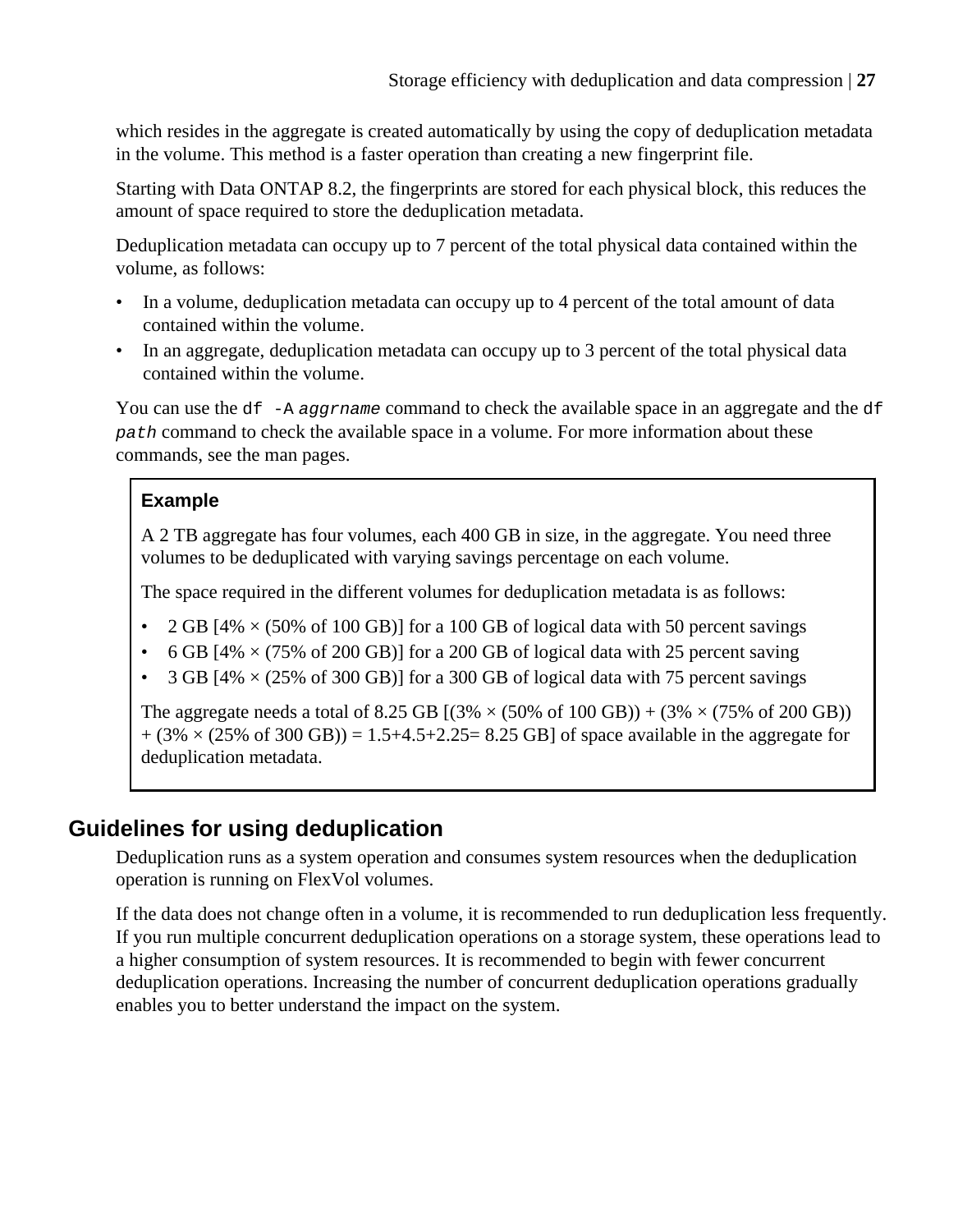#### <span id="page-27-0"></span>**Performance considerations for deduplication**

Various factors affect the performance of deduplication. You should check the performance impact of deduplication in a test setup, including sizing considerations, before deploying deduplication in performance-sensitive or production environments.

The following factors can affect the performance of deduplication:

- The data access pattern (for example, sequential versus random access, the size, and pattern of the input and output)
- The amount of duplicate data, the amount of total data, and the average file size
- The nature of data layout in the volume
- The amount of changed data between deduplication operations
- The number of concurrent deduplication operations
- Hardware platform (system memory and CPU module)
- Load on the system
- Disk types (for example, ATA/FC, and RPM of the disk)

For more information about performance aspects of deduplication, see Technical Report 3958: Data Compression and Deduplication Deployment and Implementation Guide for 7-Mode.

#### **Related information**

[Data Compression and Deduplication Deployment and Implementation Guide for 7-Mode:](http://media.netapp.com/documents/tr-3958.pdf) [media.netapp.com/documents/tr-3958.pdf](http://media.netapp.com/documents/tr-3958.pdf)

### **Deduplication interoperability with Data ONTAP features**

When you use deduplication, you should be aware of the features supported by deduplication and how they work with deduplication.

The following features are supported by deduplication:

- Snapshot copies
- Volume SnapMirror
- Qtree SnapMirror
- SnapVault
- SMTape backup
- SnapRestore
- Stretch and fabric-attached MetroCluster configurations
- OnCommand Unified Manager server
- Volume copy
- Data compression
- FlexClone volumes
- HA pair
- vFiler units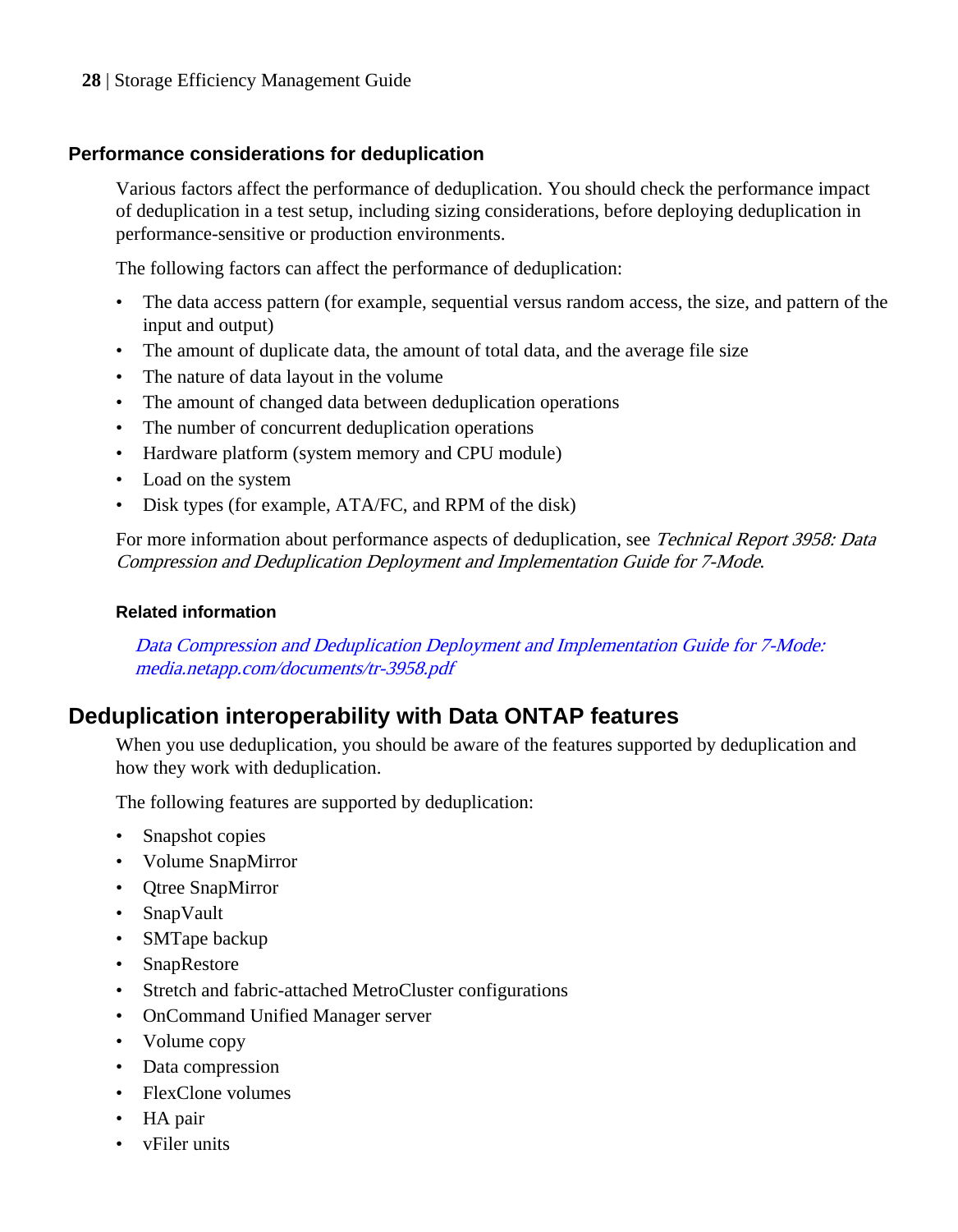#### <span id="page-28-0"></span>• DataMotion for Volumes

You can enable extents on deduplicated volumes. You can perform read reallocation to improve the file layout and the sequential read performance of a deduplicated volume.

However, deduplicated volumes cannot be replicated using synchronous SnapMirror and semisynchronous SnapMirror.

## **Using data compression to increase storage efficiency**

Data compression is a Data ONTAP feature that enables you to reduce the physical capacity that is required to store data on storage systems by compressing the data blocks within a FlexVol volume.

For more information about data compression, see the *Data ONTAP Storage Management Guide for* 7-Mode.

#### **Related information**

[Documentation on the NetApp Support Site: support.netapp.com](http://support.netapp.com/)

### **Guidelines for using data compression on existing data**

You can achieve maximum space savings on FlexVol volumes by running data compression before creating Snapshot copies. After data compression is enabled, by default only the new data that is written to the disk is compressed. However, you can compress the data that existed on the disk prior to enabling compression.

When existing data is compressed, by default the data containing shared blocks and data that is locked in a Snapshot copy are bypassed.

You should be aware of the following guidelines when using the data compression operation:

- For source FlexVol volumes with Snapshot copies that cannot be deleted (for example, volumes created by FlexClone, SnapMirror, LUN clone, and dump operations), you can compress existing data in the default mode where data that is locked in Snapshot copies are bypassed.
- You can disable Snapshot copy creation temporarily until the data compression operation is complete.
- You should disable the deduplication schedule until the data compression operations is complete.
- For a volume that is the source for NDMP copy, dump, volume SnapMirror, qtree SnapMirror, or SnapVault relationships, you should run the data compression operation before the initial baseline is created.
- You should disable volume SnapMirror and SnapVault schedules until the data compression scanning is complete.
- If you create a FlexClone volume when decompression is active on the parent volume, then the decompression operation does not run on the cloned volume.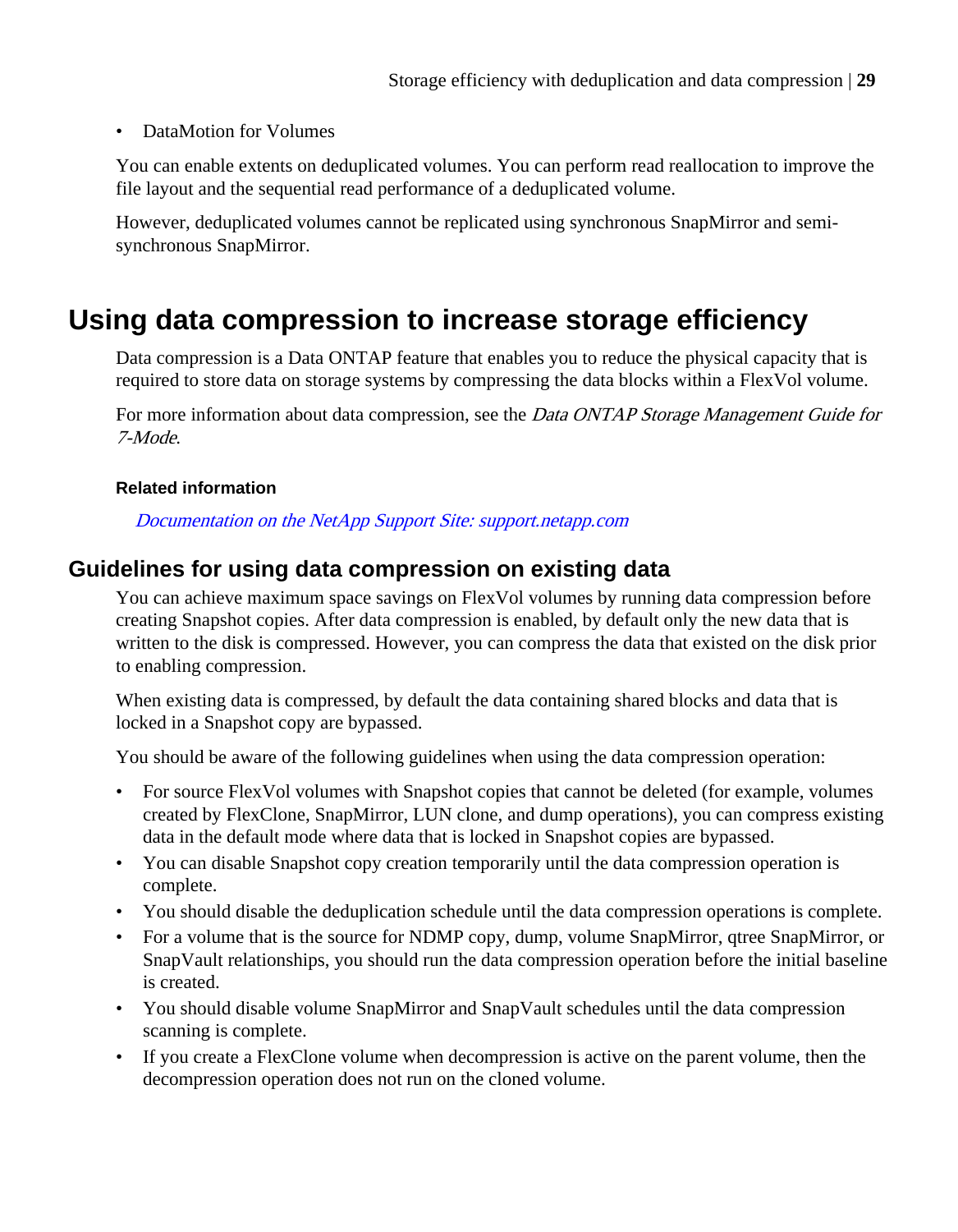### <span id="page-29-0"></span>**How detecting incompressible data saves system resources**

Inline compression allows you to check if a file is incompressible and for large files, it enables you to check if a compression group within the file is incompressible. Detecting incompressible data saves the system resources used by inline compression to compress files or compression groups that are not compressible.

### **Data compression interoperability with Data ONTAP features**

When you use data compression, you should be aware of the features supported by data compression and how they work with data compression.

The following features are supported by data compression:

- Snapshot copies
- Volume SnapMirror
- Qtree SnapMirror
- SnapVault
- SMTape backup
- SnapLock
- Volume-based SnapRestore
- Single file SnapRestore
- Stretch and fabric-attached MetroCluster configurations
- Volume copy
- Aggregate copy
- Deduplication
- FlexClone volumes
- FlexClone files
- HA pair
- Performance Acceleration Module or Flash cache cards
- vFiler units
- DataMotion for Volumes
- Flash Pool

Compressed volumes cannot be replicated using synchronous SnapMirror and semi-synchronous SnapMirror. Read reallocation and extents are not supported on compressed volumes.

## **Best practices for using deduplication and data compression with other Data ONTAP features**

You should be aware of the best practices when you use deduplication and data compression together or independently with other Data ONTAP features.

The following are some of the best practices: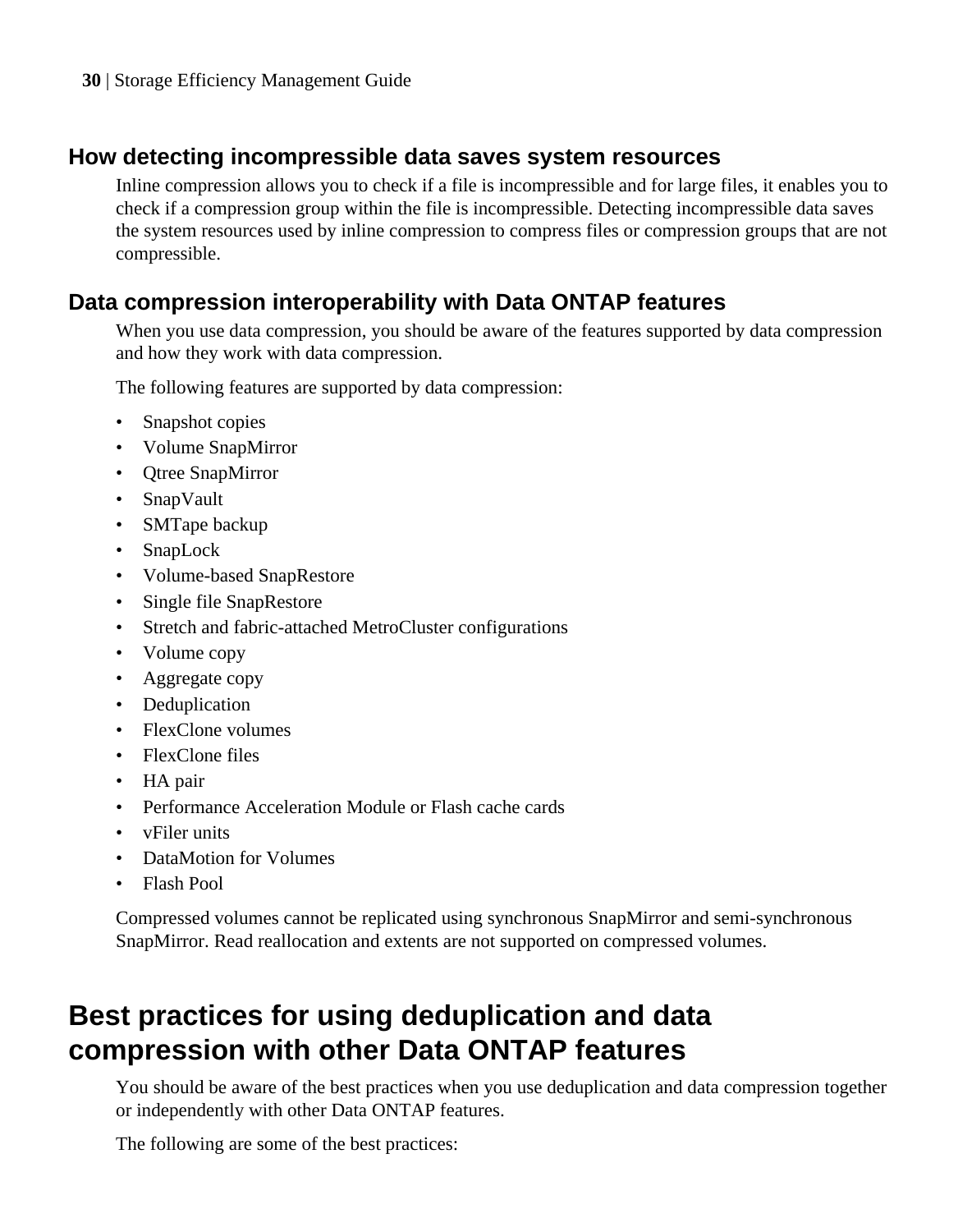• You should run deduplication or data compression operations before the Snapshot copies are created.

This minimizes the amount of data that is locked in the Snapshot copies.

- You should delete as many Snapshot copies as possible before running data compression on existing data and disable Snapshot copy schedule until compression of existing data is complete.
- SnapRestore retains the space savings achieved on a volume. During a SnapRestore operation, deduplication metadata is restored.

You must ensure there is sufficient space in the volume before restoring the data from a Snapshot copy.

• If you require only inline compression without incompressible data detection to run on a vault destination volume, then you should configure the deduplication and postprocess compression schedule to manual on the destination volume.

When you set the schedule to manual, the efficiency operations do not run on the volume after each incremental update.

• When you run efficiency operations on existing data in the source volume, you should wait for the efficiency operations to complete before initiating the volume SnapMirror baseline transfer.

For more information about deduplication and data compression related best practices, see Technical Report 3958: Data Compression and Deduplication Deployment and Implementation Guide for 7- Mode.

#### **Related information**

[Data Compression and Deduplication Deployment and Implementation Guide for 7-Mode:](http://media.netapp.com/documents/tr-3958.pdf) [media.netapp.com/documents/tr-3958.pdf](http://media.netapp.com/documents/tr-3958.pdf)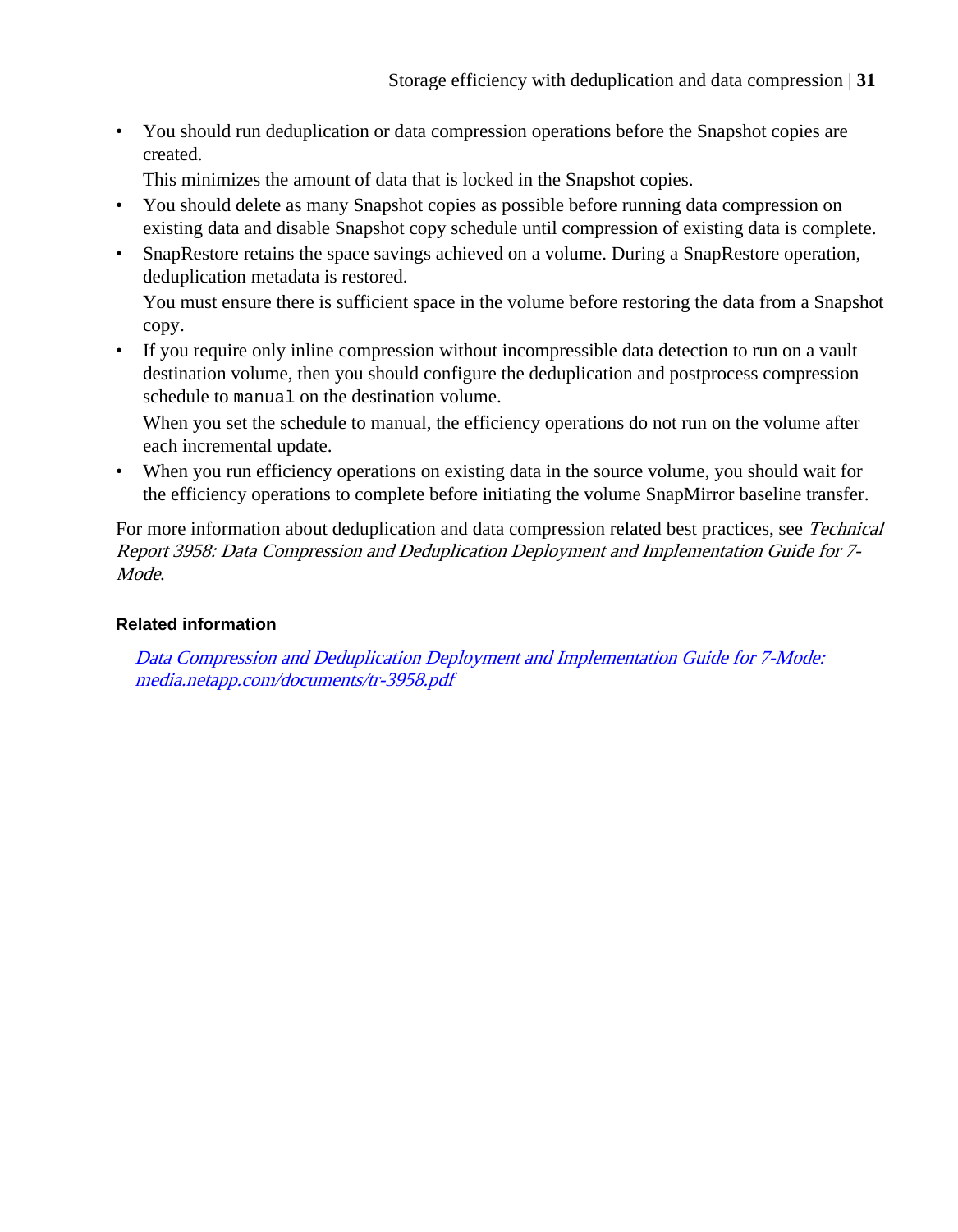# <span id="page-31-0"></span>**Thin replication using SnapVault and Volume SnapMirror**

Thin replication refers to the copying of changed blocks to a secondary site during backup and disaster recovery. Snapshot copies can be backed up and replicated to a secondary site using SnapVault and volume SnapMirror. Thin replication increase storage efficiency by transferring only changed data blocks after the baseline copy is created.

You can combine deduplication and data compression with thin replication technologies to achieve greater savings. Retaining deduplication and data compression savings during volume SnapMirror transfers result in network bandwidth savings. Further, you can use SnapMirror network compression or compression feature of Open Systems SnapVault with these technologies to reduce the size of the replicated data and save network bandwidth. The data on a SnapVault or volume SnapMirror source is compressed, transferred over the network, and then uncompressed on the destination before being written to the disk.

The following figure illustrates how SnapVault and SnapMirror store data using thin transfers: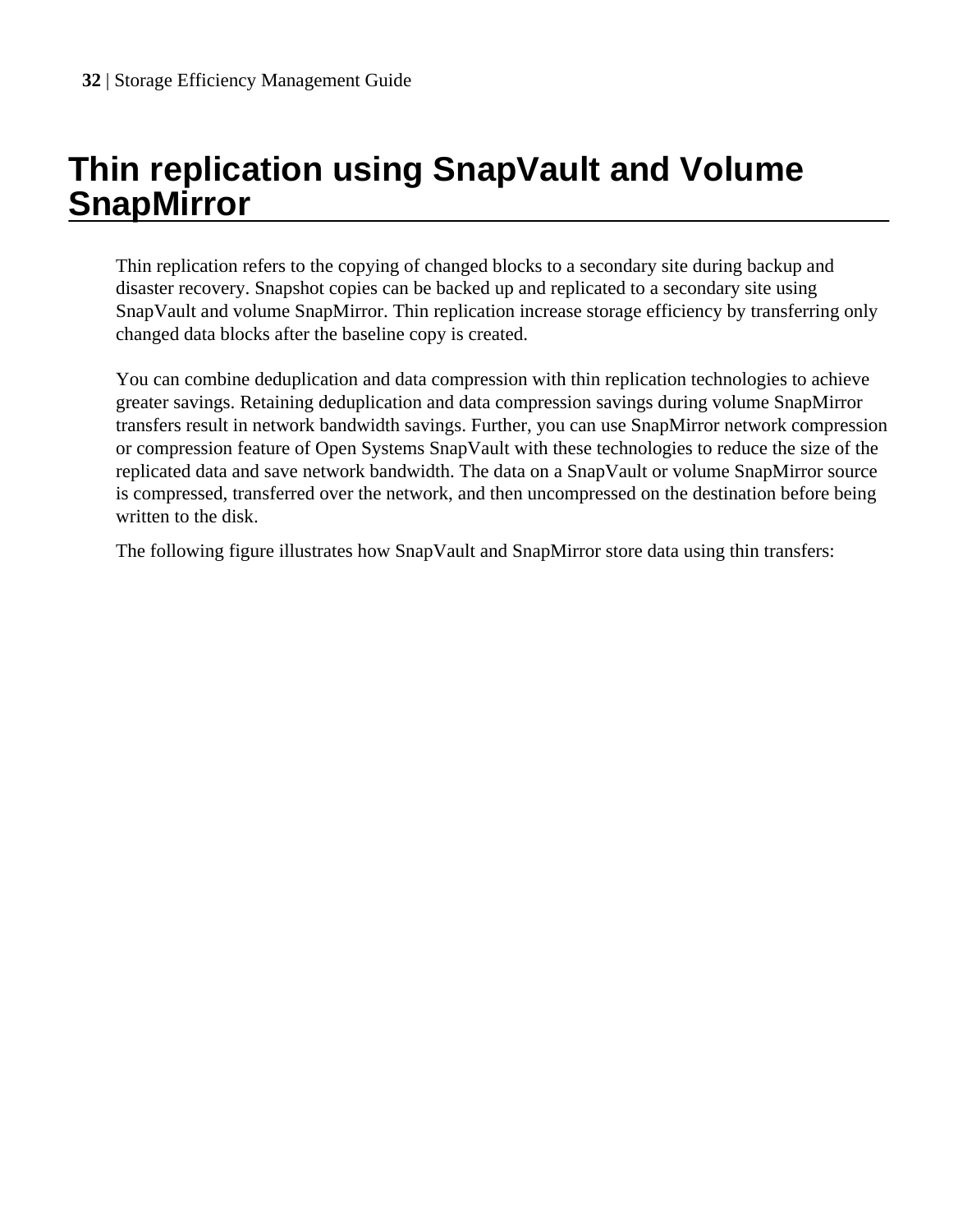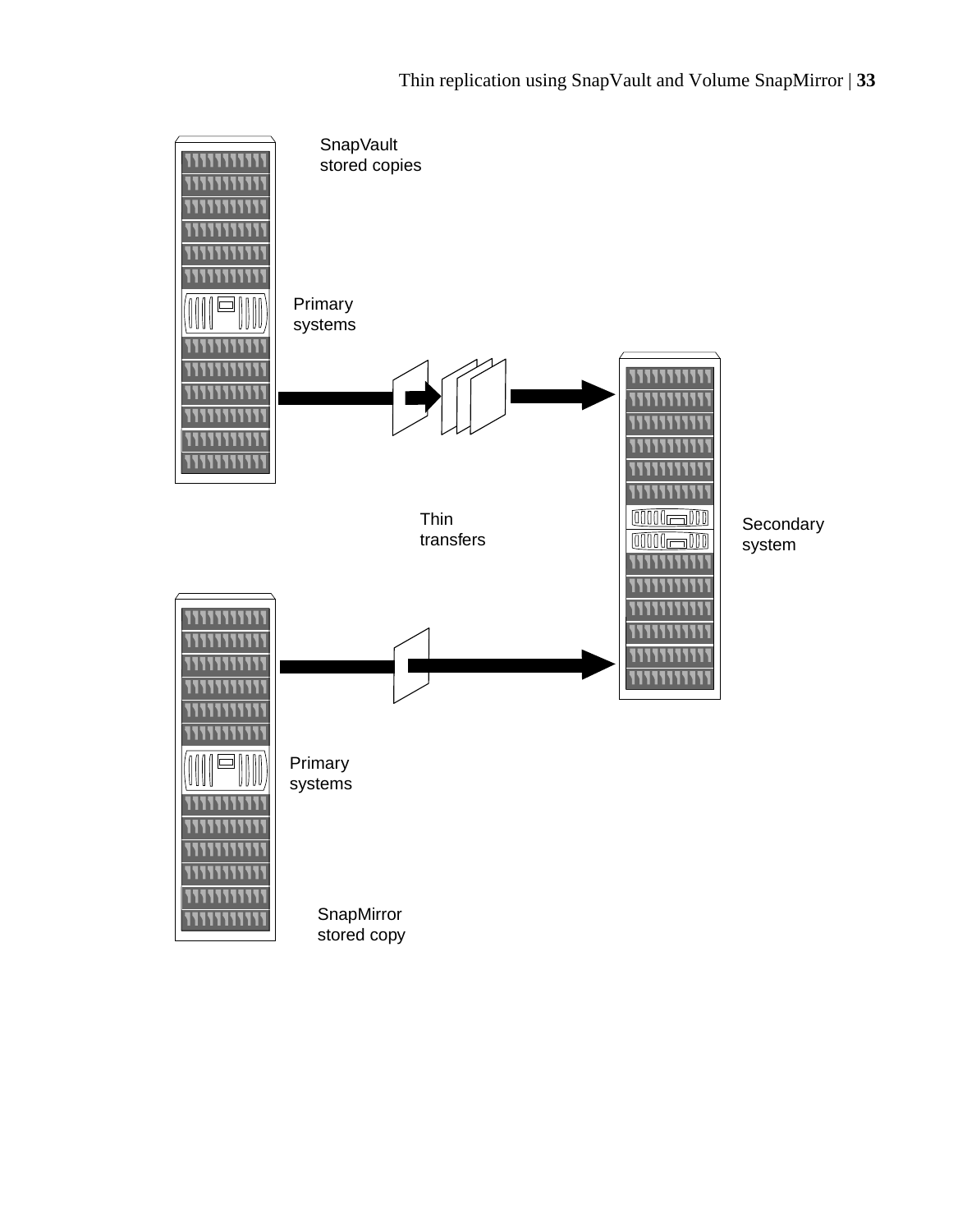## <span id="page-33-0"></span>**Disk-to-disk backups using SnapVault**

SnapVault uses network bandwidth efficiently, because it transfers only the blocks that changed since the last Snapshot copy. It automatically eliminates the duplicate copies that result from other backup technologies, such as tape.

Further, deduplication and data compression facilitates space reduction at the source and destination systems.

For more information about SnapVault and deduplication, see the *Data ONTAP Data Protection* Online Backup and Recovery Guide for 7-Mode.

#### **Related information**

[Documentation on the NetApp Support Site: support.netapp.com](http://support.netapp.com/)

### **How SnapVault backup works**

Backing up qtrees using SnapVault involves starting the baseline transfers, making scheduled incremental transfers, and restoring data upon request.

#### **How to start the baseline transfers**:

- In response to command-line input, the SnapVault secondary system requests initial base transfers of qtrees specified for backup from a primary storage volume to a secondary storage volume. These transfers establish SnapVault relationships between the primary and secondary qtrees.
- Each primary system, when requested by the secondary system, transfers initial base images of specified primary qtrees to qtree locations on the secondary system.

#### **How to make scheduled incremental transfers**:

• Each primary system, in response to command-line input, creates sets of scheduled SnapVault Snapshot copies of the volumes containing the qtrees to be backed up. For tracking purposes, you might name according to frequency, for example, sv\_hourly, sv\_nightly, and so on.

For each Snapshot set, SnapVault saves the number of primary storage Snapshot copies you specify and assigns each Snapshot a version number (0 for most current, 1 for second most recent, and so on).

• The SnapVault secondary system, in response to command-line input, carries out a specified set of scheduled data transfer and Snapshot actions. For each of its secondary qtrees on a given volume, SnapVault retrieves, from the Snapshot data of each corresponding primary qtree, the incremental changes to the primary qtrees made since the last data transfer.

Then SnapVault creates a volume Snapshot copy of the changes in the secondary qtrees. For each transfer and Snapshot set, SnapVault saves the number of secondary storage Snapshot copies that you specify and assigns each Snapshot copy a version number (0 for most current, 1 for second most recent, and so on).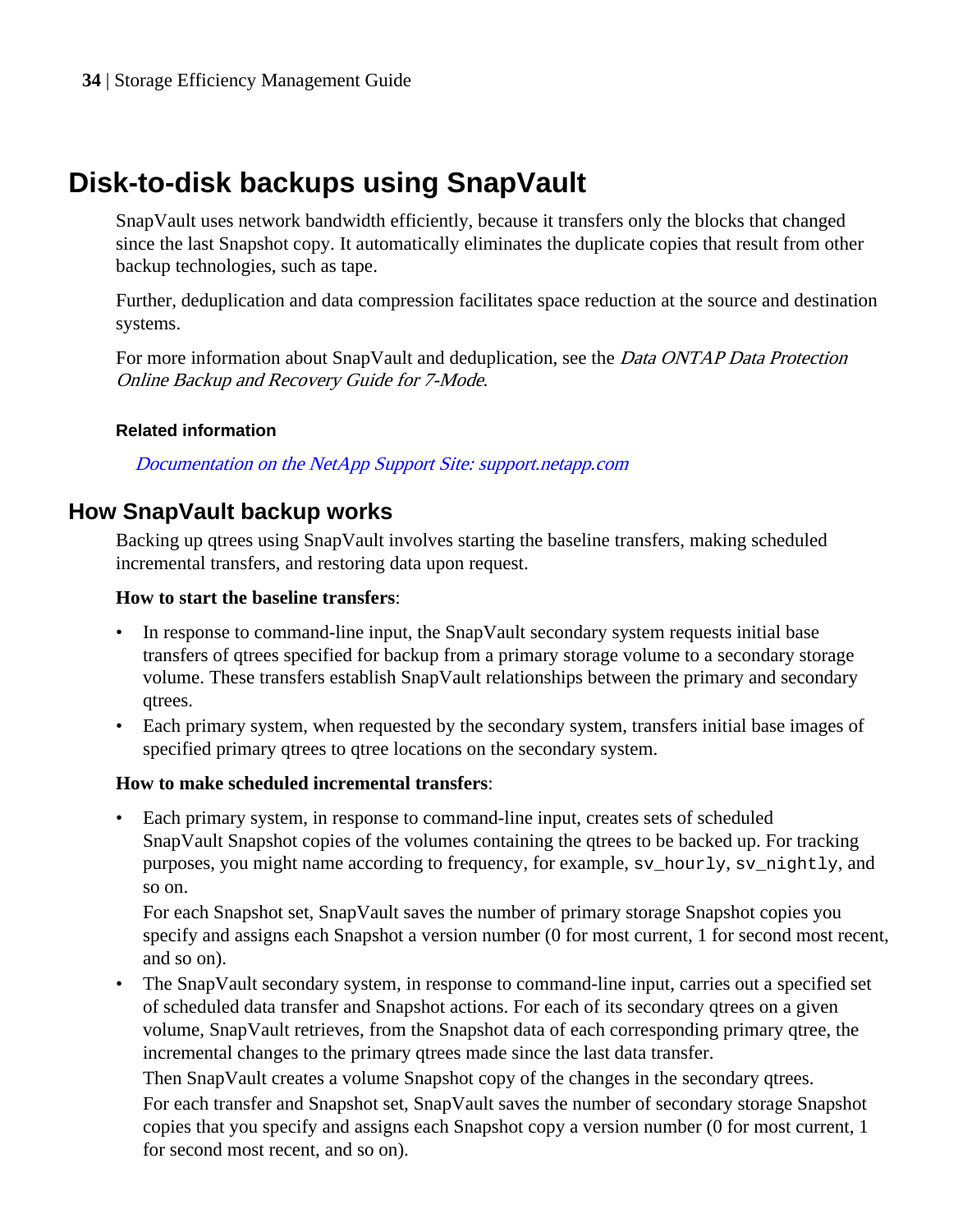#### <span id="page-34-0"></span>**Restoration upon request**:

• If data needs to be restored to the primary system, SnapVault transfers the specified versions of the qtrees back to the primary system that requests them.

The following diagram illustrates the SnapVault functionality:



## **Types of SnapVault deployment**

You can deploy SnapVault in three ways as per business requirements.

- Basic SnapVault deployment
- Primary to secondary to tape backup variation
- Primary to secondary to SnapMirror variation

#### **What basic SnapVault deployment is**

The basic SnapVault backup system deployment consists of a primary system and a secondary system.

#### **Primary storage systems**

Primary systems are the platforms that run Data ONTAP and open systems storage platforms to be backed up.

- On primary systems, SnapVault backs up primary qtree data, non-qtree data, and entire volumes, to qtree locations on the SnapVault secondary systems.
- Supported open systems storage platforms include Windows servers, Solaris servers, AIX servers, Red Hat Linux servers, SUSE Linux servers, and HP-UX servers. On open systems storage platforms, SnapVault can back up directories to qtree locations on the secondary system.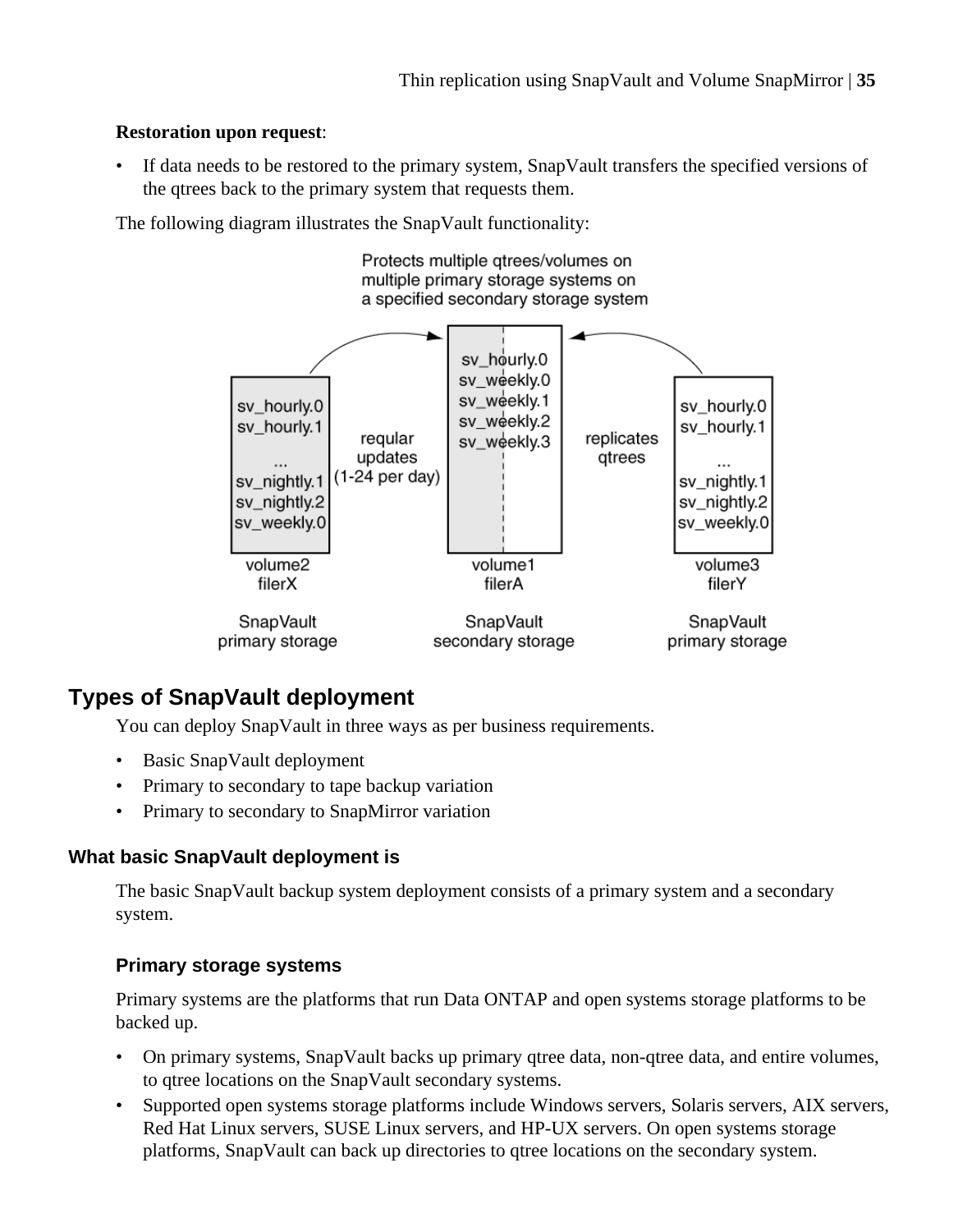<span id="page-35-0"></span>SnapVault can restore directories and single files. For more information, see the *Open Systems* SnapVault Installation and Administration Guide.

### **Secondary storage system**

The SnapVault secondary system is the central disk-based unit that receives and stores backup data from the system as Snapshot copies. You can configure any system as a SnapVault secondary system; however, it is best if you enable NearStore option.

The following figure shows a basic SnapVault deployment:



#### **Primary to secondary to tape backup variation**

A common variation to the basic SnapVault backup deployment adds a tape backup of the SnapVault secondary system.

This deployment can serve two purposes:

- It enables you to store an unlimited number of network backups offline while keeping the most recent backups available online in secondary storage. This can help in the quick restoration of data. If you run a single tape backup off the SnapVault secondary storage system, the storage platforms are not subject to the performance degradation, system unavailability, and complexity of direct tape backup of multiple systems.
- It can be used to restore data to a SnapVault secondary system in case of data loss or corruption on that system.

**Note:** Some UNIX attributes are not preserved using this method; notably, UNIX access control lists (ACLs).

The following figure shows a basic SnapVault deployment with tape backup: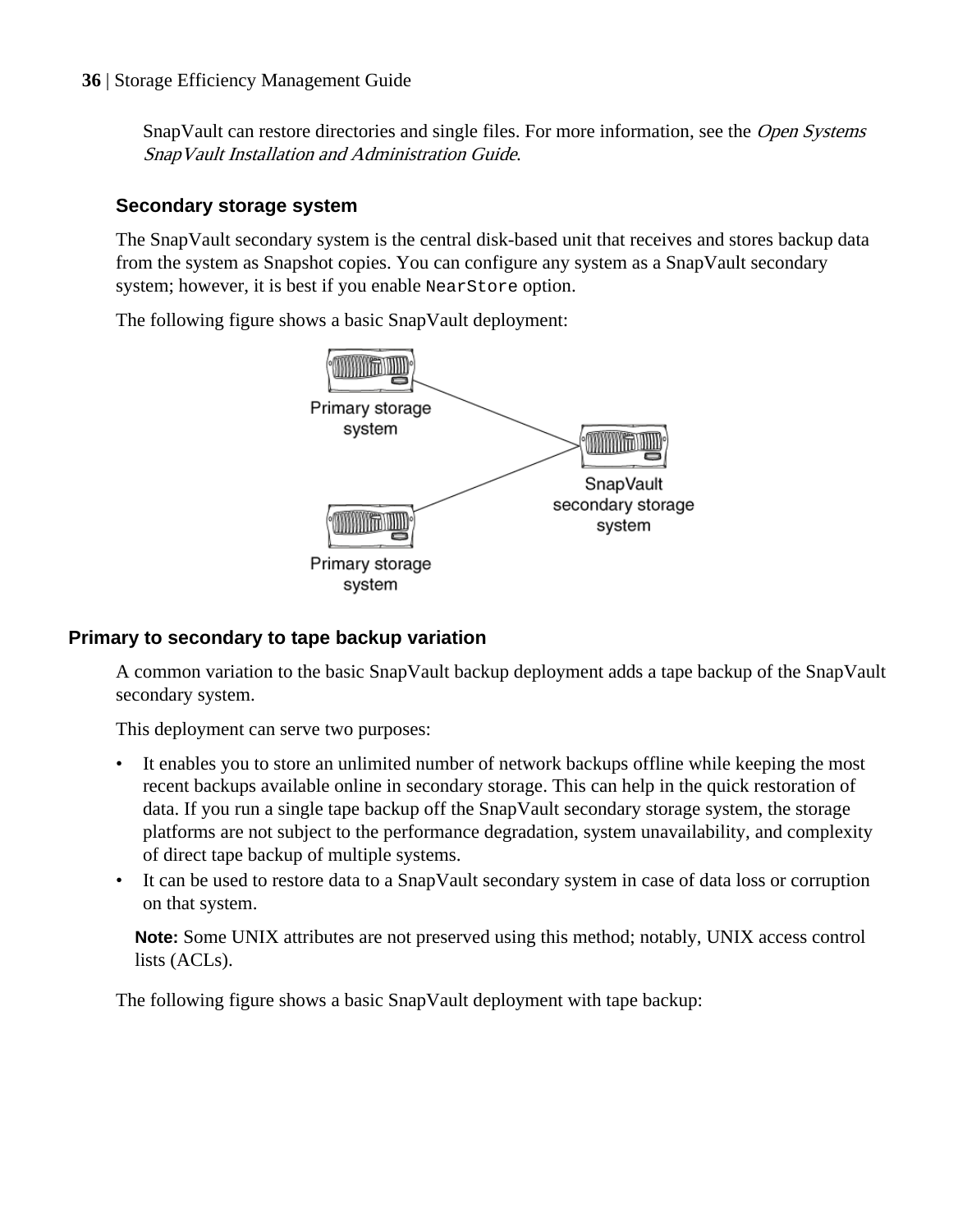<span id="page-36-0"></span>

#### **Primary to secondary to SnapMirror variation**

In addition to the basic SnapVault deployment, you can replicate the SnapVault secondary using SnapMirror. This protects the data stored on the SnapVault secondary against problems with the secondary system itself.

The data backed up to SnapVault secondary storage is replicated to a SnapMirror destination.

If the secondary system fails, the data mirrored to the SnapMirror destination can be converted to a secondary system and used to continue the SnapVault backup operation with minimum disruption.

## **Best practices for using SnapVault with other Data ONTAP features**

You should be aware of the best practices when you use SnapVault with other Data ONTAP features.

For more information about SnapVault related best practices, see Technical Report 3487: SnapVault Best Practices Guide.

#### **Related information**

[SnapVault Best Practices Guide: media.netapp.com/documents/tr-3487.pdf](http://media.netapp.com/documents/tr-3487.pdf)

### **Using SnapVault with deduplication and data compression**

You can use both deduplication and data compression with SnapVault to achieve better space savings.

You should be aware of the following best practices:

- You should run postprocess compression to compress existing data on the primary system before running the baseline transfers for SnapVault.
- You should use inline compression to achieve data compression savings on a SnapVault destination volume without affecting the Snapshot space.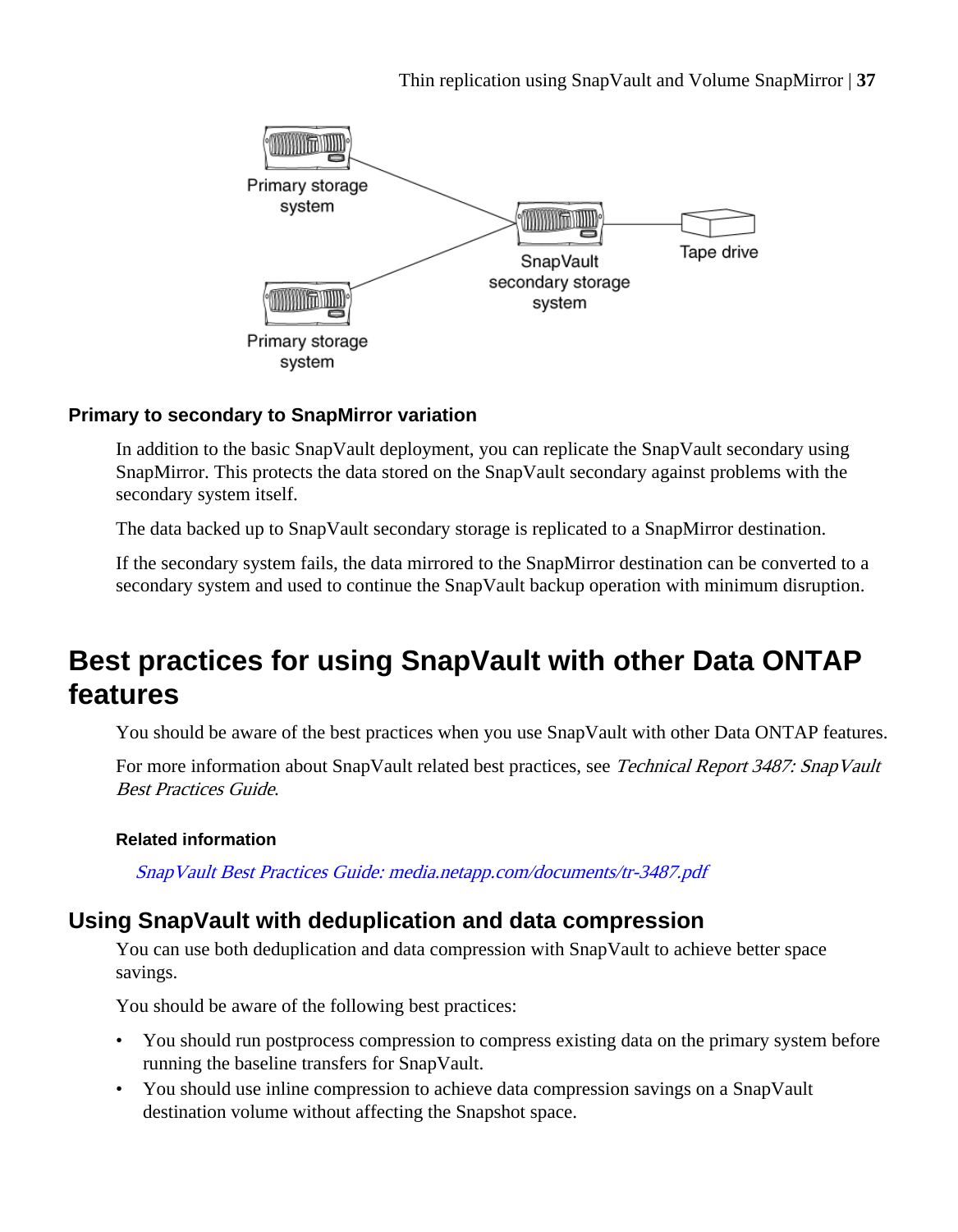- <span id="page-37-0"></span>**38** | Storage Efficiency Management Guide
	- You can independently configure the deduplication and data compression schedules on a source volume, because the schedules are not tied to the SnapVault update schedule. However, for a destination volume the deduplication and data compression schedules are tied to the SnapVault update schedule.

### **Using SnapVault with volume SnapMirror**

You can protect the SnapVault secondary system by using volume SnapMirror, which enables you to replicate all the SnapVault destination volumes to another SnapVault secondary system at a remote site.

You should be aware of the following best practices:

- You can use SnapMirror to create a Snapshot copy of the SnapVault destination volume which is writeable.
- When you set up SnapVault schedules, you should be aware of the number of Snapshot copies that are retained for the volume, including Snapshot copies for SnapVault and SnapMirror.

## **Efficient data protection using volume SnapMirror**

Volume SnapMirror provides an easy-to-administer replication solution that makes efficient use of available network bandwidth by transferring only changed blocks. If a disaster occurs, businesses can access data from a replica on remote storage systems for uninterrupted operation.

When mirroring asynchronously, SnapMirror replicates Snapshot copies from a source system to a destination system. When an update occurs, a new Snapshot copy is created and is compared against the previous Snapshot copy to determine the changes since the last update. Only the new and changed blocks are sent to the destination system. At the destination system, the changed blocks are merged with the existing data blocks resulting in a full mirror copy of the source system.

Because SnapMirror is based on the Snapshot copy technology and also seamlessly integrates with deduplication and data compression, it consumes minimal storage space and saves on network bandwidth. When volume SnapMirror is combined with deduplication and data compression, any savings on the SnapMirror source volume are inherited over the network and on the destination volume.

For more information about volume SnapMirror, see the *Data ONTAP Data Protection Online* Backup and Recovery Guide for 7-Mode.

#### **Related information**

[Documentation on the NetApp Support Site: support.netapp.com](http://support.netapp.com/)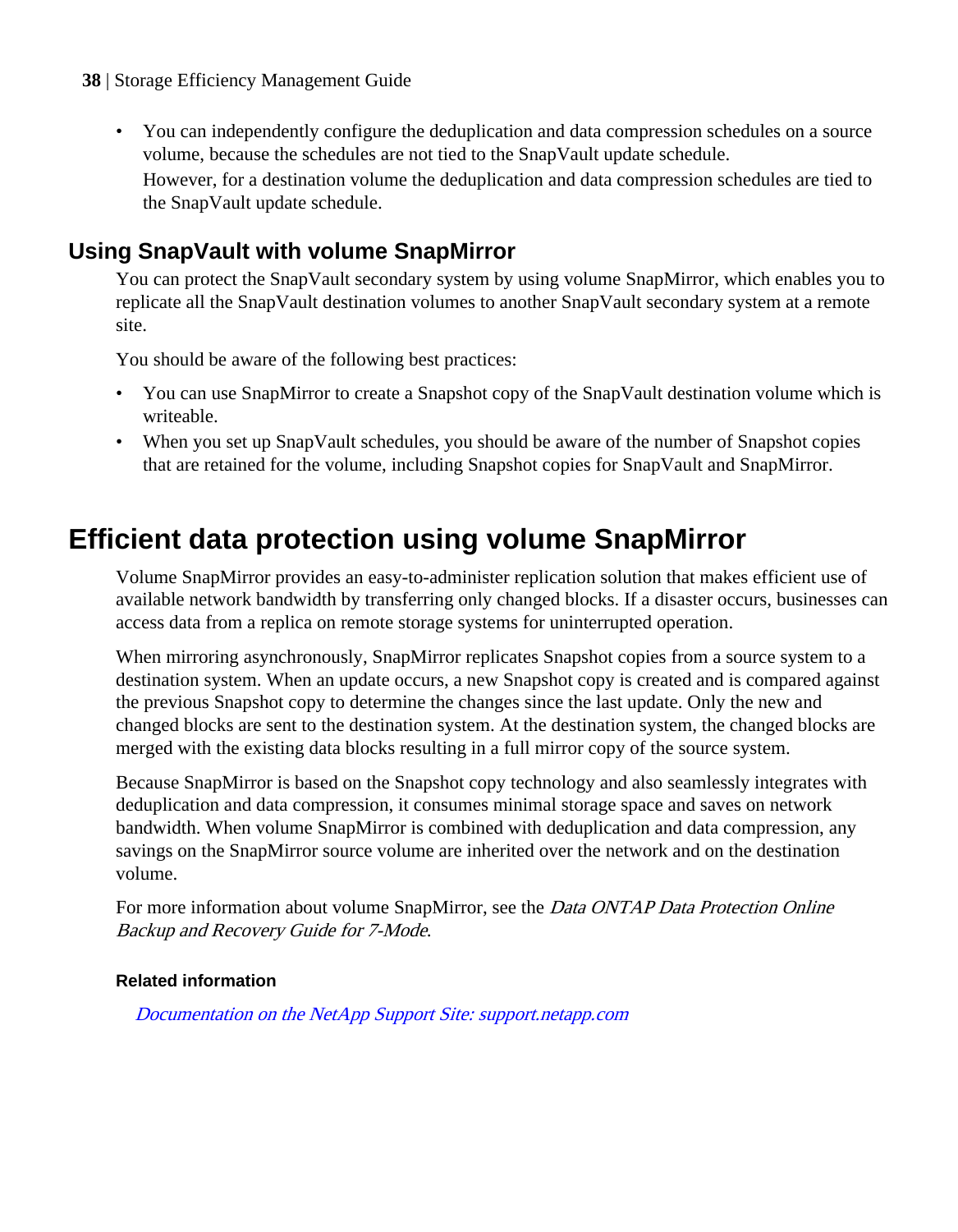### <span id="page-38-0"></span>**How SnapMirror works**

SnapMirror replicates data from a source volume or qtree to a partner destination volume or qtree, respectively, by using Snapshot copies. Before using SnapMirror to copy data, you need to establish a relationship between the source and the destination.

You can specify a SnapMirror source and destination relationship between volumes or qtrees by using one of the following options:

- The /etc/snapmirror.conf file
- The snapmirror.access option
- The /etc/snapmirror.allow file

The SnapMirror feature performs the following operations:

- **1.** Creates a Snapshot copy of the data on the source volume.
- **2.** Copies it to the destination, which can be a read-only volume or qtree.
- **3.** Updates the destination to reflect incremental changes on the source, as per the schedule you specify.

The result of this process is an online, read-only volume or qtree that contains the same data as the source at the time of the most recent update.

Each of the following replication methods consists of a pair of operations, one operation each at the source storage system and the destination storage system:

- Volume SnapMirror replication
- Qtree SnapMirror replication
- SnapVault replication

If a storage system is the source for one replication and the destination for another replication, it uses two replication operations. Similarly, if a storage system is the source as well as the destination for the same replication, it uses two replication operations.

## **Best practices for using SnapMirror with other Data ONTAP features**

You should be aware of the best practices when you use SnapMirror with other Data ONTAP features.

For more information about SnapMirror related best practices, see Technical Report 3446: SnapMirror Async Overview and Best Practices Guide.

#### **Related information**

[SnapMirror Async Overview & Best Practices Guide: media.netapp.com/documents/tr-3446.pdf](http://media.netapp.com/documents/tr-3446.pdf)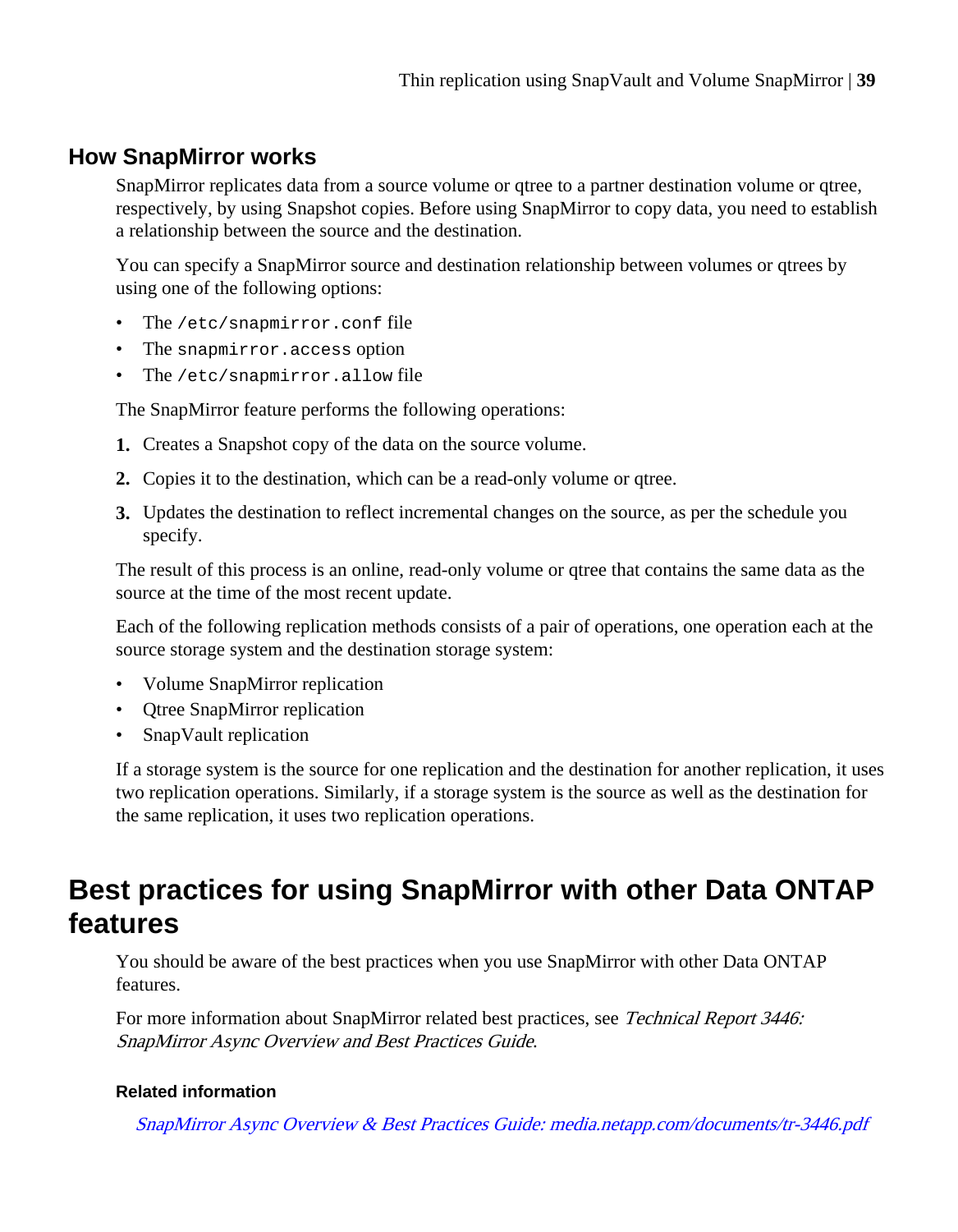## <span id="page-39-0"></span>**Using volume SnapMirror with deduplication**

If you enable deduplication on the source volume, the deduplication savings are retained on the destination volume. The deduplication savings are extended to bandwidth savings because volume SnapMirror transfers only unique blocks.

You must be aware of the following best practices:

• You should replicate a deduplicated source volume to achieve deduplication savings on the destination volume.

You cannot run deduplication independently on the destination volume.

For example, a 100 GB source volume is deduplicated and now consumes 50 GB achieving 50% storage savings. The volume SnapMirror replication transfers only 50 GB of data, and the destination volume consumes only 50 GB data.

- You should ensure that the destination volume size is the same as or more than the source volume.
- You should start the volume SnapMirror transfer of a deduplicated volume only after the deduplication operation is complete, thereby ensuring that undeduplicated data and temporary metadata are not transferred over the network.

## **Using volume SnapMirror with data compression**

Data compression savings are retained throughout the volume SnapMirror transfer, and this reduces network bandwidth usage.

You should be aware of the following best practices:

- You should start the volume SnapMirror transfer of a compressed volume only after the data compression operation is complete.
- You should run the baseline transfer for volume SnapMirror on the primary storage system only after postprocess compression is complete.

## **Using volume SnapMirror with FlexClone volumes**

When you create a FlexClone volume on a volume SnapMirror destination volume, Data ONTAP locks the Snapshot copy of the parent clone. You cannot delete the Snapshot copy, and therefore the clone is protected.

You should be aware of the following best practices:

- You should create FlexClone volumes on the destination volume from manually created Snapshot copies and not from scheduled Snapshot copies.
- If you want to create FlexClone volumes on the destination volume from SnapDrive created rolling Snapshot copies, you can perform one of the following actions:
	- Perform a SnapMirror update after the FlexClone volume is created. This update creates a softlock on the corresponding Snapshot copy. The next SnapDrive update creates another rolling Snapshot copy without deleting the Snapshot copy that has a softlock.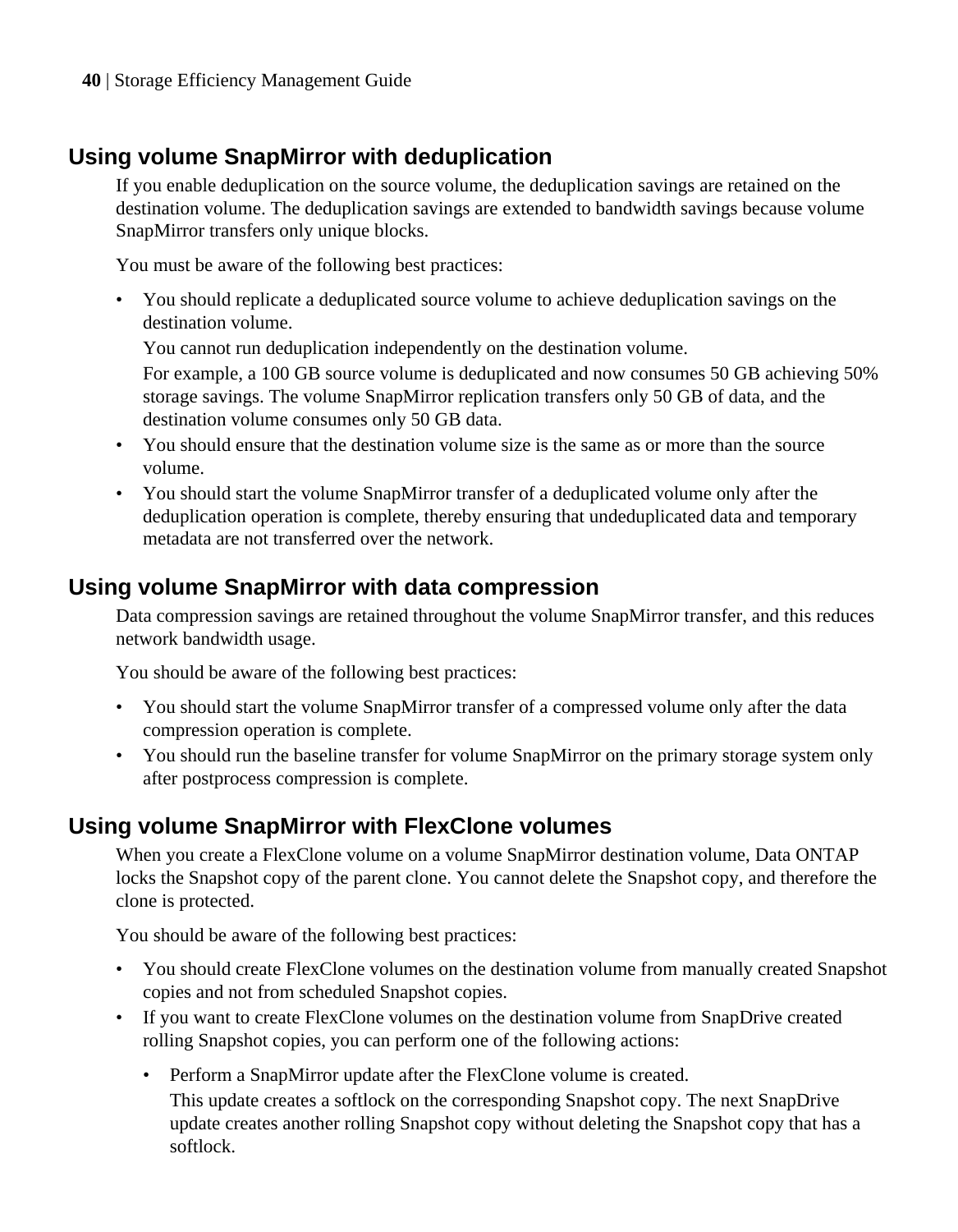<span id="page-40-0"></span>• Rename the rolling Snapshot copy, created by SnapDrive before creating the FlexClone volume.

This ensures that SnapDrive does not delete the renamed Snapshot copy.

• You should not create FlexClone volumes on the destination volume by using the volume SnapMirror Snapshot copies.

If you have to create FlexClone volumes from the volume SnapMirror Snapshot copies, then use the latest SnapMirror Snapshot copy.

• You should not delete the Snapshot copies on the source volume, if a FlexClone volume exists on the destination volume that corresponds to the Snapshot copy.

## **Using volume SnapMirror with SnapVault**

SnapVault creates backup of a specific Snapshot copy from the volume SnapMirror destination using the -s option.

However, you cannot create Snapshot copies on the volume SnapMirror destination, because the destination volume is read-only. SnapVault transfers the Snapshot copies from the volume SnapMirror destination.

You should schedule a SnapVault backup when the volume SnapMirror updates are not scheduled to run, which ensures that there are no volume SnapMirror update failures.

### **Using qtree SnapMirror with deduplication**

You can run deduplication independently on the source and destination volumes. If a source volume is deduplicated, then a qtree which is replicated does not retain the space savings on the destination volume and cannot achieve bandwidth savings on the source volume.

If you want to achieve space savings on the destination qtree, then you should run deduplication independently on the destination volume.

For example, a 100 GB source volume with one source qtree of 100 GB data is deduplicated and now consumes 50 GB. The qtree SnapMirror replication sends 100 GB data, and the destination qtree consumes 100 GB of data. If deduplication is run independently on the destination, then the consumption is reduced to 50 GB.

The best practice for using qtree SnapMirror with deduplication and postprocess compression, or only deduplication, is to allow qtree SnapMirror to use minimum number of Snapshot copies that are required.

### **Using qtree SnapMirror with data compression**

You can run data compression independently on the source and destination storage systems.

You should be aware of the following best practices:

- You should run inline compression to achieve optimal data compression savings on a qtree SnapMirror destination.
- You should perform qtree SnapMirror updates only after postprocess compression on the source volume is complete.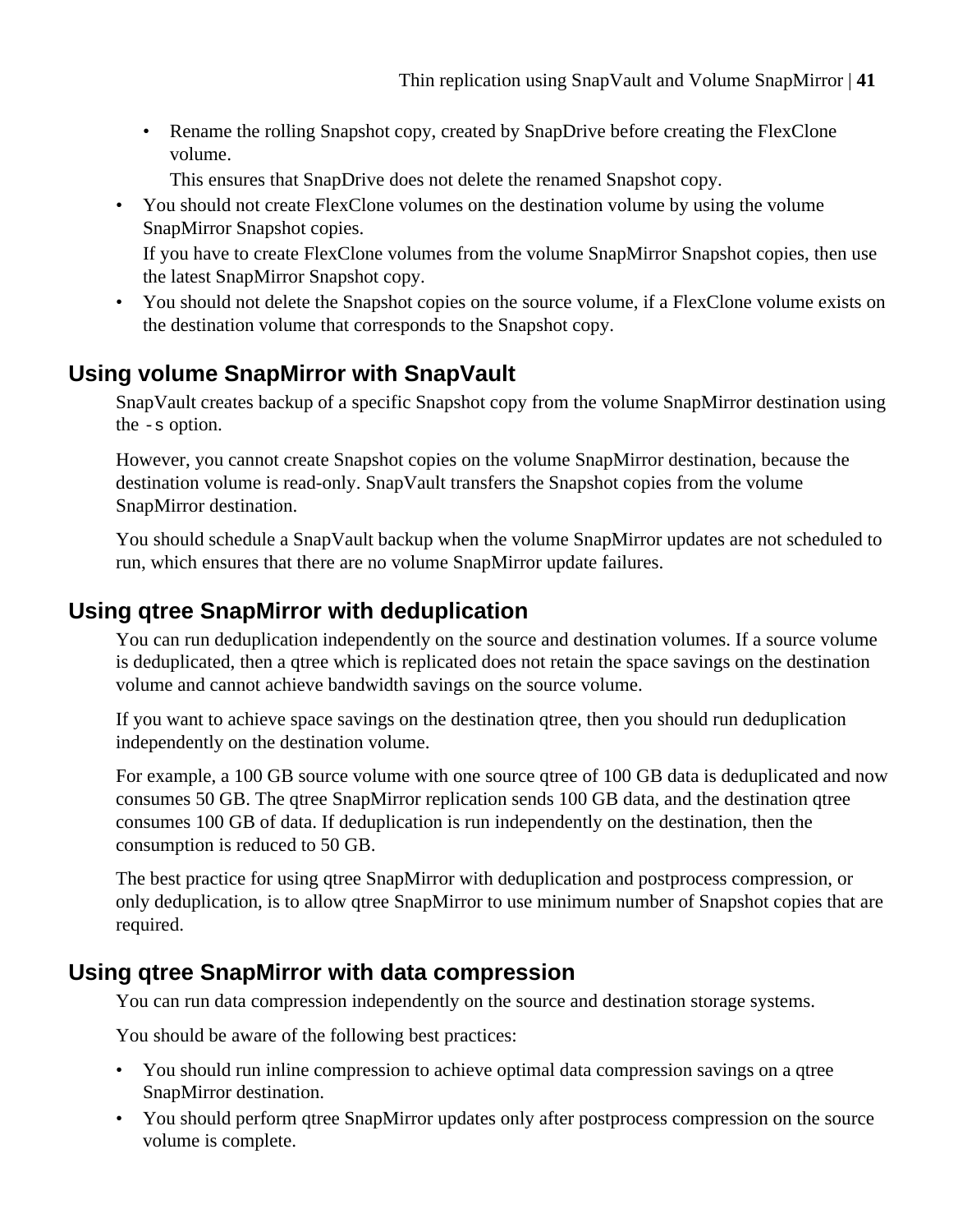- <span id="page-41-0"></span>**42** | Storage Efficiency Management Guide
	- When you are using qtree SnapMirror with postprocess compression and deduplication, or only postprocess compression, you should allow qtree SnapMirror to use minimum number of Snapshot copies that are required.

## **Using qtree SnapMirror with FlexClone volumes**

Qtree SnapMirror does not maintain the same Snapshot copies of the volume on the source and destination systems. Due to this characteristic, when a FlexClone volume is created from a Snapshot copy on the qtree SnapMirror destination, a lock is not created for the Snapshot copy on the source volume.

The advantage of qtree SnapMirror is that a FlexClone volume can exist on the SnapMirror destination system for a long time without any space implications on the source system.

When you create a FlexClone volume from a Snapshot copy on the qtree SnapMirror destination system, it does not create a lock on the corresponding Snapshot copy in the source volume.

You should be aware of the following best practices:

- You should not delete the SnapMirror Snapshot copies on the source or destination system, because the SnapMirror update requires a common SnapMirror Snapshot copy.
- You can back up FlexClone volumes using the Snapshot copy of the source from which the clone is created.

The backed up Snapshot copy is assigned a hardlock and cannot be deleted. If you delete the FlexClone volume, then the lock is removed.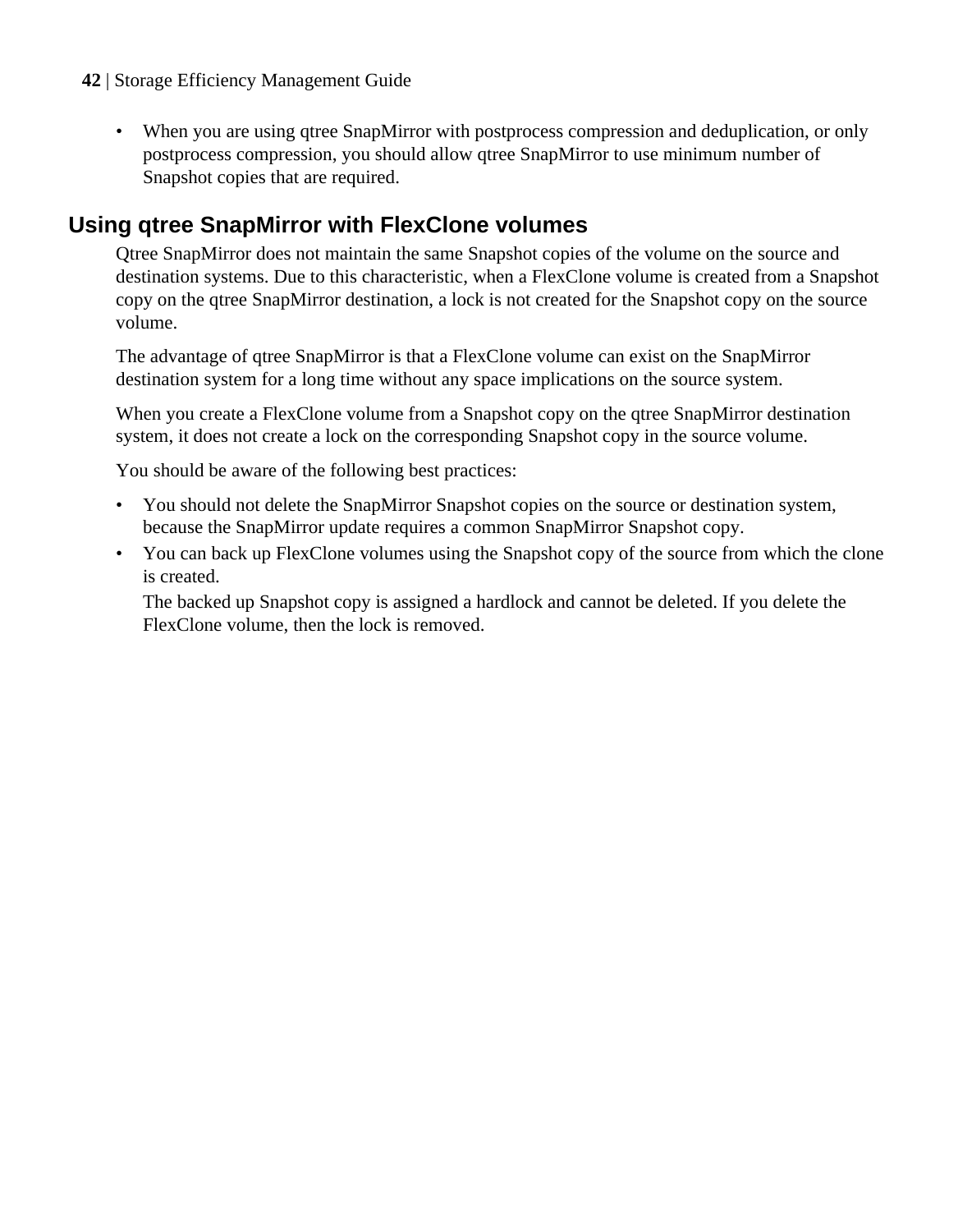# <span id="page-42-0"></span>**Using FlexClone technology to create efficient copies of volumes, files, and LUNs**

A FlexClone volume, FlexClone file, or FlexClone LUN is a writable, point-in-time image of the FlexVol volume or another FlexClone volume, FlexClone file, or FlexClone LUN. This technology enables you to store only data that changes between the parent and the clone.

You can use FlexClone technology to save space, power, and cost. Additionally, FlexClone has the same high performance as their parent volumes.

For more information about flexible clones, see the *Data ONTAP Storage Management Guide for* 7-Mode.

The following figure illustrates the space savings of test and development storage without and with FlexClone volumes: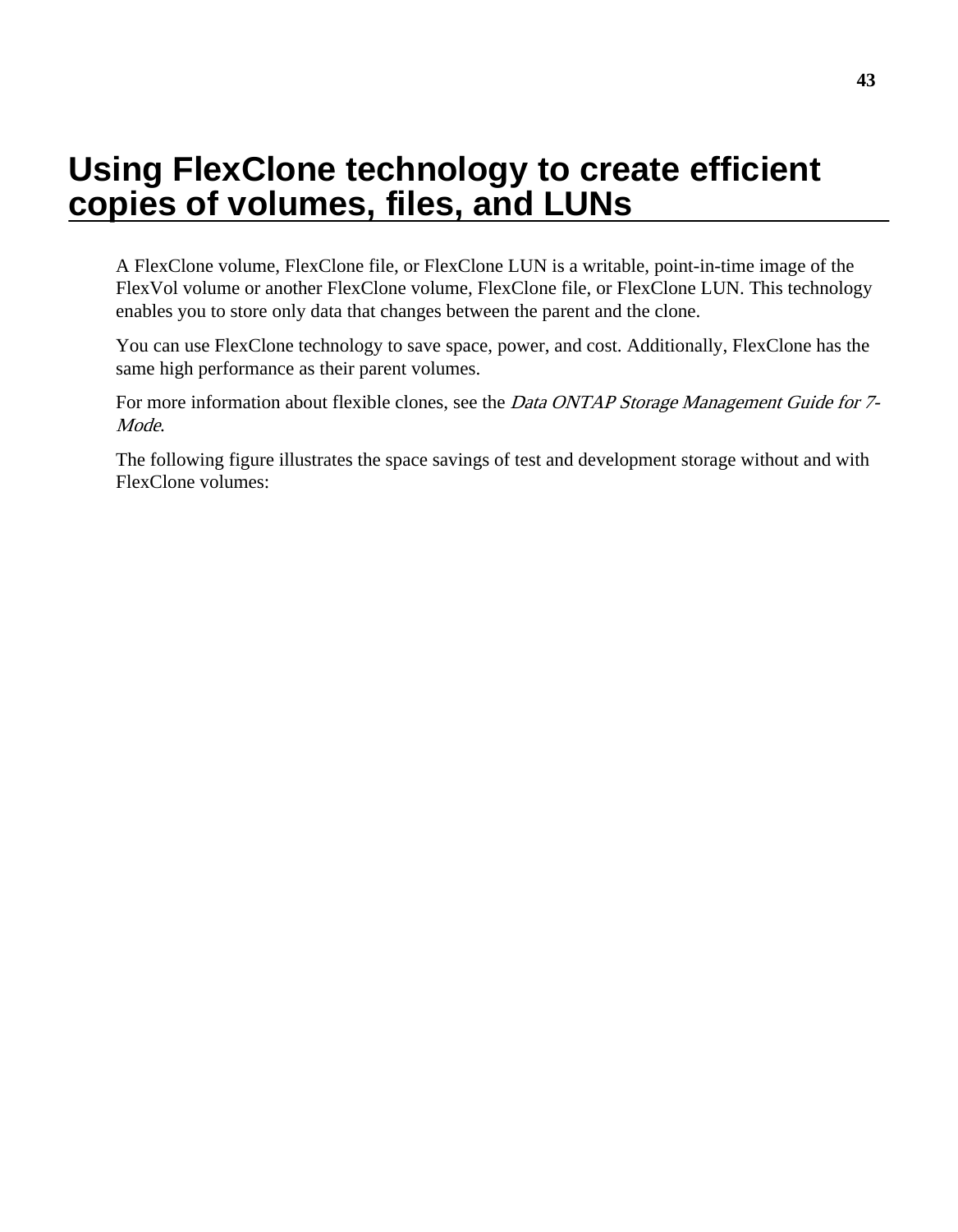<span id="page-43-0"></span>

#### **Related information**

[Documentation on the NetApp Support Site: support.netapp.com](http://support.netapp.com/)

## **How FlexClone files and FlexClone LUNs work**

FlexClone files and FlexClone LUNs share the same physical data blocks with their parent files and LUNs present in FlexVol or FlexClone volumes, and occupy negligible space in the form of metadata.

You can create a clone of a file that is present in a FlexVol volume in a NAS environment, and you can also clone a LUN in a SAN environment.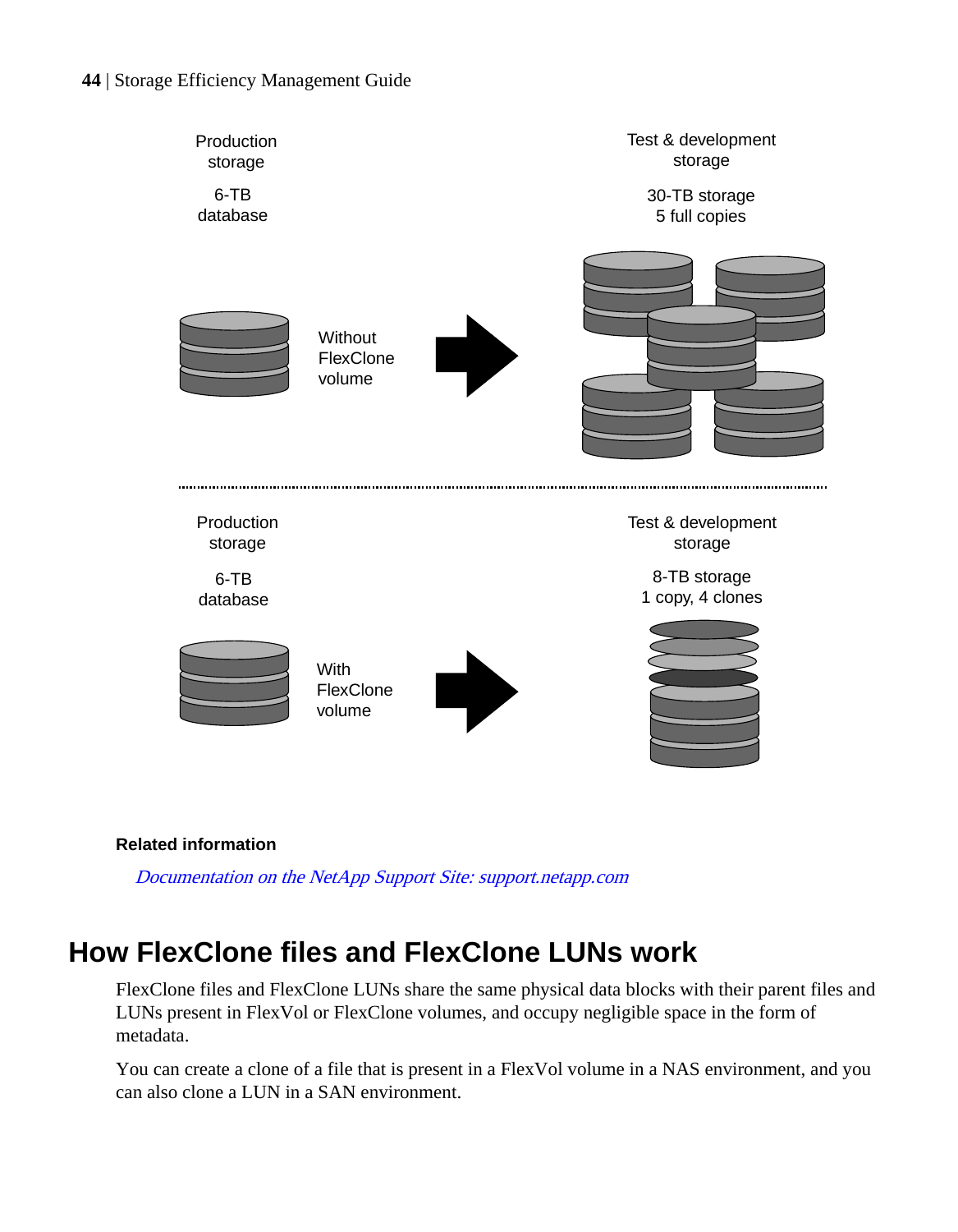The cloned copies are highly space-efficient and time-efficient because the cloning operation does not copy physical blocks of data. When you write new data to a parent or clone, then the entity on which new data is written starts occupying extra storage space.

The following illustration shows the parent files or LUNs and FlexClone files or LUNs accessing the same data blocks on the storage system. On the host side, the parent files or LUNs and FlexClone files or LUNs appear as normal files and LUNs:



The cloning operation is instantaneous and has no impact on client access to the parent file or LUN. Clients that are accessing the parent file or LUN do not experience any disruption or outage. Clients can perform all operations on FlexClone files and FlexClone LUNs as they can on standard files and LUNs.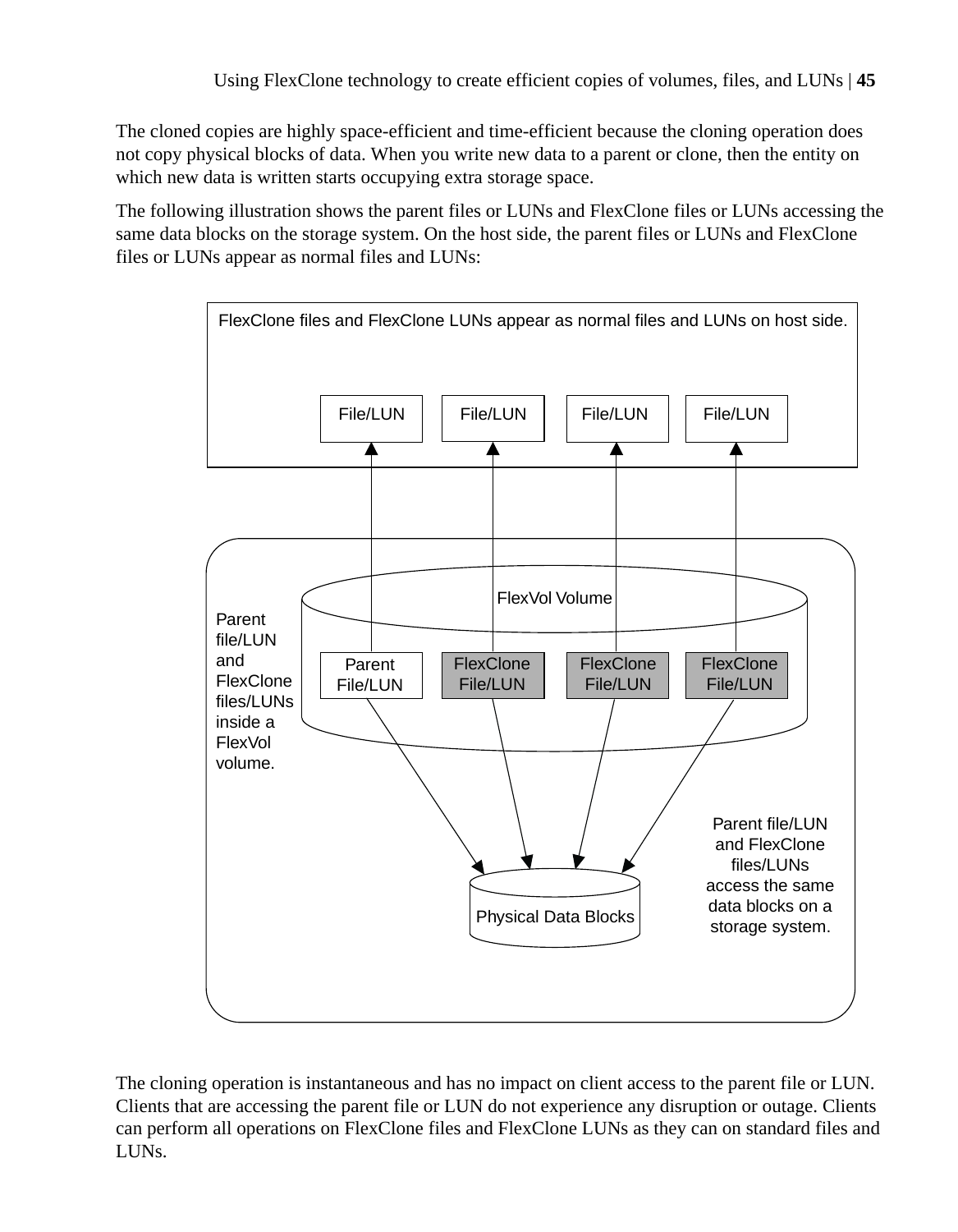<span id="page-45-0"></span>You can create a maximum of 32,767 FlexClone files or FlexClone LUNs from a parent file or LUN without creating a physical copy of the parent entity. If you try to create more than 32,767 clones, Data ONTAP automatically creates a new physical copy of the parent file or LUN.

**Note:** FlexClone LUNs are not the same as LUN clones. You can create a FlexClone LUN without a backing Snapshot copy of the parent LUN. However, to create a LUN clone, you must have a backing Snapshot copy of the parent LUN. For more information about LUN clones, see the *Data* ONTAP SAN Administration Guide for 7-Mode.

## **FlexClone volumes and space guarantees**

A FlexClone volume inherits its initial space guarantee from its parent volume. For example, if you create a FlexClone volume from a parent volume with a space guarantee of volume, then the FlexClone volume's initial space guarantee will be volume also. You can change the FlexClone volume's space guarantee.

For example, suppose that you have a 100-MB FlexVol volume with a space guarantee of volume, with 70 MB used and 30 MB free, and you use that FlexVol volume as a parent volume for a new FlexClone volume. The new FlexClone volume has an initial space guarantee of volume, but it does not require a full 100 MB of space from the aggregate, as it would if you had copied the volume. Instead, the aggregate needs to allocate only 30 MB (100 MB minus 70 MB) of free space to the clone.

If you have multiple clones with the same parent volume and a space guarantee of volume, they all share the same shared parent space with each other, so the space savings are even greater.

**Note:** The shared space depends on the existence of the shared Snapshot copy (the base Snapshot copy that was used to create the FlexClone volume). If you delete this shared Snapshot copy, you lose the space savings provided by the FlexClone volume.

## **Uses of FlexClone files and FlexClone LUNs**

FlexClone files and FlexClone LUNs can help save time and storage space in a variety of situations.

You can quickly create space-efficient copies of your data by using FlexClone files and FlexClone LUNs in the following situations:

- When you need to deploy, upgrade, or redeploy thousands of standardized virtual desktops or servers
- When you need to test video, sound, or image processing applications You can use the cloned files for testing the applications.
- When you need to boot servers in a server farm You can create FlexClone LUNs of the parent boot LUN, then use the FlexClone LUN to boot a server in a server farm.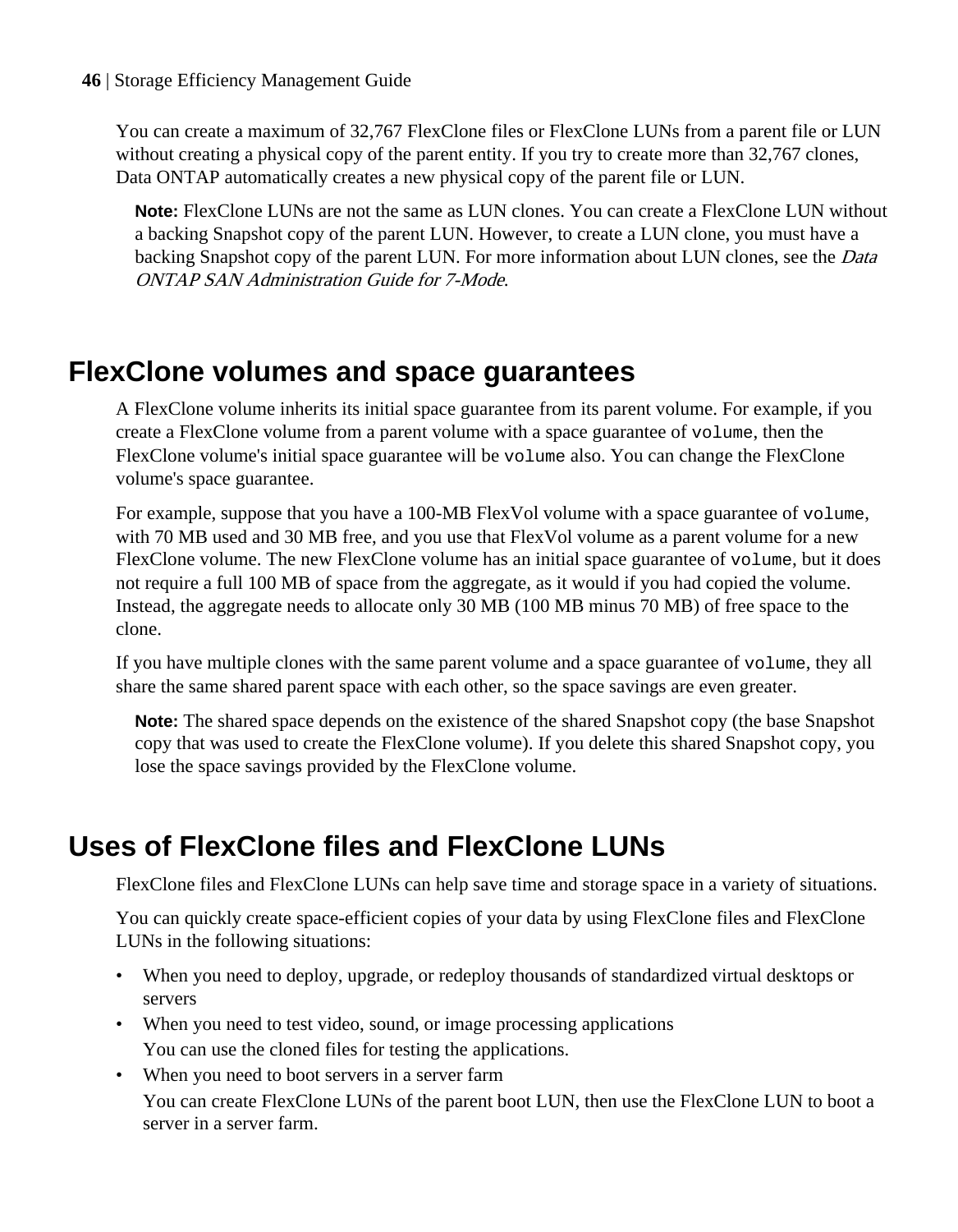## <span id="page-46-0"></span>**Considerations for working with FlexClone files and FlexClone LUNs**

You should keep several considerations in mind when working with FlexClone files and FlexClone LUNs.

- You can create FlexClone files and LUNs only in the same FlexVol volume containing the parent files and LUNs.
- You can clone a complete file, sub-file, LUN, or sub-LUN. To clone a sub-file or sub-LUN, you should know the block range of the parent entity and clone entity.
- The sis attribute is added to a FlexVol volume when a FlexClone file or FlexClone LUN is created for the first time.
- When clients write new data either to a FlexClone file or FlexClone LUN, or the parent file or parent LUN, then the new data occupies additional storage space.
- If you delete the FlexClone files or LUNs, the parent files or LUNs are not affected. Deleting a parent file or LUN has no impact on the FlexClone files or FlexClone LUNs.
- If you create FlexClone files or LUNs from a Snapshot copy, you cannot create new Snapshot copies until the cloning process is complete.
- If a FlexVol volume containing FlexClone files and LUNs has the fractional reserve set to zero, you must follow extra configuration and management requirements to ensure that the applications accessing the FlexVol volume do not receive errors due to lack of space (ENOSPC).

## **Space savings achieved by using FlexClone files and FlexClone LUNs**

You can use the  $df-s$  command to view the amount of storage space saved by creating FlexClone files and FlexClone LUNs. When you create a clone, you save the amount of space that is occupied by its parent.

**Note:** If you run the df-s command on a FlexVol volume with deduplication enabled, the output displays the space saved by both deduplication and FlexClone files or FlexClone LUNs.

#### **Example**

If you have a FlexVol volume of 100 GB with 50 GB used space and then create a file of 10 GB and a clone of it, the total used physical space is about  $60$  GB ( $50$  GB + 10 GB for file and its clone). If the clone were a full physical copy, you would be using 70 GB (50 GB  $+$  10 GB for file  $+10$  GB for the clone). Therefore, you saved space of 10 GB by creating a FlexClone file. Your savings are  $14%$  ((10/70)\*100).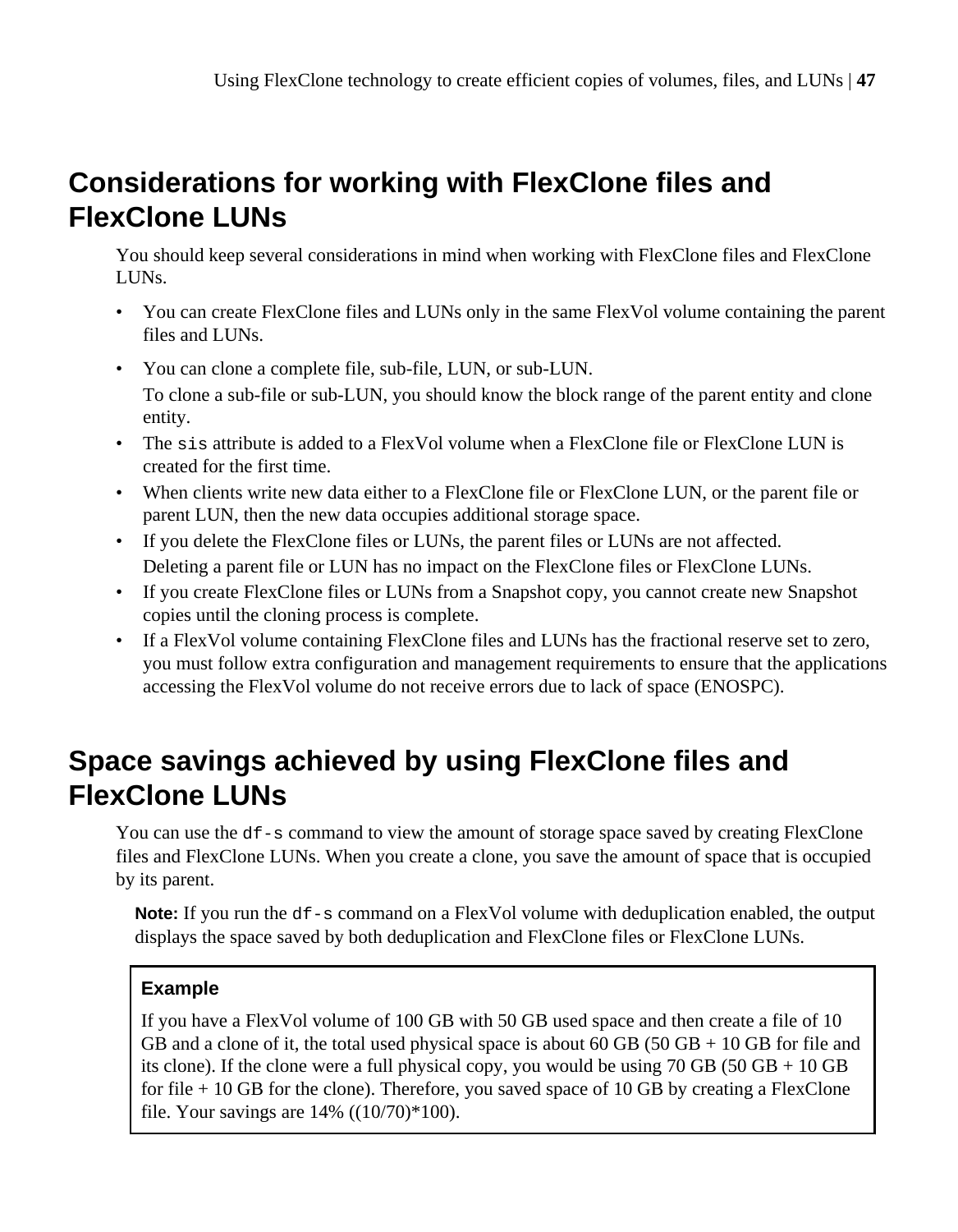## <span id="page-47-0"></span>**Best practices for using FlexClone technology with other Data ONTAP features**

You should be aware of the best practices when you use FlexClone volumes, FlexClone files, and FlexClone LUNs with other Data ONTAP features.

For more information about FlexClone related best practices, see the technical report Using FlexClone to Clone Files and LUNs.

#### **Related information**

[Using FlexClone to Clone Files and LUNs: media.netapp.com/documents/tr-3742.pdf](http://media.netapp.com/documents/tr-3742.pdf)

### **Using FlexClone volumes with volume SnapMirror**

When a volume SnapMirror transfer is in progress, you must not start a new clone operation even after completion of the first clone operation on the same FlexVol volume. Here, the clone operation uses the temporary Snapshot copies.

You must start the clone operation by using temporary Snapshot copies on the source FlexVol volume only after the volume SnapMirror transfer is complete.

### **Using FlexClone files or FlexClone LUNs with volume SnapMirror**

For a volume SnapMirror operation to be successful, you must ensure that the size of the destination volume is reduced to less than the allowed limit for the platform you are using.

If the size of the source FlexVol volume in a volume SnapMirror relationship is less than the allowed volume size limit and the destination volume size is larger than the FlexClone limit for that platform, then creating a FlexClone file or FlexClone LUN on the source volume causes the next volume SnapMirror update to fail.

### **Using FlexClone files or FlexClone LUNs with qtree SnapMirror and SnapVault**

Qtree SnapMirror and SnapVault work at the logical file level, because of this the FlexClone files and FlexClone LUNs are transferred to the destination volume as different physical files and LUNs and then stored on the destination volume as different files and LUNs.

You should ensure that the size of the destination volume is equal to the sum of the size of all logical files and LUNs present on the source volume. You can use the df command to estimate the used and saved space on the destination volume. The size of the destination volume must be equal to or greater than the sum of the used and saved space.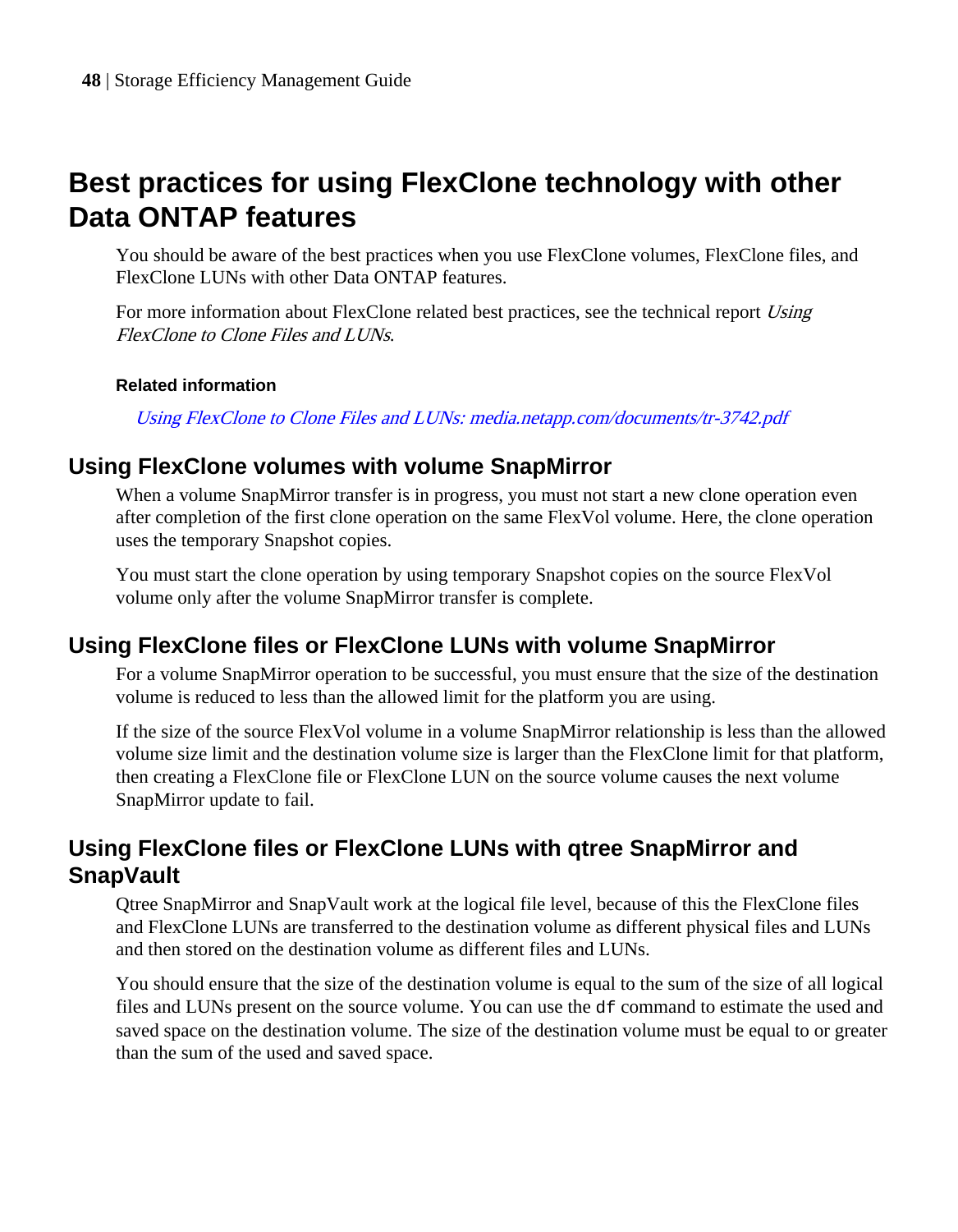### <span id="page-48-0"></span>**Using FlexClone files or FlexClone LUNs with deduplication**

You can create FlexClone files or FlexClone LUNs on FlexVol volumes in which deduplication is enabled. The -I option of the clone command enables change logging on the FlexVol volume.

Enabling change logging slows down the clone creation process. You must enable change logging only if there is a huge amount of data overwrites to the source file or LUN and you want to share these new data blocks during the deduplication operation.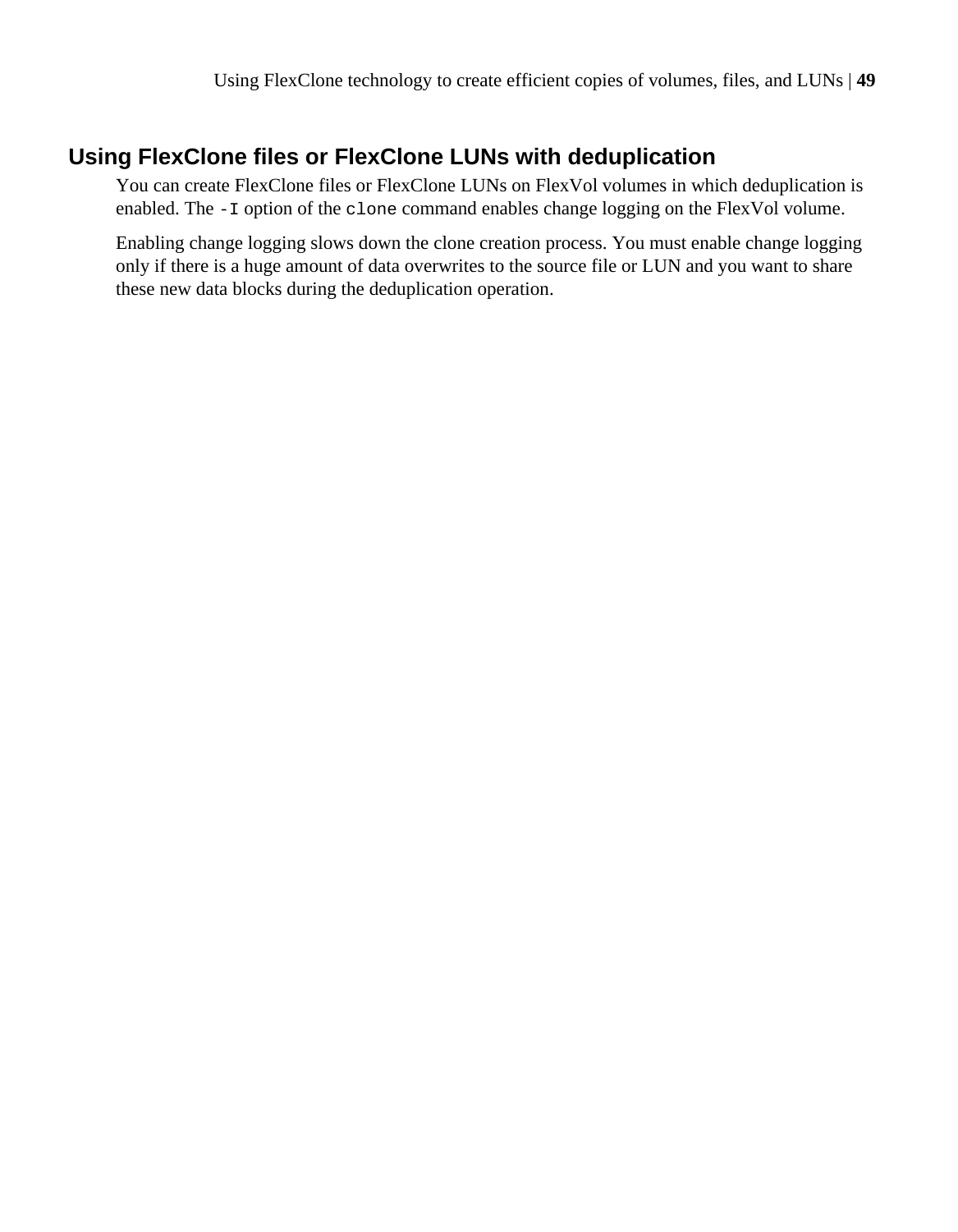# <span id="page-49-0"></span>**Copyright information**

Copyright © 1994–2013 NetApp, Inc. All rights reserved. Printed in the U.S.

No part of this document covered by copyright may be reproduced in any form or by any means graphic, electronic, or mechanical, including photocopying, recording, taping, or storage in an electronic retrieval system—without prior written permission of the copyright owner.

Software derived from copyrighted NetApp material is subject to the following license and disclaimer:

THIS SOFTWARE IS PROVIDED BY NETAPP "AS IS" AND WITHOUT ANY EXPRESS OR IMPLIED WARRANTIES, INCLUDING, BUT NOT LIMITED TO, THE IMPLIED WARRANTIES OF MERCHANTABILITY AND FITNESS FOR A PARTICULAR PURPOSE, WHICH ARE HEREBY DISCLAIMED. IN NO EVENT SHALL NETAPP BE LIABLE FOR ANY DIRECT, INDIRECT, INCIDENTAL, SPECIAL, EXEMPLARY, OR CONSEQUENTIAL DAMAGES (INCLUDING, BUT NOT LIMITED TO, PROCUREMENT OF SUBSTITUTE GOODS OR SERVICES; LOSS OF USE, DATA, OR PROFITS; OR BUSINESS INTERRUPTION) HOWEVER CAUSED AND ON ANY THEORY OF LIABILITY, WHETHER IN CONTRACT, STRICT LIABILITY, OR TORT (INCLUDING NEGLIGENCE OR OTHERWISE) ARISING IN ANY WAY OUT OF THE USE OF THIS SOFTWARE, EVEN IF ADVISED OF THE POSSIBILITY OF SUCH DAMAGE.

NetApp reserves the right to change any products described herein at any time, and without notice. NetApp assumes no responsibility or liability arising from the use of products described herein, except as expressly agreed to in writing by NetApp. The use or purchase of this product does not convey a license under any patent rights, trademark rights, or any other intellectual property rights of NetApp.

The product described in this manual may be protected by one or more U.S. patents, foreign patents, or pending applications.

RESTRICTED RIGHTS LEGEND: Use, duplication, or disclosure by the government is subject to restrictions as set forth in subparagraph  $(c)(1)(ii)$  of the Rights in Technical Data and Computer Software clause at DFARS 252.277-7103 (October 1988) and FAR 52-227-19 (June 1987).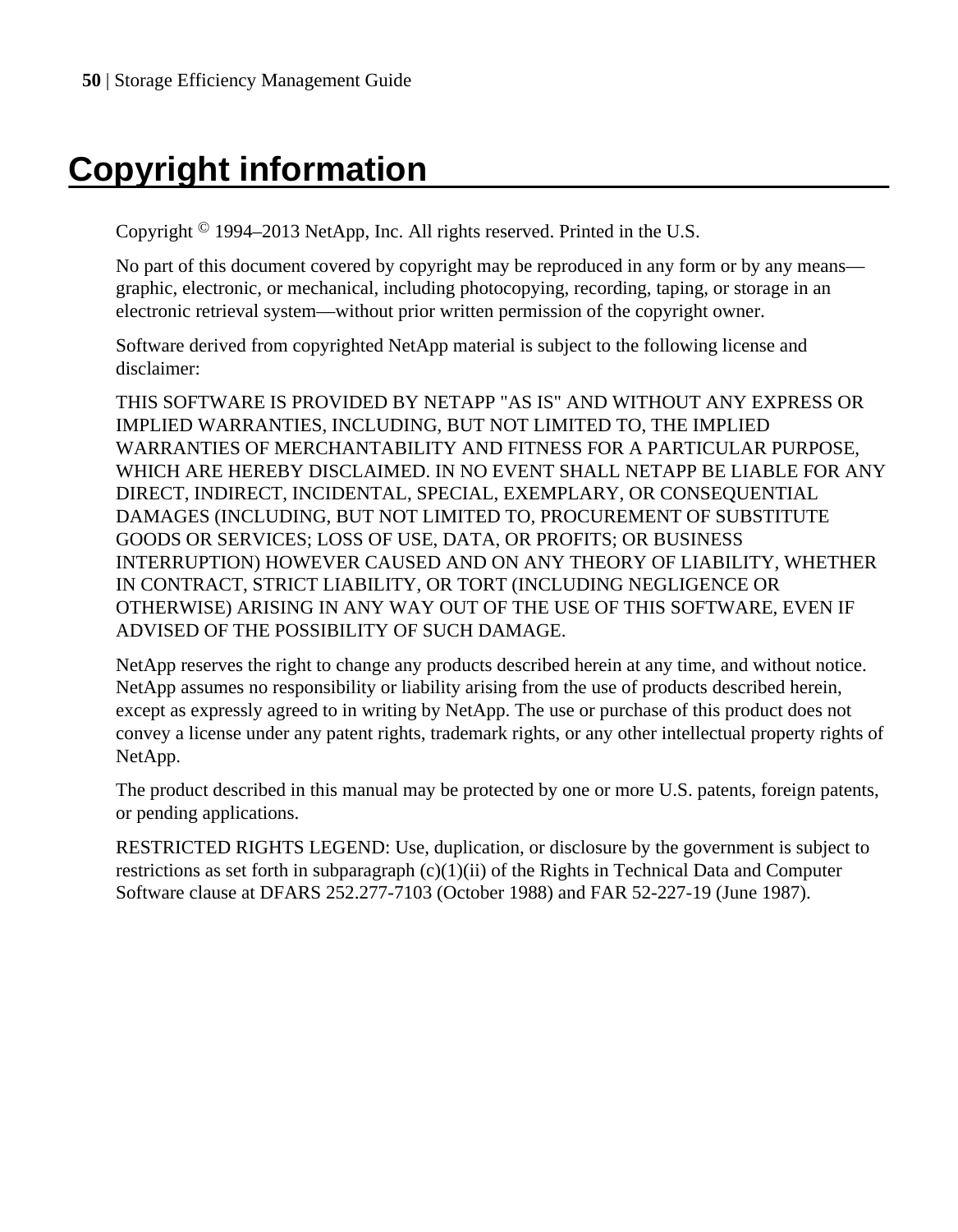# <span id="page-50-0"></span>**Trademark information**

NetApp, the NetApp logo, Network Appliance, the Network Appliance logo, Akorri, ApplianceWatch, ASUP, AutoSupport, BalancePoint, BalancePoint Predictor, Bycast, Campaign Express, ComplianceClock, Cryptainer, CryptoShred, CyberSnap, Data Center Fitness, Data ONTAP, DataFabric, DataFort, Decru, Decru DataFort, DenseStak, Engenio, Engenio logo, E-Stack, ExpressPod, FAServer, FastStak, FilerView, Flash Accel, Flash Cache, Flash Pool, FlashRay, FlexCache, FlexClone, FlexPod, FlexScale, FlexShare, FlexSuite, FlexVol, FPolicy, GetSuccessful, gFiler, Go further, faster, Imagine Virtually Anything, Lifetime Key Management, LockVault, Mars, Manage ONTAP, MetroCluster, MultiStore, NearStore, NetCache, NOW (NetApp on the Web), Onaro, OnCommand, ONTAPI, OpenKey, PerformanceStak, RAID-DP, ReplicatorX, SANscreen, SANshare, SANtricity, SecureAdmin, SecureShare, Select, Service Builder, Shadow Tape, Simplicity, Simulate ONTAP, SnapCopy, Snap Creator, SnapDirector, SnapDrive, SnapFilter, SnapIntegrator, SnapLock, SnapManager, SnapMigrator, SnapMirror, SnapMover, SnapProtect, SnapRestore, Snapshot, SnapSuite, SnapValidator, SnapVault, StorageGRID, StoreVault, the StoreVault logo, SyncMirror, Tech OnTap, The evolution of storage, Topio, VelocityStak, vFiler, VFM, Virtual File Manager, VPolicy, WAFL, Web Filer, and XBB are trademarks or registered trademarks of NetApp, Inc. in the United States, other countries, or both.

IBM, the IBM logo, and ibm.com are trademarks or registered trademarks of International Business Machines Corporation in the United States, other countries, or both. A complete and current list of other IBM trademarks is available on the web at [www.ibm.com/legal/copytrade.shtml](http://www.ibm.com/legal/copytrade.shtml).

Apple is a registered trademark and QuickTime is a trademark of Apple, Inc. in the United States and/or other countries. Microsoft is a registered trademark and Windows Media is a trademark of Microsoft Corporation in the United States and/or other countries. RealAudio, RealNetworks, RealPlayer, RealSystem, RealText, and RealVideo are registered trademarks and RealMedia, RealProxy, and SureStream are trademarks of RealNetworks, Inc. in the United States and/or other countries.

All other brands or products are trademarks or registered trademarks of their respective holders and should be treated as such.

NetApp, Inc. is a licensee of the CompactFlash and CF Logo trademarks.

NetApp, Inc. NetCache is certified RealSystem compatible.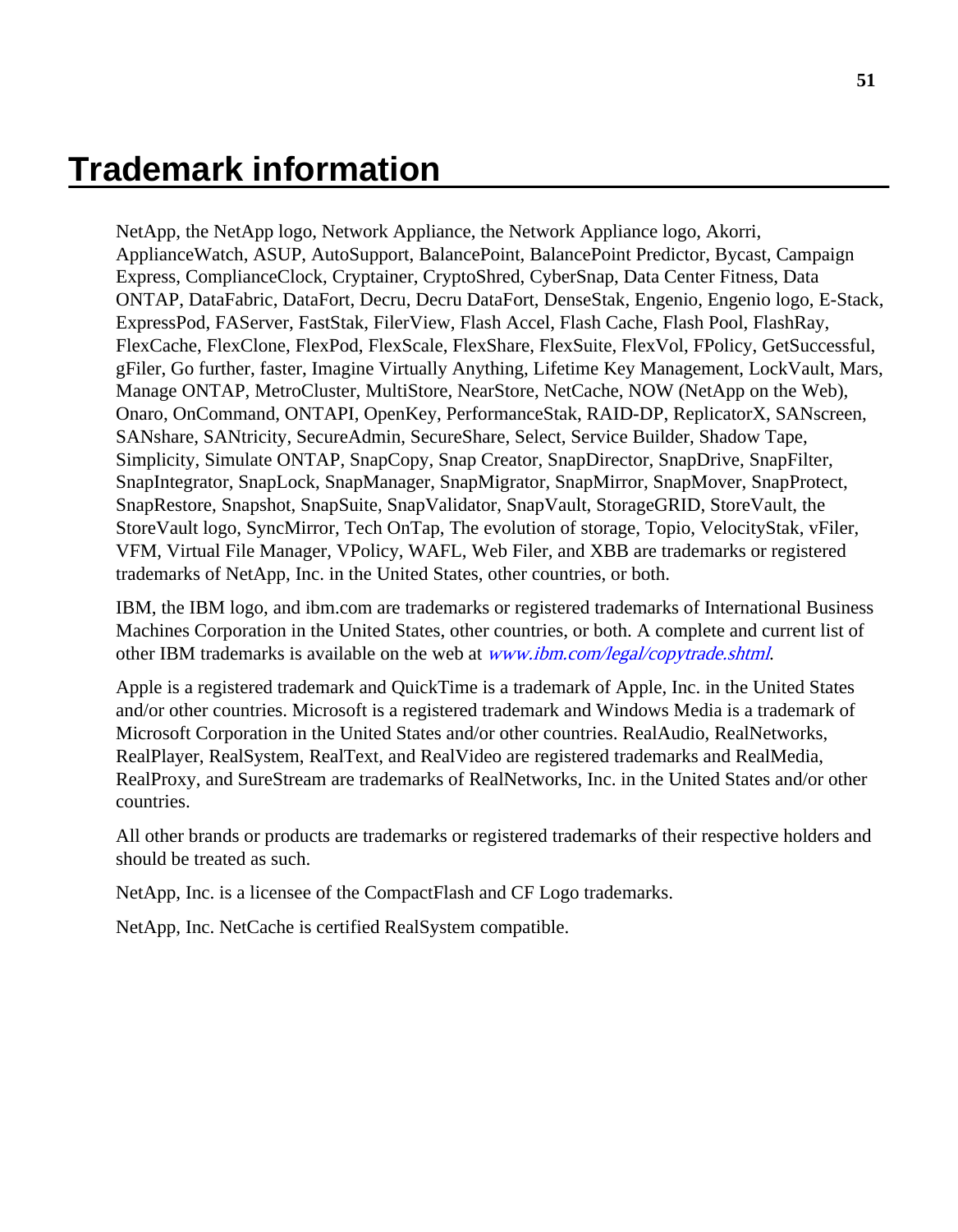# <span id="page-51-0"></span>**How to send your comments**

You can help us to improve the quality of our documentation by sending us your feedback.

Your feedback is important in helping us to provide the most accurate and high-quality information. If you have suggestions for improving this document, send us your comments by email to [doccomments@netapp.com](mailto:doccomments@netapp.com). To help us direct your comments to the correct division, include in the subject line the product name, version, and operating system.

You can also contact us in the following ways:

- NetApp, Inc., 495 East Java Drive, Sunnyvale, CA 94089 U.S.
- Telephone:  $+1$  (408) 822-6000
- Fax:  $+1$  (408) 822-4501
- Support telephone: +1 (888) 463-8277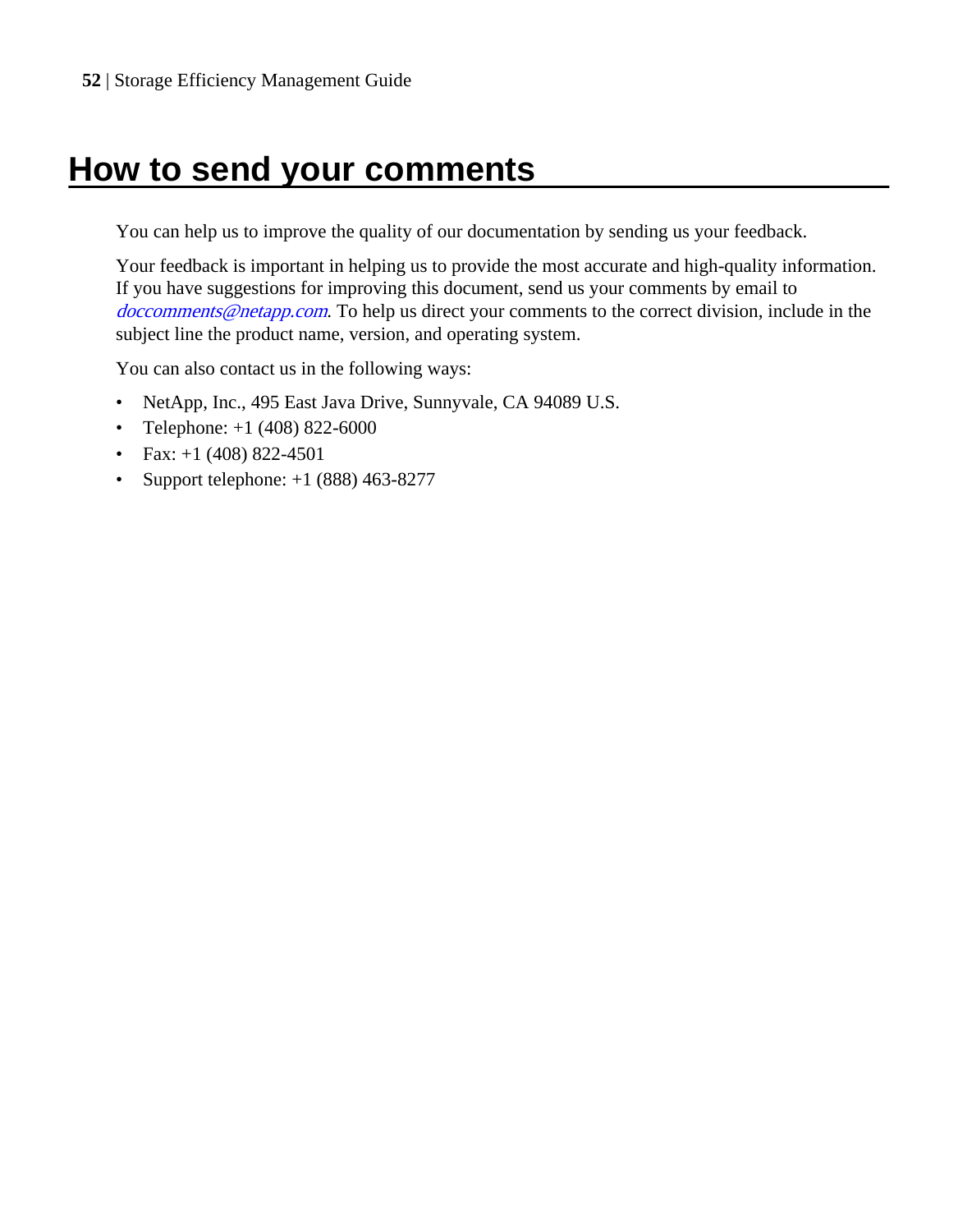# <span id="page-52-0"></span>**Index**

### **A**

about snapshot copy reserve [22](#page-21-0) autogrow how Data ONTAP can add space for FlexVol volumes automatically [15](#page-14-0) autosizing how Data ONTAP can add space for FlexVol volumes automatically [15](#page-14-0)

## **C**

configuration of thin provisioning with Provisioning Manager [20](#page-19-0)

### **D**

data compression best practices [30](#page-29-0) detecting incompressible data [30](#page-29-0) increasing storage efficiency [29](#page-28-0) interoperability with Data ONTAP features [30](#page-29-0) space savings estimation [25](#page-24-0) data compression scanner data compression scanner recommendations [29](#page-28-0) guidelines [29](#page-28-0) deduplication best practices [30](#page-29-0) FlexVol volumes deduplication guidelines [27](#page-26-0) guidelines for running [27](#page-26-0) how it works [25](#page-24-0) increasing storage efficiency [25](#page-24-0) interoperability with Data ONTAP features [28](#page-27-0) metadata relocated [26](#page-25-0) performance considerations [28](#page-27-0) space savings estimation tool [25](#page-24-0) using qtree SnapMirror with [41](#page-40-0) disk space recovery of [24](#page-23-0)

### **E**

example when Snapshot copies exceed the reserve [23](#page-22-0)

#### **F**

file folding defined [24](#page-23-0) file reservations how they work [12](#page-11-0) file system recovery of disk space for use by the [24](#page-23-0) Flash Cache [8](#page-7-0) FlexClone best practices [48](#page-47-0) FlexClone files with deduplication FlexClone LUNs with deduplication [49](#page-48-0) FlexClone files with qtree SnapMirror  $48$ FlexClone files with SnapVault [48](#page-47-0) FlexClone files with volume SnapMirror [48](#page-47-0) FlexClone LUNs with qtree SnapMirror [48](#page-47-0) FlexClone LUNs with SnapVault [48](#page-47-0) FlexClone LUNs with volume SnapMirror [48](#page-47-0) FlexClone volumes with volume SnapMirror [48](#page-47-0) storage efficiency [48](#page-47-0) FlexClone files how they work [44](#page-43-0) FlexClone files and FlexClone LUNs considerations [47](#page-46-0) space saving  $47$ uses [46](#page-45-0) FlexClone LUNs how they work [44](#page-43-0) FlexClone volumes space guarantees and  $46$ FlexVol volumes fractional reserve considerations for setting [13](#page-12-0) how Data ONTAP can automatically add space for [15](#page-14-0) how volume guarantees work with  $14$ thick provisioning for [14](#page-13-0) thin provisioning for [14](#page-13-0) fractional reserve considerations for setting [13](#page-12-0)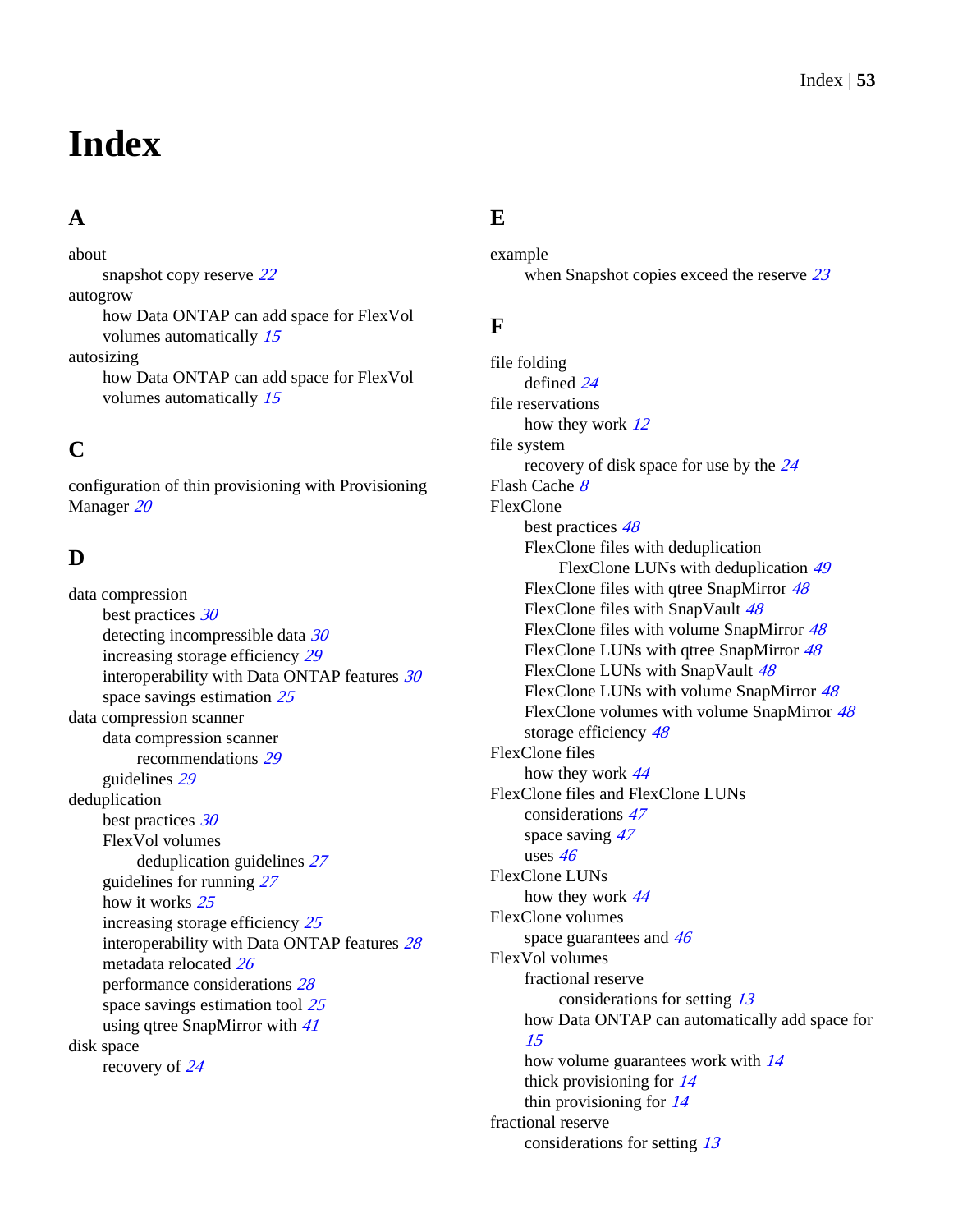#### **54** | Storage Efficiency Management Guide

free space

how Data ONTAP can increase automatically for FlexVol volumes [15](#page-14-0)

#### **G**

guidelines for running deduplication [27](#page-26-0)

### **H**

hardware efficiency Flash Cache [8](#page-7-0) Flash Pool [9](#page-8-0) SATA drives  $8$ how to achieve storage efficiency using NetApp products  $6$ 

### **L**

LUN reservations how they work [12](#page-11-0)

### **R**

RAID-DP protection against double disk failures [10](#page-9-0) reservations how they work [12](#page-11-0) reserves considerations for setting fractional [13](#page-12-0)

### **S**

SATA disks [8](#page-7-0) SnapMirror best practices [39](#page-38-0) qtree replication [39](#page-38-0) qtree SnapMirror with data compression [41](#page-40-0) qtree SnapMirror with deduplication [41](#page-40-0) qtree SnapMirror with FlexClone [42](#page-41-0) storage efficiency [39](#page-38-0) volume replication [39](#page-38-0) volume SnapMirror with data compression [40](#page-39-0) volume SnapMirror with deduplication [40](#page-39-0) volume SnapMirror with FlexClone [40](#page-39-0) volume SnapMirror with SnapVault [41](#page-40-0) Snapshot copies [21](#page-20-0) Snapshot copies exceed the reserve

example [23](#page-22-0) SnapVault basic deployment [35](#page-34-0) best practices [37](#page-36-0) secondary to SnapMirror deployment [37](#page-36-0) SnapVault with data compression [37](#page-36-0) SnapVault with deduplication [37](#page-36-0) SnapVault with volume SnapMirror [38](#page-37-0) storage efficiency [37](#page-36-0) SnapVault backup how it works [34](#page-33-0) SnapVault deployment introduction [35](#page-34-0) software efficiency FlexClone technology [43](#page-42-0) FlexVol volumes [17](#page-16-0) RAID-DP [10](#page-9-0) Snapshot copy [21](#page-20-0) SnapVault [32](#page-31-0), [34](#page-33-0) volume SnapMirror [32](#page-31-0), [38](#page-37-0) space how Data ONTAP can automatically add FlexVol volume [15](#page-14-0) space guarantees See [volume guarantees](#page-54-0) space management DataFabric Manager [19](#page-18-0) how you use  $12$ space reservations See reservations storage efficiency about  $6$ data compression [25](#page-24-0) deduplication [25](#page-24-0) NetApp Management Console [19](#page-18-0) Operations Manager [19](#page-18-0)

### **T**

tape backup of a SnapVault secondary [36](#page-35-0) tape backup variation primary to secondary [36](#page-35-0) thick provisioning for FlexVol volumes [14](#page-13-0) thin provisioning automation using Provisioning Manager [20](#page-19-0) benefits [17](#page-16-0) best practices [18](#page-17-0) for FlexVol volumes [14](#page-13-0) using FlexVol volumes [17](#page-16-0)